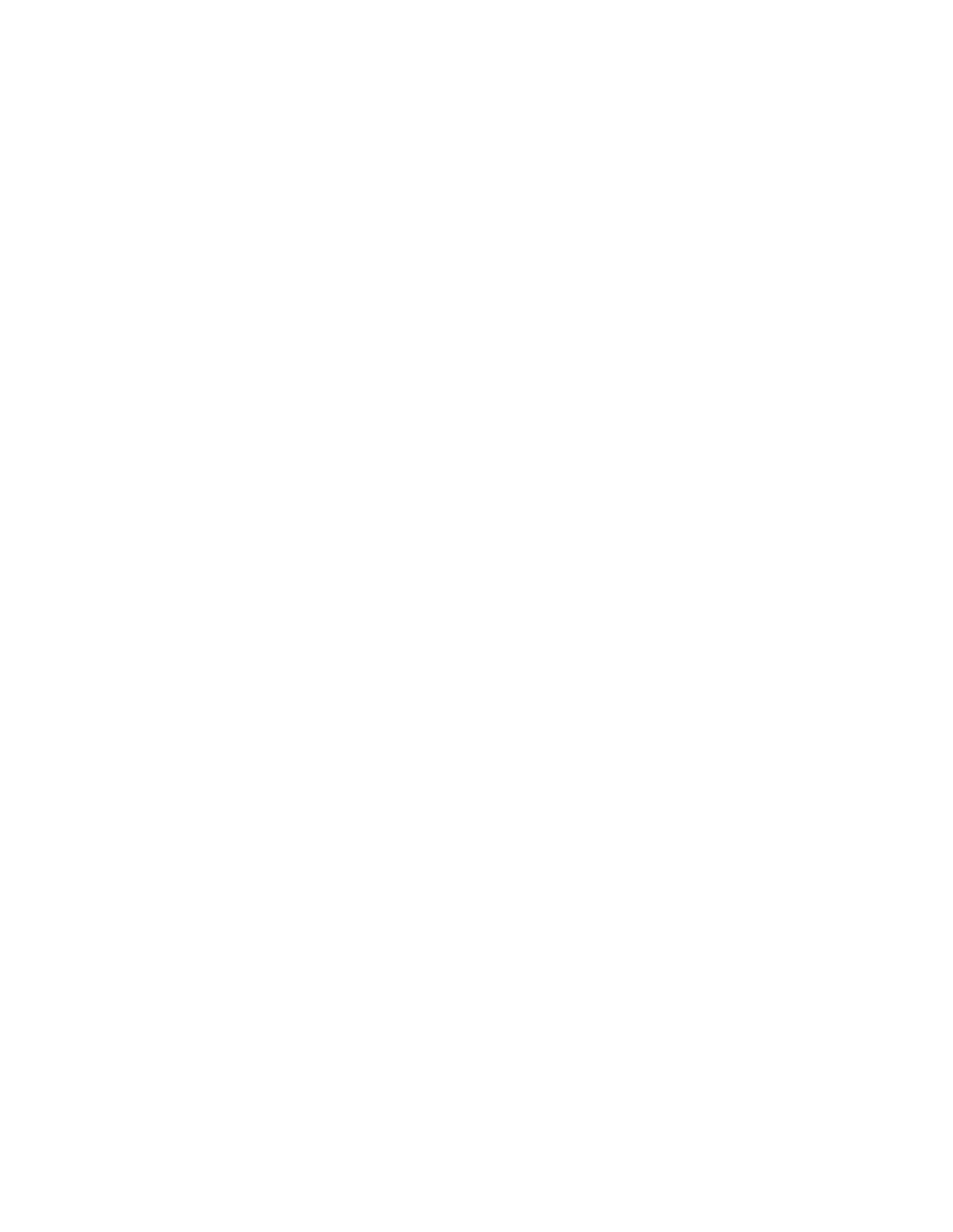

# **NATIONAL MODEL UNITED NATIONS**

THE WORLD'S LARGEST UNIVERSITY-LEVEL SIMULATION • SINCE 1927 13570 Grove Dr., Suite 294 • Minneapolis, MN 55311 www.nmun.org • info@nmun.org • 612.353.5649



Dear Delegates,

Welcome to the 2018 National Model United Nations Galápagos Conference (NMUN•Galápagos)! We are pleased to introduce you to our committee, the United Nations Educational, Scientific and Cultural Organization (UNESCO). This year's staff are: Director María Fernanda Granja and Assistant Director Paula Córdova. María Fernanda studied abroad at Science Po Aix in France and is currently finishing her BA in international relations at the Universidad San Francisco de Quito. She recently started working as Coordinator of the Escuela de Formación Política para Jóvenes in Quito; in the future, she plans to apply for an MA in China. Paula is currently pursuing her degree in international relations and political science at the Universidad San Francisco de Quito. She completed an internship at the Ecuadorian Ministry of Foreign Relations in 2013 and is currently interning at a local imports firm.

The topics under discussion for UNESCO are:

- Comprehensive Review of the Standards for Sites to Be Included in the World Heritage List
- Community Engagement for the Protection of Cities and Towns Listed as World Heritage Sites

UNESCO has a unique role as a specialized agency tasked with promoting peace through coordinating international efforts in education, science, culture, and communication. It collaborates with a broad network of partners, including Member States, intergovernmental organizations, civil society organizations, and private sector entities.

This Background Guide serves as an introduction to the topics for this committee. However, it is not intended to replace individual research. We encourage you to explore your Member State's policies in depth and to use the Annotated Bibliography and Bibliography to further your knowledge on these topics. In preparation for the Conference, each delegation will submit a [Position](http://www.nmun.org/conferences/galapagos/prepare-for-committee/position-papers.html)  [Paper](http://www.nmun.org/conferences/galapagos/prepare-for-committee/position-papers.html) by 11:59 p.m. (Eastern) on 1 December 2017 in accordance with the guidelines in the *[NMUN Position Paper Guide](http://www.nmun.org/assets/documents/NMUNPPGuide.pdf)*.

On the [NMUN website,](http://www.nmun.org/conferences/galapagos/prepare-for-committee/committee-materials.html) you will find two resources that are essential to your preparation for the Conference and as a reference during committee sessions.

- *[NMUN Delegate Preparation Guide](http://www.nmun.org/assets/documents/NMUNDelegatePrepGuide.pdf)*: This document explains each step in the delegate process, from pre-Conference research to the committee debate and resolution drafting processes. Please take note of the information on plagiarism and the prohibition on prewritten working papers and resolutions. Delegates should not start discussion on the topics with other members of their committee until the first committee session.
- *[NMUN Rules of Procedure](http://www.nmun.org/assets/documents/NMUNRules.pdf)*: This document includes the long and short form of the rules, as well as an explanatory narrative and example script of the flow of procedure in committee.

In addition, please review the mandatory [NMUN Conduct Expectations](http://www.nmun.org/conduct-expectations.html) on the NMUN website. They include the Conference dress code and other expectations of all attendees. We want to emphasize that any instances of sexual harassment or discrimination based on race, gender, sexual orientation, national origin, religion, age, or disability will not be tolerated.

If you have any questions concerning your preparation for the committee or the Conference itself, please contac[t info@nmun.org.](mailto:info@nmun.org)

We wish you all the best in your preparations and look forward to seeing you at the Conference!

María Fernanda Granja, Director Paula Córdova, Assistant Director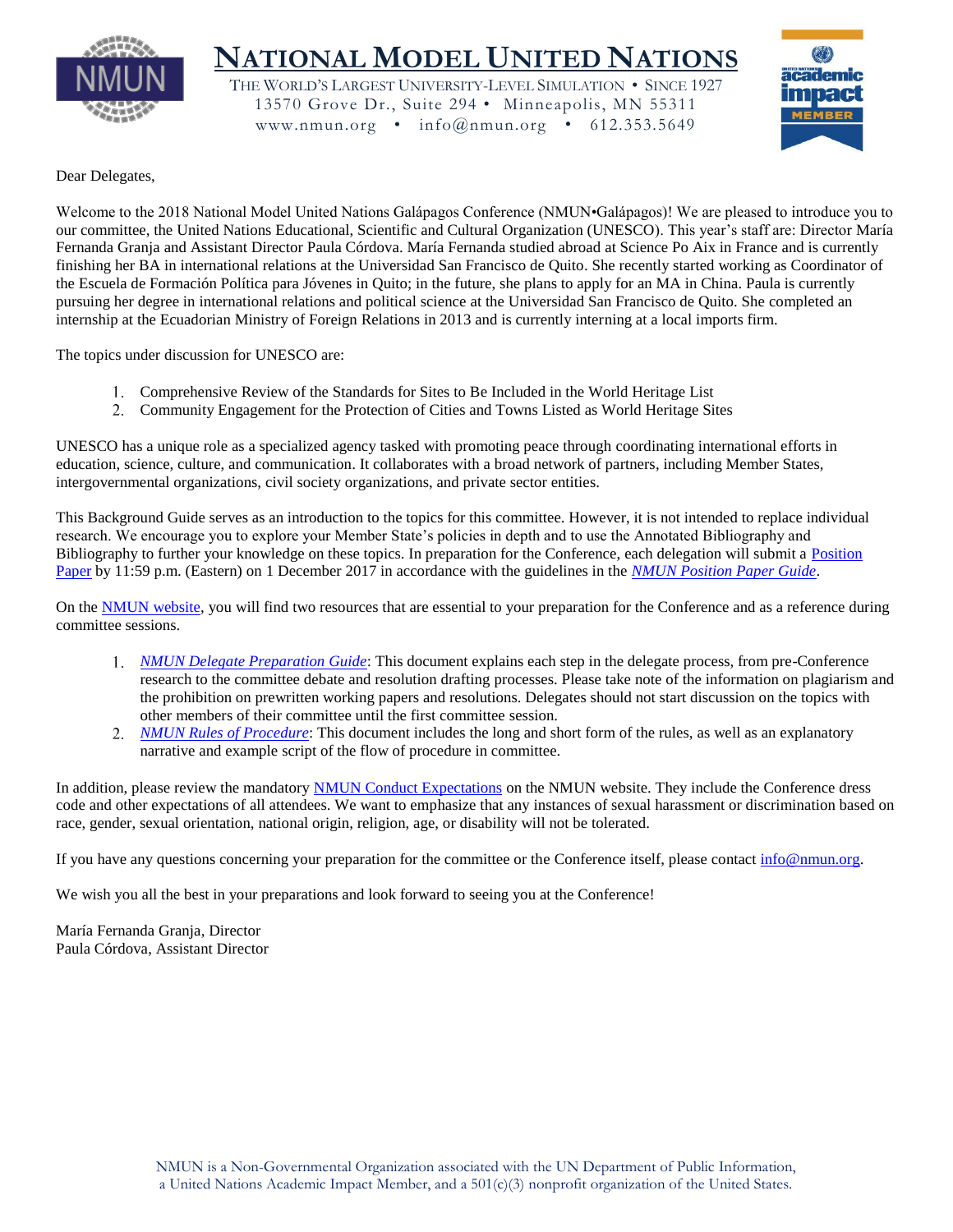

# **Table of Contents**

| I. Comprehensive Review of the Standards for Sites to Be Included in the World Heritage List11    |  |
|---------------------------------------------------------------------------------------------------|--|
|                                                                                                   |  |
|                                                                                                   |  |
|                                                                                                   |  |
|                                                                                                   |  |
|                                                                                                   |  |
|                                                                                                   |  |
|                                                                                                   |  |
|                                                                                                   |  |
|                                                                                                   |  |
|                                                                                                   |  |
| II. Community Engagement for the Protection of Cities and Towns Listed as World Heritage Sites 23 |  |
|                                                                                                   |  |
|                                                                                                   |  |
|                                                                                                   |  |
|                                                                                                   |  |
|                                                                                                   |  |
|                                                                                                   |  |
|                                                                                                   |  |
|                                                                                                   |  |
|                                                                                                   |  |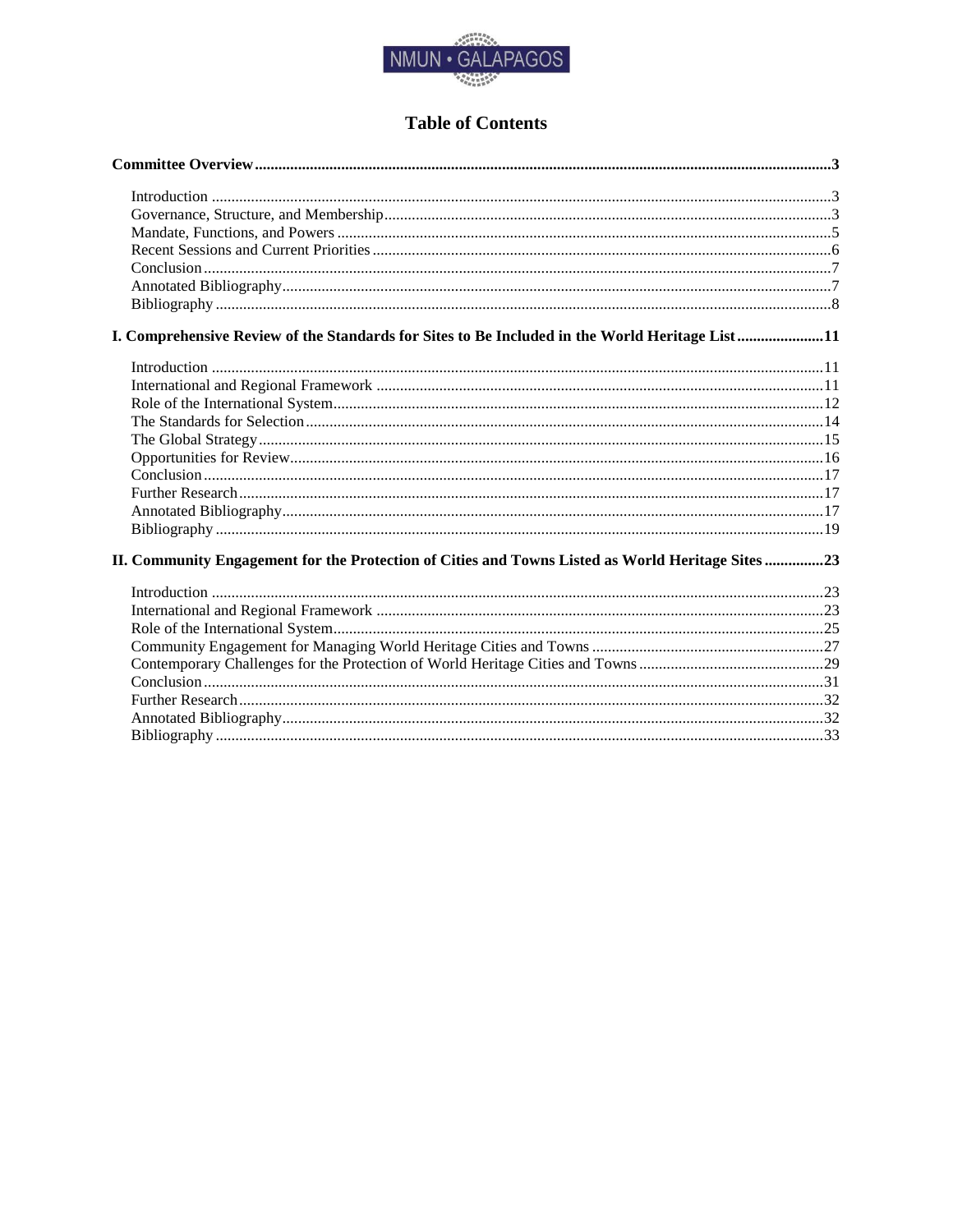

## **Committee Overview**

<span id="page-3-0"></span>*"Since war began in the minds of men, it is in the minds of men that defenses of peace must be constructed."*<sup>1</sup>

### <span id="page-3-1"></span>*Introduction*

The United Nations Educational, Scientific and Cultural Organization (UNESCO) is a specialized agency of the United Nations (UN) system.<sup>2</sup> Although it is financially and structurally independent from the primary organs of the UN, UNESCO works with the UN to pursue common interests.<sup>3</sup> UNESCO originated with the 1942 Conference of Allied Ministers of Education (CAME), a group of government representatives seeking to restore education systems in the wake of Second World War;

The **United Nations Educational, Scientific and Cultural Organization** (UNESCO) is a specialized agency that coordinates with the United Nations through the Economic and Social Council.

CAME was preceded by the International Committee on Intellectual Cooperation (CICI) and the International Bureau of Education (IBE), which has been part of the UNESCO Secretariat since 1969.<sup>4</sup> In November 1945, CAME organized a conference in London to establish an Educational and Cultural Organization (ECO/CONF).<sup>5</sup> Representatives from 37 countries agreed to found UNESCO; a formal constitution was signed on 16 November 1945 and came into force on 4 November 1946.<sup>6</sup>

Since 1946, UNESCO has coordinated and produced several international standards for the promotion of peace through collaboration in the fields of education, science, and culture.<sup>7</sup> Chief among these are *the Universal Copyright Convention* (1952), the *Convention Concerning the Protection of the World Cultural and Natural Heritage* (1972), *the Declaration on Race and Racial Prejudice* (1978), the *Memory of the World Programme* (1992), the *Universal Declaration on the Human Genome and Human Rights* (1998), the *Universal Declaration on Cultural Diversity* (2001), and *the Convention for the Safeguarding of Intangible Cultural Heritage* (2003). Additionally, UNESCO organized the first intergovernmental conference on sustainable development, resulting in the creation of its Man and the Biosphere program.<sup>8</sup> In recent years, UNESCO has significantly contributed to UN reform initiatives and to the adoption of the Sustainable Development Goals (SDGs).<sup>9</sup> UNESCO is contributing to the fulfillment of the SDGs through its mission to achieve universal education, promoting the contribution of science and technology in sustainable development, and by promoting cultural diversity in the development policies.<sup>10</sup>

> At NMUN•Galápagos 2018, we are simulating the Executive Board of UNESCO in terms of composition; however, delegates are not limited to the strict mandate of the Executive Board, as a budgetary and administrative body, during the Conference. For the purposes of NMUN•Galápagos 2018, and corresponding with the educational mission of the Conference, the committee has the ability to make programmatic and policy decisions on issues within the mandate of UNESCO in line with the overall function of the organization.

### <span id="page-3-2"></span>*Governance, Structure, and Membership*

The UNESCO headquarters are located in Paris.<sup>11</sup> UNESCO comprises three Constitutional organs, including a General Conference, an Executive Board, and a Secretariat.<sup>12</sup> There are currently 195 Member States and 10 Associate Members of UNESCO.<sup>13</sup> Associate Members are territories that do not constitute an independent Member

<sup>1</sup> UNESCO, *Basic Texts: 2016 Edition*, 1945, preamble.

<sup>2</sup> New Zealand, *United Nations Handbook 2016-17*, 2016, p. 306.

<sup>3</sup> UNESCO, *Relations with the organizations of the UN System,* 2012; *Charter of the United Nations*, 1945, Art. 63.

<sup>4</sup> UNESCO, *The Organization's History*, 2017.

<sup>5</sup> Ibid.

<sup>6</sup> Ibid.

<sup>7</sup> UNESCO, *Basic Texts: 2016 Edition* 2016.

<sup>8</sup> UNESCO, *UNESCO at a glance (ERI/2010/WS/2),* 2010, p. 32.

<sup>9</sup> UNESCO, *UNESCO and UN Reform*, 2017; UNESCO, *UNESCO and Sustainable Development Goals*.

 $10$  Ibid.

<sup>11</sup> New Zealand, *United Nations Handbook 2016-17*, 2016, p. 306.

<sup>12</sup> UNESCO, *Basic Texts: 2016 Edition*, 1945, Constitution, arts. III-VI.

<sup>13</sup> UNESCO, *Member States*.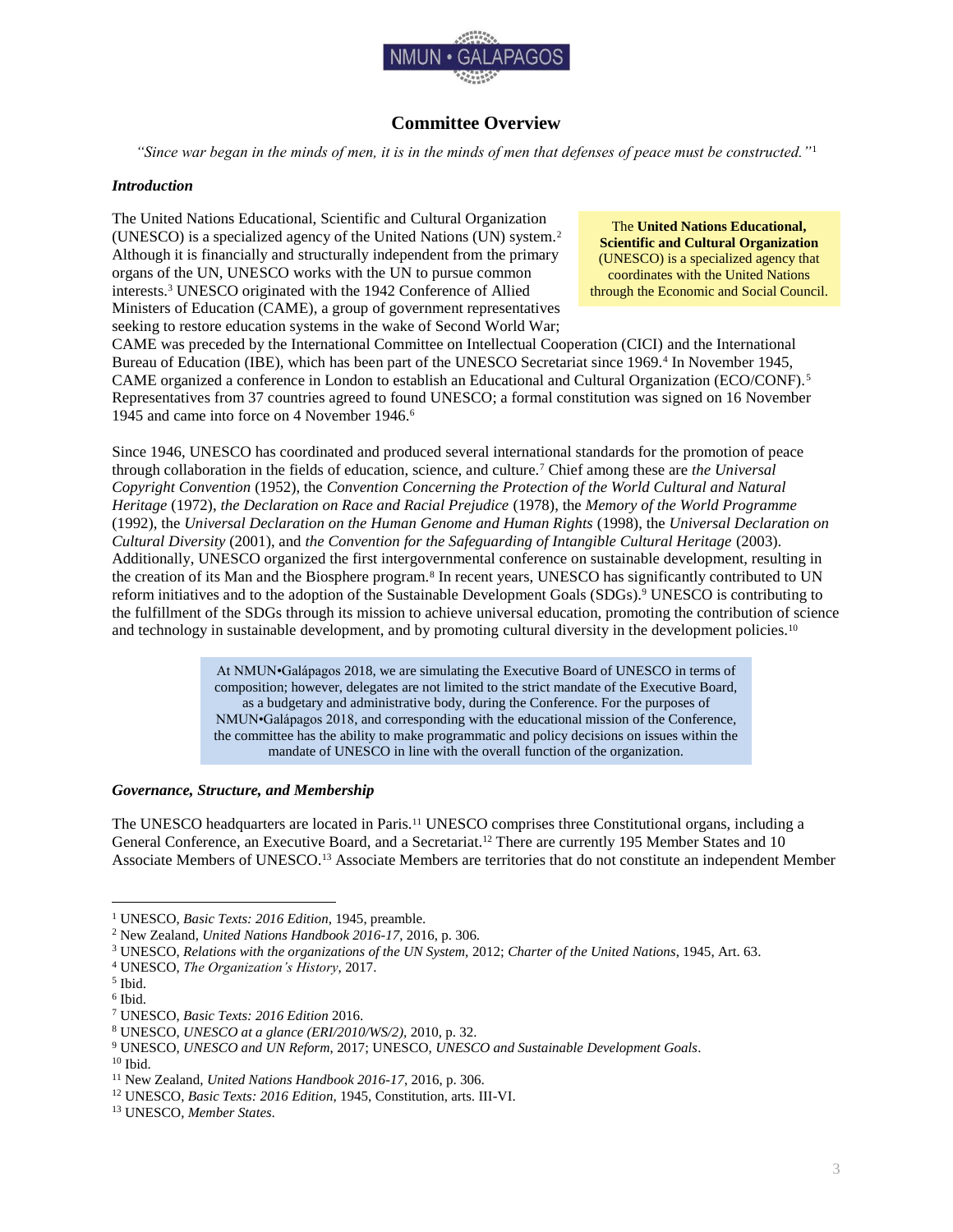

State and therefore are not fully "responsible for the conduct of their international relations."<sup>14</sup> The most recent territories that have joined UNESCO as Associate Members include Anguilla in 2013, and Montserrat in 2015.<sup>15</sup> The Constitution affords membership to all UN Member States; non-Member States may be admitted upon the recommendation of the Executive Board with the approval of two-thirds of the General Conference.<sup>16</sup> Associate Members can be admitted to UNESCO upon recommendation of the General Conference, and are recognized some rights and obligations.<sup>17</sup> Members suspended or expelled from the UN may be suspended or expelled from UNESCO, and members may voluntarily withdraw from the organization.<sup>18</sup> UNESCO operates on a two-year budget that is supported by voluntary contributions from Member States and extra-budgetary funding from partner organizations.<sup>19</sup>

#### *General Conference*

The General Conference, which consists of all UNESCO Member States, meets every two years.<sup>20</sup> Every four years, the General Conference appoints a Director-General who is responsible for coordinating the work of the Secretariat.<sup>21</sup> The current Director-General, Irina Bokova, was appointed for a first term from 2009 to 2013, and was reappointed for a second four-year term at the 37<sup>th</sup> General Conference in November 2013.<sup>22</sup> The General Conference may hold additional meetings as summoned by the Executive Board or upon request by at least one-third of its Member States.<sup>23</sup> The General Conference is primarily responsible for electing members of the Executive Board, deliberating upon and approving recommendations from the Executive Board, summoning international conferences, considering reports from Member States, and advising UN organization on matters of education, science, and culture.<sup>24</sup>

The General Conference may establish special and technical committees, create subsidiary organs, and invite observers on the recommendation of the Executive Board.<sup>25</sup> For instance, the General Conference established the Technical Advisory Group on the post-2015 education indicators, which aimed to provide feedback on the drafting of the post-2015 development agenda and to measure the progress of educational and development frameworks.<sup>26</sup> UNESCO currently directs the work of several intergovernmental bodies, including the Intergovernmental Bioethics Committee (IGBC), the Intergovernmental Committee for Physical Education and Sport (CIGEPS), and the International Coordinating Council of the Programme on Man and the Biosphere (MAB).<sup>27</sup> These sub-organs provide expert research and policy recommendations to the General Conference.<sup>28</sup>

#### *Executive Board*

The Executive Board consists of 58 UNESCO Member States serving four-year terms; they are elected by the General Conference with regard to cultural and geographic diversity of the six Electoral Groups.<sup>29</sup> The Executive Board prepares the biennial agenda for the General Conference, submits recommendations to the General Conference, implements decisions adopted by the Conference, recommends the admission of new Members, nominates the Director-General, and reviews the budget.<sup>30</sup> Additionally, the Executive Board may advise primary organs of the UN on issues relevant to its mandate, consult representatives of intergovernmental organizations (IGOs) and independent experts, and request advisory opinions from the International Court of Justice (ICJ).<sup>31</sup>

<sup>14</sup> UNESCO, *Member States*.

<sup>15</sup> Ibid.

<sup>16</sup> UNESCO, *Basic Texts: 2016 Edition*, 1945, Constitution, art. II.

<sup>17</sup> UNESCO, *Member States*.

<sup>18</sup> UNESCO, *Basic Texts: 2016 Edition*, 1945, Constitution, art. II.

<sup>19</sup> UNESCO, *UNESCO at a glance (ERI/2010/WS/2)*, 2010, p. 36.

<sup>20</sup> New Zealand, *United Nations Handbook 2016-17*, 2016, p. 306.

<sup>21</sup> UNESCO, *Basic Texts: 2016 Edition,* 1945, Constitution, arts. III-VI.

<sup>22</sup> UNESCO, *Director-General Irina Bokova*, 2017.

<sup>23</sup> UNESCO, *Basic Texts: 2016 Edition,* 1945, Constitution, art. IV, para. 8.

<sup>24</sup> Ibid., Constitution arts. IV, VIII.

<sup>25</sup> Ibid., Constitution art. IV, paras. 11-14.

<sup>26</sup> UNESCO, *2014 Global EFA Meeting (GEM): Monitoring the Post-2015 Education Targets: A Note on Indicators*, 2014, p. 2.

<sup>27</sup> New Zealand, *United Nations Handbook 2016-17*, 2016, p. 307.

<sup>28</sup> UNESCO, *Basic Texts: 2016 Edition*, 1945, Constitution, art. IV, paras. 11-14.

<sup>29</sup> Ibid., Constitution, art. V.

<sup>30</sup> UNESCO Executive Board*, Mandate and Functions*, 2017; UNESCO, *Basic Texts: 2016 Edition*, 1945, Constitution, art. V.

<sup>31</sup> UNESCO, *Basic Texts: 2016 Edition*, 1945, Constitution, art. V.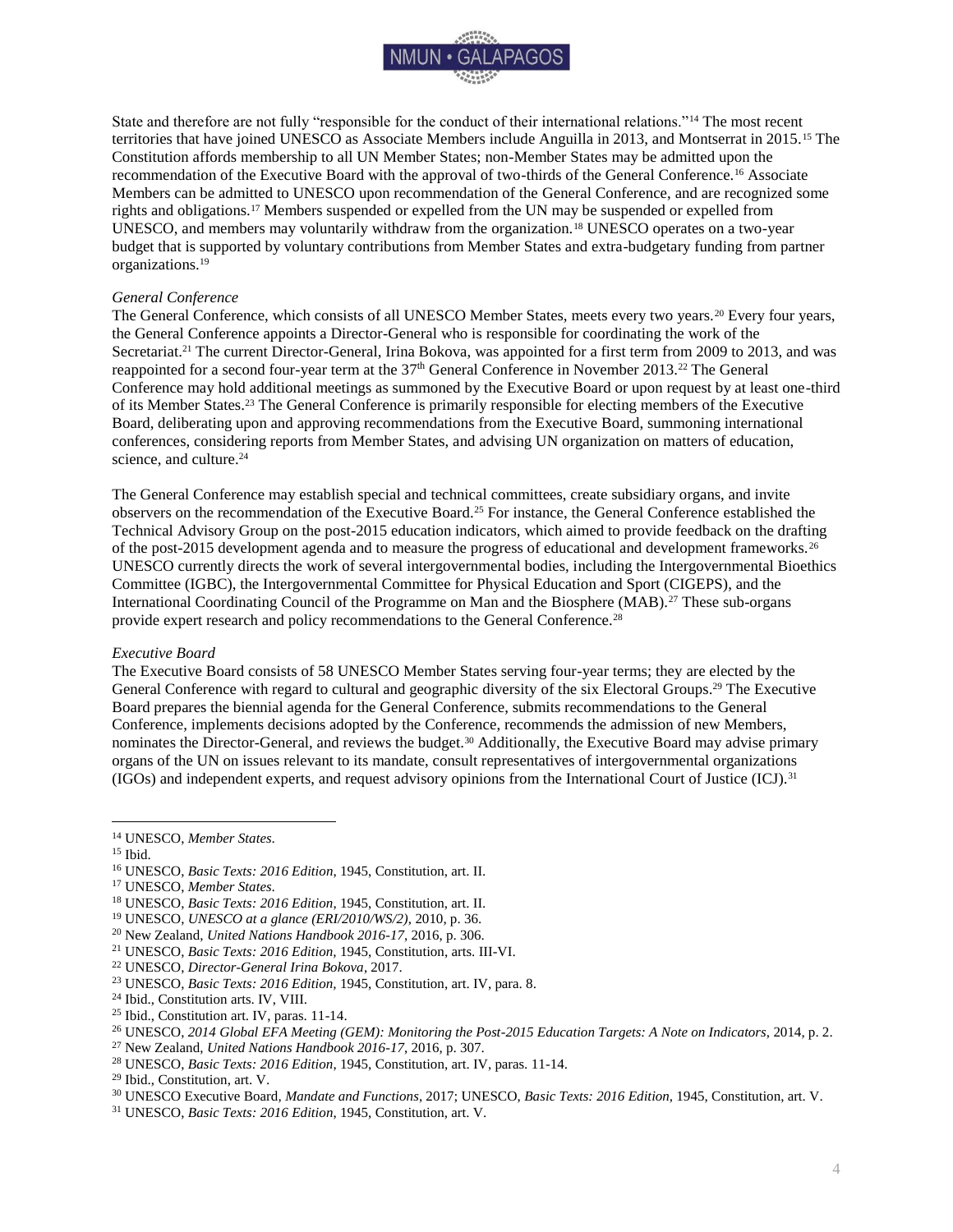

### <span id="page-5-0"></span>*Mandate, Functions, and Powers*

The mandate for UNESCO is formally defined in Article 1, paragraph 3 of the *Charter of the United Nations*, and article 1 of the UNESCO Constitution (1945).<sup>32</sup> UNESCO is charged with promoting collaboration among Member States in the fields of education, science, and culture in order to develop and maintain peace, rule of law, and mutual respect.<sup>33</sup> Additionally, UNESCO is responsible for coordinating and supporting the development of knowledge and culture for "economic stability, political security, and general well-being of the peoples of the world."<sup>34</sup> In accordance with this mandate, UNESCO works directly with Member States, UN organs, IGOs, and nongovernmental organizations (NGOs) to support peace through the collaborative exchange of knowledge, culture, and sustainable development strategies.<sup>35</sup> Finally, UNESCO plays a major role in coordinating international conventions and setting standards on topics of education, culture, and science.<sup>36</sup>

To fulfill its mandate, UNESCO summons international conferences to deliberate issues and set standards, provides expert research and consultation to the primary organs of the UN system through the Economic and Social Council (ECOSOC), and coordinates with other entities to implement programs in the field.<sup>37</sup> More practically, UNESCO has identified five specific functions at the national, regional, and international levels: fostering and generating innovation, supporting and monitoring global policy efforts, setting norms and standards, strengthening networks for cooperation and knowledge-sharing, and providing capacity-building expertise for institutions and personnel.<sup>38</sup> Additionally, UNESCO's Institute for Statistics serves as the primary platform for collecting and distributing data on education, science, culture, and communication from over 200 countries, regions, and territories.<sup>39</sup>

### *Relations with the United Nations*

ECOSOC is the primary mechanism for coordinating the operations and programs of specialized agencies; thus it serves as UNESCO's first point of contact with the UN system.<sup>40</sup> Additionally, UNESCO relies on the UN System Chief Executives Board for Coordination (UNSCEB) for guidance and strategic direction through its High-Level Committee for Programmes (HLCP), High-Level Committee for Management (HLCM), and the UN Development Group (UNDG).<sup>41</sup> UNESCO maintains memorandums of understanding with sixteen UN system partners.<sup>42</sup> UNESCO's relationship with the UN is governed by an agreement ratified by the General Assembly on 14 December 1946.<sup>43</sup> Representatives of the UN are invited to attend meetings of UNESCO's General Conference and Executive Board, as well as special meetings convened by UNESCO; similarly, UNESCO is entitled to send representatives to the meetings of ECOSOC and the GA when agenda matters relate to educational, scientific, or cultural matters.<sup>44</sup>

The UN may propose agenda items for consideration by the General Conference or Executive Board.<sup>45</sup> UNESCO is empowered, in turn, to initiate studies and reports for consideration by ECOSOC.<sup>46</sup> UNESCO may also work with ECOSOC to provide assistance to the Security Council as requested "for the maintenance or restoration of international peace and security."<sup>47</sup> Finally, UNESCO may furnish information to and request legal advisory opinions from the ICJ. <sup>48</sup>

 $\overline{a}$ 

<sup>47</sup> Ibid., art. VII.

<sup>32</sup> New Zealand, *United Nations Handbook 2016-17*, 2016, p. 306.

<sup>33</sup> UNESCO, *Basic Texts: 2016 Edition,* 1945, Constitution, art. I, para 1.

<sup>34</sup> Conference of Allied Ministers of Education, *Conference for the establishment of UNESCO (ECO/CONF,/29)*, 1945, p. 1.

<sup>35</sup> UNESCO, *Basic Texts: 2016 Edition*, 1945, Constitution, arts. X-XI.

<sup>36</sup> UNESCO, *General introduction to the standard-setting instruments of UNESCO*.

<sup>37</sup> UNESCO, *UNESCO at a glance (ERI/2010/WS/2)*, 2010, p. 32.

<sup>38</sup> UNESCO, *2014-2021: Medium-Term Strategy (37 C/4)*, 2014, p. 14.

<sup>39</sup> UNESCO Institute for Statistics, *UNESCO Institute for Statistics*, 2014.

<sup>40</sup> *Charter of the United Nations*, 1945, Art. 63; UNESCO, *Agreement between the United Nations and UNESCO*, 1946.

<sup>41</sup> UNSCEB, *What We Do*, 2016; UNSCEB, *United Nations Educational, Scientific and Cultural Organization*, 2016.

<sup>42</sup> UNESCO Bureau of Strategic Planning, *Partnering with UN Agencies*, 2017.

<sup>43</sup> UNESCO, *Agreement between the United Nations and UNESCO*, 1946.

<sup>44</sup> Ibid., art. II.

<sup>45</sup> Ibid., art. III.

<sup>46</sup> Ibid., art. IV, paras. 1-3.

<sup>48</sup> Ibid., art. X.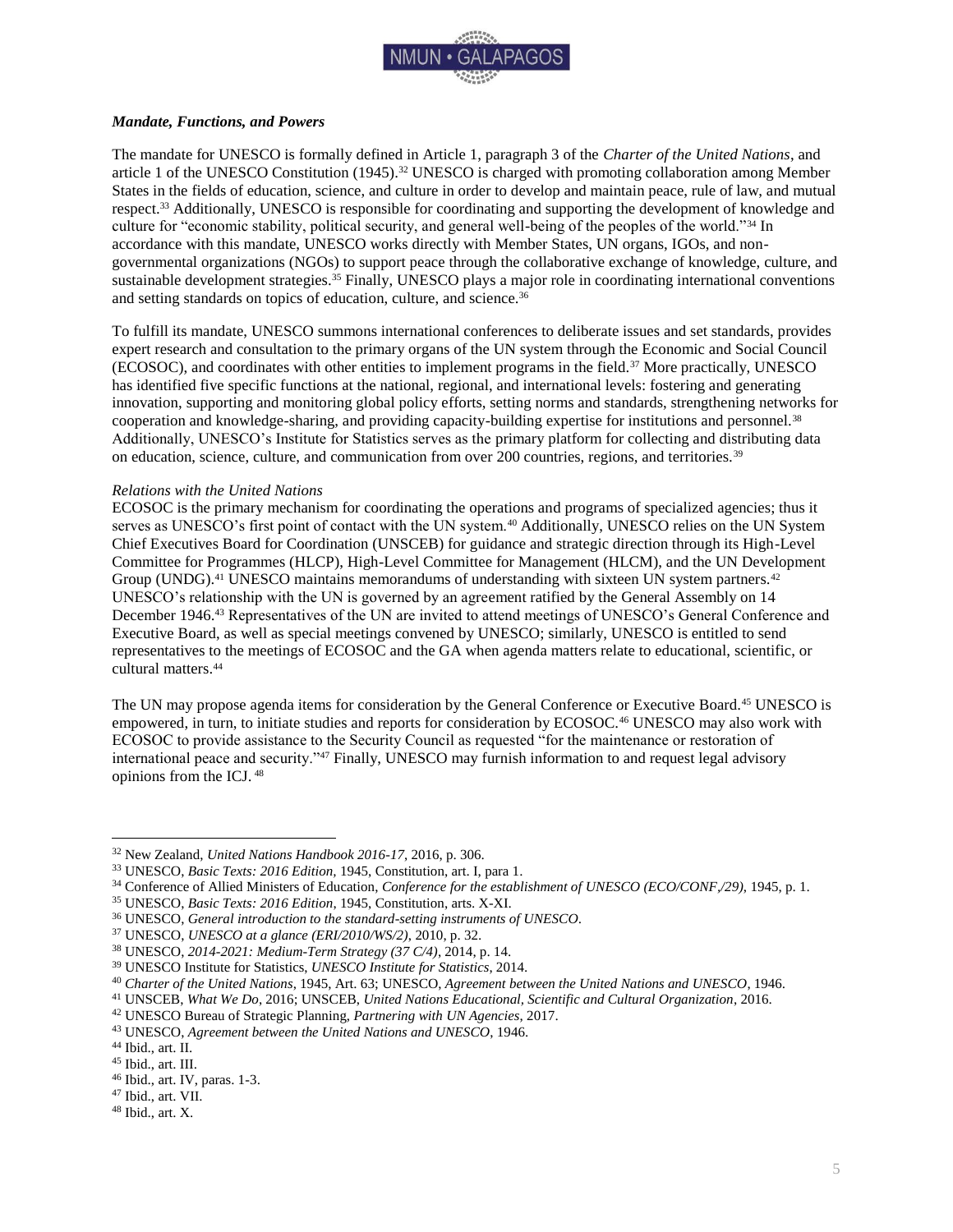

### *Civil Society, Intergovernmental Organizations, and the Private Sector*

UNESCO primarily coordinates with civil society through its 199 National Commissions, agencies set up by the governments of UNESCO Member States and Associated Members.<sup>49</sup> Additionally, the organization maintains direct partnerships with 370 international NGOs and over 20 foundations or similar institutions.<sup>50</sup> UNESCO maintains formal agreements with 87 IGOs and several institutions in the private sector.<sup>51</sup> Under the terms of UNESCO's agreement with the UN, the organization must provide ECOSOC information about any formal agreements with UN specialized agencies, IGOs, or NGOs before the agreements are enacted.<sup>52</sup> UNESCO maintains separate strategic objectives for various categories of partnerships, outlined in its *Comprehensive Partnership Strategy (192 EX/5.INF)* of 6 September 2013.<sup>53</sup>

These partnerships provide critical information and implementation support for UNESCO's various programs and initiatives.<sup>54</sup> Partners help UNESCO form policies, make decisions, and produce research materials by providing resources, operational support, and technical expertise.<sup>55</sup> Partners also play a vital role in promoting and advancing UNESCO initiatives by distributing information and education programs to communities in the field.<sup>56</sup> Partners in the field, including bilateral government partners, NGOs, and private sector institutions, help mobilize resources from UNESCO for program implementation and meetings.<sup>57</sup> These resources comprise financial and in-kind contributions, such as staff time and knowledge resources.<sup>58</sup> Finally, these partners help to monitor the implementation of international instruments related to UNESCO's mission.<sup>59</sup>

### <span id="page-6-0"></span>*Recent Sessions and Current Priorities*

During the 37<sup>th</sup> General Conference that took place from 5 to 20 November 2013, UNESCO adopted its Medium-Term Strategy for 2014-2021, which serves as a framework for its strategic vision and consistency of its work with other UN bodies.<sup>60</sup> The two main objectives of its strategy include peace and equitable and sustainable development.<sup>61</sup>

In January 2017, UNESCO partnered with the World Tourism Organization (UNWTO) to launch 2017 as the International Year of Sustainable Tourism for Development, established by General Assembly resolution 70/193 of 22 December 2015.<sup>62</sup> As of now, tourism accounts for about 10% of the world's economy and accounts to about 1.2 million people traveling the world internationally.<sup>63</sup> UNESCO has used this year to further its mission to educate and promote world heritage, including by hosting several conferences to promote heritage and the Mediterranean Biosphere Reserves.<sup>64</sup>

The 39<sup>th</sup> session of the General Conference will take place from 30 October to 14 November 2017.<sup>65</sup> The provisional agenda for the session includes the draft program and budget for 2018-2021, the role of UNESCO in the implementation of SDG 4, the UNESCO Strategy for Action on Climate Change, and the election of 27 Member States to fill upcoming vacancies on the Executive Board.<sup>66</sup>

<sup>49</sup> UNESCO, *National Commissions*.

<sup>50</sup> UNESCO, *Non-Governmental Organizations*; UNESCO, *Non-Governmental Organizations and Foundations*; UNESCO, *Partnerships*.

<sup>51</sup> UNESCO, *Intergovernmental Organizations*; UNESCO, *Private Sector*.

<sup>52</sup> UNESCO, *Relations with the organizations of the UN System*, 2012; *Charter of the United Nations*, Art. 63.

<sup>53</sup> UNESCO, *Comprehensive Partnership Strategy (192 EX/5,INF)*, 2013.

<sup>54</sup> Ibid., p. 3.

<sup>55</sup> Ibid., pp. 3-4.

<sup>56</sup> Ibid., p. 4.

<sup>57</sup> Ibid., p. 8.

<sup>58</sup> Ibid.

<sup>59</sup> Ibid., p. 4.

<sup>60</sup> UNESCO, *2014-2021: Medium-Term Strategy (37 C/4)*, 2014, p. 12.

<sup>61</sup> Ibid., p. 13.

<sup>62</sup> UN General Assembly, *International Year of Sustainable Tourism for Development, 2017 (A/RES/70/193)*, 2015, p. 1; UNESCO, *UNESCO Joins in Launch of the International Year of Sustainable Tourism 2017*, 2017.

<sup>63</sup> UNESCO, *UNESCO and the International Year of Sustainable Tourism*, 2017.

<sup>64</sup> Ibid.

<sup>65</sup> UNESCO, *General Conference*, 2017.

<sup>66</sup> UNESCO, *Provisional Agenda of the 39th Session of the General Conference*, 2017.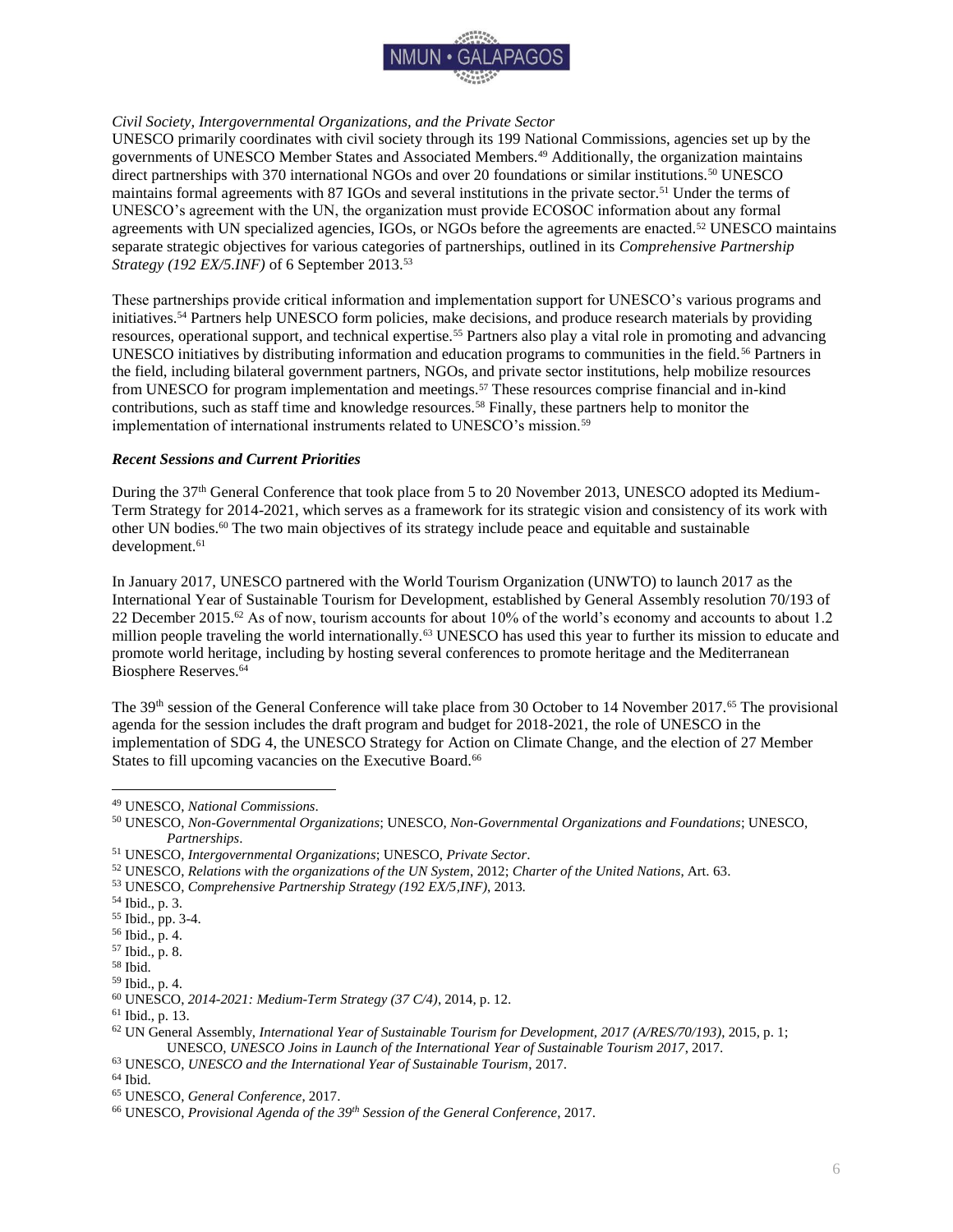

### <span id="page-7-0"></span>*Conclusion*

As the foremost international agency for education, science, and culture, UNESCO plays a unique and vital role in promoting and maintaining peaceful collaboration among Member States. UNESCO often facilitates action on issues within its purview by gathering information from its partners on the ground, facilitating regional and international meetings, and developing international instruments and standards. Collaboration is a fundamental principle of UNESCO's work; the organization relies upon its network of diverse partners to implement programs at the local, regional, national, and international levels. Although the organization is supported by voluntary contributions of financial and human capital, these partnerships represent UNESCO's chief resource.

In the coming years, UNESCO will continue to pursue its strategic objectives by refining its role within the UN system, coordinating more closely with its implementation partners in the field, developing and strengthening new partnerships beyond the UN system, and pursuing a stronger operational focus. These objectives, supported by UNESCO's Medium-Term Strategy for 2014-2021, will require the organization to balance aspirational ideals with attainable goals. UNESCO will also play a fundamental role in the implementation and achievements of SDGs by Member States.

### **Annotated Bibliography**

<span id="page-7-1"></span>United Nations Educational, Scientific and Cultural Organization. (n.d.). *Partnerships* [Website]. Retrieved 28 August 2017 from:<https://en.unesco.org/partnerships>

*This website provides an introduction to UNESCO's rich network of partners, including NGOs, IGOs, the private sector, the media, and other international networks. Delegates should review this resource to gain a deeper understanding of how UNESCO works with these groups to implement its programs and how these groups influence UNESCO's agenda. Additionally, this site includes regularly updated links to news articles of interest and special events. Delegates should pay special attention to the section on UNESCO's "Comprehensive Partnership Strategy."*

United Nations Educational, Scientific and Cultural Organization. (2014). *2014-2021: Medium-Term Strategy (37 C/4)*. Retrieved 27 August 2017 from:<http://unesdoc.unesco.org/images/0022/002278/227860e.pdf>

*This resource complements the approved program and budget document highlighted above. It provides a comprehensive overview of the Executive Board and Secretariat's joint vision for UNESCO from 2014-2021, as approved by the 37th General Conference. This document provides unique insights into the changing international development landscape as well as the principles guiding UNESCO's work for the near future. It highlights UNESCO's overarching objectives and global priorities. Most significantly, the document defines UNESCO's nine strategic objectives for 2014-2021. Delegates should look to this document to ensure that their proposals support these strategic objectives. Finally, the document provides guidance for partnerships and collaborative efforts within the UN system and beyond.*

United Nations Educational, Scientific and Cultural Organization. (2016)*. Approved Programme and Budget 2016- 2017: Second biennium of the 2014-2017 quadrennium (38 C/5).* Retrieved 28 August 2017 from: <http://unesdoc.unesco.org/images/0024/002443/244305e.pdf>

*This document is one of two guiding documents for UNESCO's work in the coming years. It provides a review of the budget drafted for the years 2014-2017, more specifically for the financial year of 2016-2017. This official document includes technical details about the funding and direction of UNESCO's Major Programs and program-related services. Delegates should review this document to ensure that any proposals are necessary and consistent with UNESCO's current work. Delegates may also use this resource for information about special funds and budget restrictions.* 

United Nations Educational, Scientific and Cultural Organization. (2016). *Basic Texts: 2016 Edition*. Retrieved 31 August 2017 from*:* <http://unesdoc.unesco.org/images/0024/002439/243996e.pdf>

*This document, which is updated annually, contains the text of fundamental instruments and documents that guide the work of UNESCO. Chief among these is the UNESCO Constitution, which came into force in November 1946 and defines UNESCO's mandate, governance, and structure. Additional documents include a list of Member States and Associate Members, various*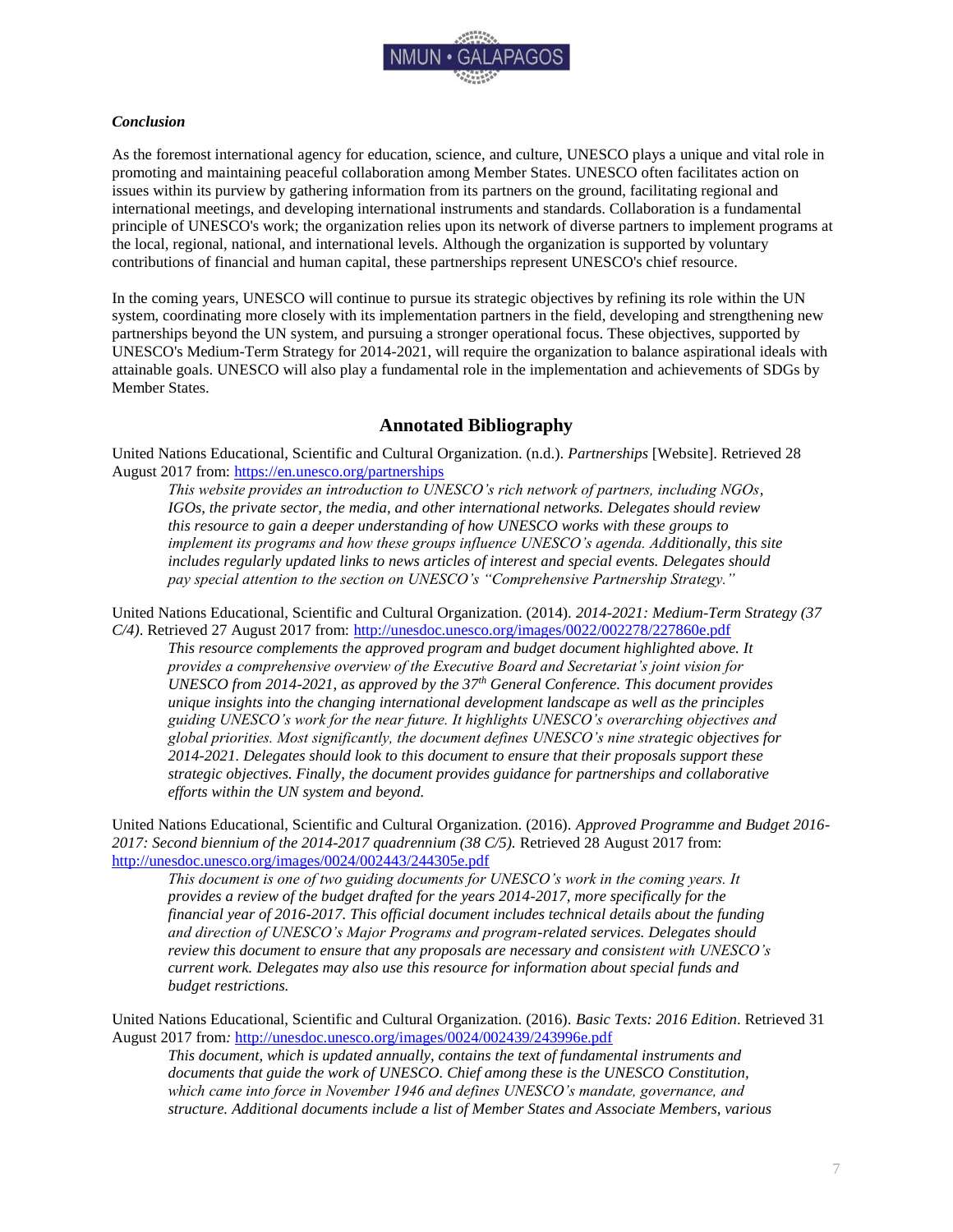

*regulations and procedures, and agreements between UNESCO and its partners in the international community. Delegates should use this resource to make themselves familiar with the boundaries of UNESCO's purview, particularly with respect to peace and security. Additionally, this document will give delegates a more concrete understanding of the relationship between the Executive Board, the General Conference, and the Secretariat. Finally, this document clearly delineates the intended relationship between UNESCO and the UN system as well as other specialized organizations and agencies.*

United Nations Educational, Scientific and Cultural Organization. (2016). *UNESCO Report 2015*. Retrieved 27 August 2017 from:<http://unesdoc.unesco.org/images/0024/002448/244834e.pdf>

*The most recent annual report available provides an overview of UNESCO and its work. The report paints a clear picture of the various activities of UNESCO in its seven thematic areas of actions. Furthermore, the annual report describes the outcomes of UNESCO's participation in global events such as COP 21. It constitutes a good starting point for understanding the recent initiatives taken by UNESCO and key areas for future action.*

### **Bibliography**

<span id="page-8-0"></span>*Charter of the United Nations.* (1945). Retrieved 28 August 2017 from: <http://www.un.org/en/documents/charter/index.shtml>

Conference of Allied Ministers of Education. (1945). *Conference for the establishment of the United Nations Educational, Scientific and Cultural Organization (ECO/CONF./29).* Retrieved 28 August 2017 from: <http://unesdoc.unesco.org/images/0011/001176/117626e.pdf>

New Zealand, Ministry of Foreign Affairs and Trade. (2016). *United Nations Handbook 2016-17*. Retrieved 31 August 2017 from: [https://mfat.govt.nz/assets/\\_securedfiles/Handbooks/United\\_Nations\\_Handbook-2016-2017.pdf](https://mfat.govt.nz/assets/_securedfiles/Handbooks/United_Nations_Handbook-2016-2017.pdf)

United Nations Chief Executives Board for Coordination. (2016). *United Nations Educational, Scientific and Cultural Organization* [Website]. Retrieved 28 August 2017 from:<http://unsceb.org/content/unesco>

United Nations Chief Executives Board for Coordination. (2016). *What We Do* [Website]. Retrieved 28 August 2017 from:<http://www.unsceb.org/content/what-we-do>

United Nations Educational, Scientific and Cultural Organization. (1946). *Agreement between the United Nations and UNESCO.* Retrieved 28 August 2017 from: [http://portal.unesco.org/en/ev.php-](http://portal.unesco.org/en/ev.php-URL_ID=48886&URL_DO=DO_TOPIC&URL_SECTION=201.html)[URL\\_ID=48886&URL\\_DO=DO\\_TOPIC&URL\\_SECTION=201.html](http://portal.unesco.org/en/ev.php-URL_ID=48886&URL_DO=DO_TOPIC&URL_SECTION=201.html)

United Nations Educational, Scientific and Cultural Organization. (n.d.). *General introduction to the standardsetting instruments of UNESCO* [Website]. Retrieved 28 August 2017 from: [http://portal.unesco.org/en/ev.php-](http://portal.unesco.org/en/ev.php-URL_ID=23772&URL_DO=DO_TOPIC&URL_SECTION=201.html#name=1)[URL\\_ID=23772&URL\\_DO=DO\\_TOPIC&URL\\_SECTION=201.html#name=1](http://portal.unesco.org/en/ev.php-URL_ID=23772&URL_DO=DO_TOPIC&URL_SECTION=201.html#name=1)

United Nations Educational, Scientific and Cultural Organization. (n.d.). *Intergovernmental Organizations* [Website]. Retrieved 28 August 2017 from: [http://en.unesco.org/partnerships/intergovernmental\\_organizations](http://en.unesco.org/partnerships/intergovernmental_organizations)

United Nations Educational, Scientific and Cultural Organization. (n.d.). *Member States* [Website]. Retrieved 27 August 2017 from:<http://en.unesco.org/countries/member-states>

United Nations Educational, Scientific and Cultural Organization. (n.d.). *National Commissions* [Website]. Retrieved 28 August 2017 from: [www.unesco.org/en/national-commissions](http://www.unesco.org/en/national-commissions)

United Nations Educational, Scientific and Cultural Organization. (n.d.). *Non-Governmental Organizations*  [Website]. Retrieved 28 August 2017 from:<https://en.unesco.org/partnerships/non-governmental-organizations>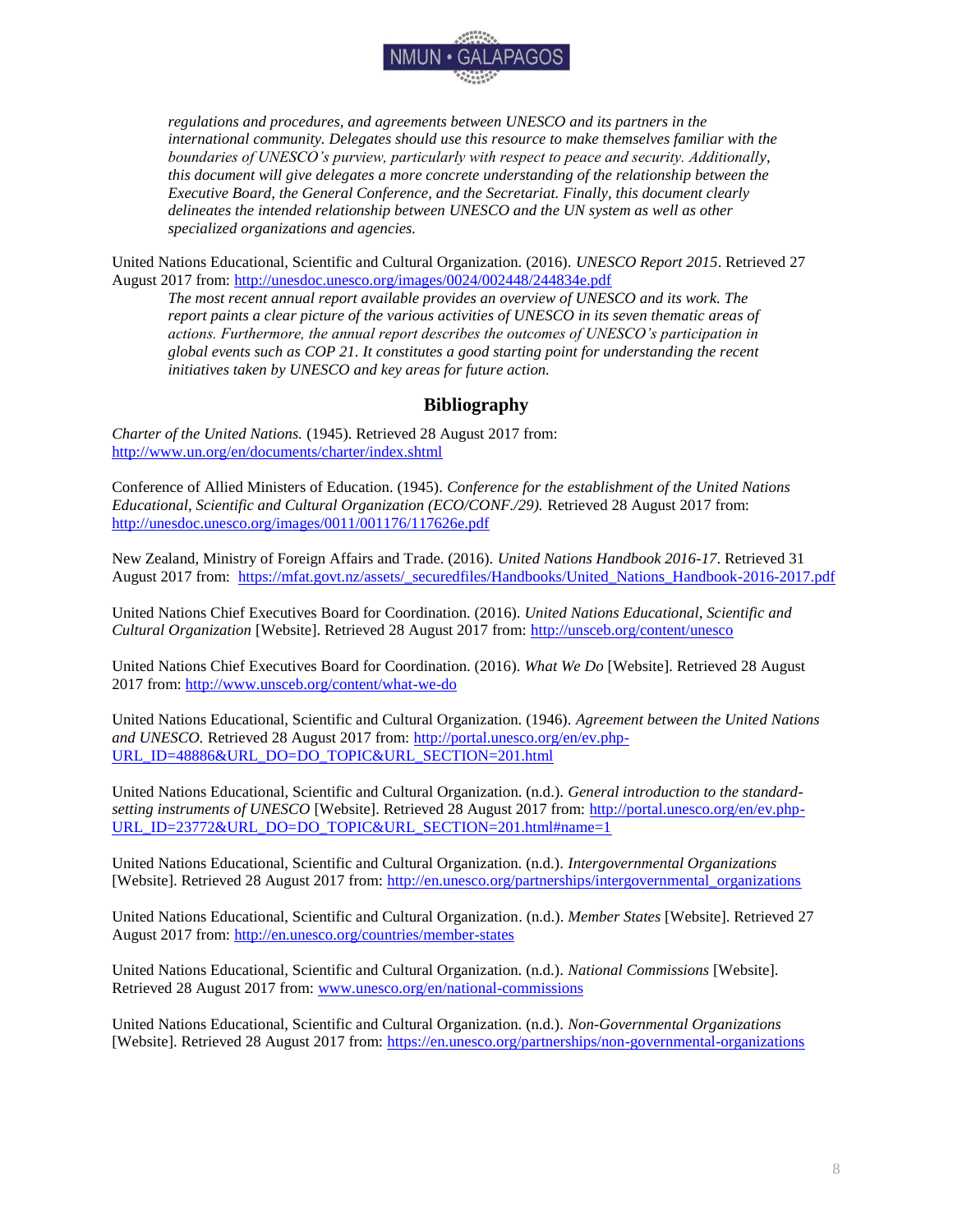

United Nations Educational, Scientific and Cultural Organization. (n.d.). *Non-Governmental Organizations and Foundations* [Website]. Retrieved 28 August 2017 from: [http://en.unesco.org/partnerships/non-governmental](http://en.unesco.org/partnerships/non-governmental-organizations-and-foundations)[organizations-and-foundations](http://en.unesco.org/partnerships/non-governmental-organizations-and-foundations)

United Nations Educational, Scientific and Cultural Organization. (n.d.). *Partnerships* [Website]. Retrieved 28 August 2017 from:<https://en.unesco.org/partnerships>

United Nations Educational, Scientific and Cultural Organization. (n.d.). *Private Sector* [Website]. Retrieved 28 August 2017 from: [http://en.unesco.org/partnerships/private\\_sector](http://en.unesco.org/partnerships/private_sector)

United Nations Educational, Scientific and Cultural Organization. (n.d.). *UNESCO and Sustainable Development Goals* [Website]. Retrieved 31 August 2017 from:<http://en.unesco.org/sdgs>

United Nations Educational, Scientific and Cultural Organization. (2010). *UNESCO at a glance (ERI/2010/WS/2)*  [Brochure]*.* Retrieved 28 August 2017 from:<http://unesdoc.unesco.org/images/0018/001887/188700e.pdf>

United Nations Educational, Scientific and Cultural Organization. (2013). *Comprehensive Partnership Strategy (192 EX/5.INF).* Retrieved 28 August 2017 from:<http://unesdoc.unesco.org/images/0022/002229/222986e.pdf>

United Nations Educational, Scientific and Cultural Organization. (2014). *2014-2021: Medium-Term Strategy (37 C/4)*. Retrieved 28 August 2017 from:<http://unesdoc.unesco.org/images/0022/002278/227860e.pdf>

United Nations Educational, Scientific and Cultural Organization. (2014). *2014 Global EFA Meeting (GEM): Monitoring the Post-2015 Education Targets: A Note on Indicators* [Report]. Retrieved 30 August 2017 from: <http://unesdoc.unesco.org/images/0022/002276/227693E.pdf>

United Nations Educational, Scientific and Cultural Organization. (2016)*. Approved Programme and Budget 2016- 2017: Second biennium of the 2014-2017 quadrennium (38 C/5).* Retrieved 28 August 2017 from: <http://unesdoc.unesco.org/images/0024/002443/244305e.pdf>

United Nations Educational, Scientific and Cultural Organization. (2016). *Basic Texts: 2016 Edition*. Retrieved 31 August 2017 from*:* <http://unesdoc.unesco.org/images/0024/002439/243996e.pdf>

United Nations Educational, Scientific and Cultural Organization. (2016). *UNESCO Report 2015*. Retrieved 27 August 2017 from:<http://unesdoc.unesco.org/images/0024/002448/244834e.pdf>

United Nations Educational, Scientific and Cultural Organization. (2017). *Director-General Irina Bokova* [Website]. Retrieved 24 August 2017 from:<http://www.unesco.org/new/en/unesco/about-us/who-we-are/director-general/>

United Nations Educational, Scientific and Cultural Organization. (2017). *General Conference* [Website]. Retrieved 28 August 2017 from:<http://www.unesco.org/new/en/general-conference/>

United Nations Educational, Scientific and Cultural Organization. (2017). *Provisional Agenda of the 39th Session of the General Conference*. Retrieved 28 August 2017 from: <http://unesdoc.unesco.org/images/0024/002489/248939e.pdf>

United Nations Educational, Scientific and Cultural Organization. (2017). *The Organization's History* [Website]. Retrieved 28 August 2017 from:<http://www.unesco.org/new/en/unesco/about-us/who-we-are/history/>

United Nations Educational, Scientific and Cultural Organization. (2017). *UNESCO and the International Year of Sustainable Tourism* [Website]. Retrieved 30 August 2017 from:<http://en.unesco.org/iyst4d>

United Nations Educational, Scientific and Cultural Organization. (2017). *UNESCO and UN Reform* [Website]. Retrieved 28 August 2017 from:<http://www.unesco.org/new/en/venice/un-reform/>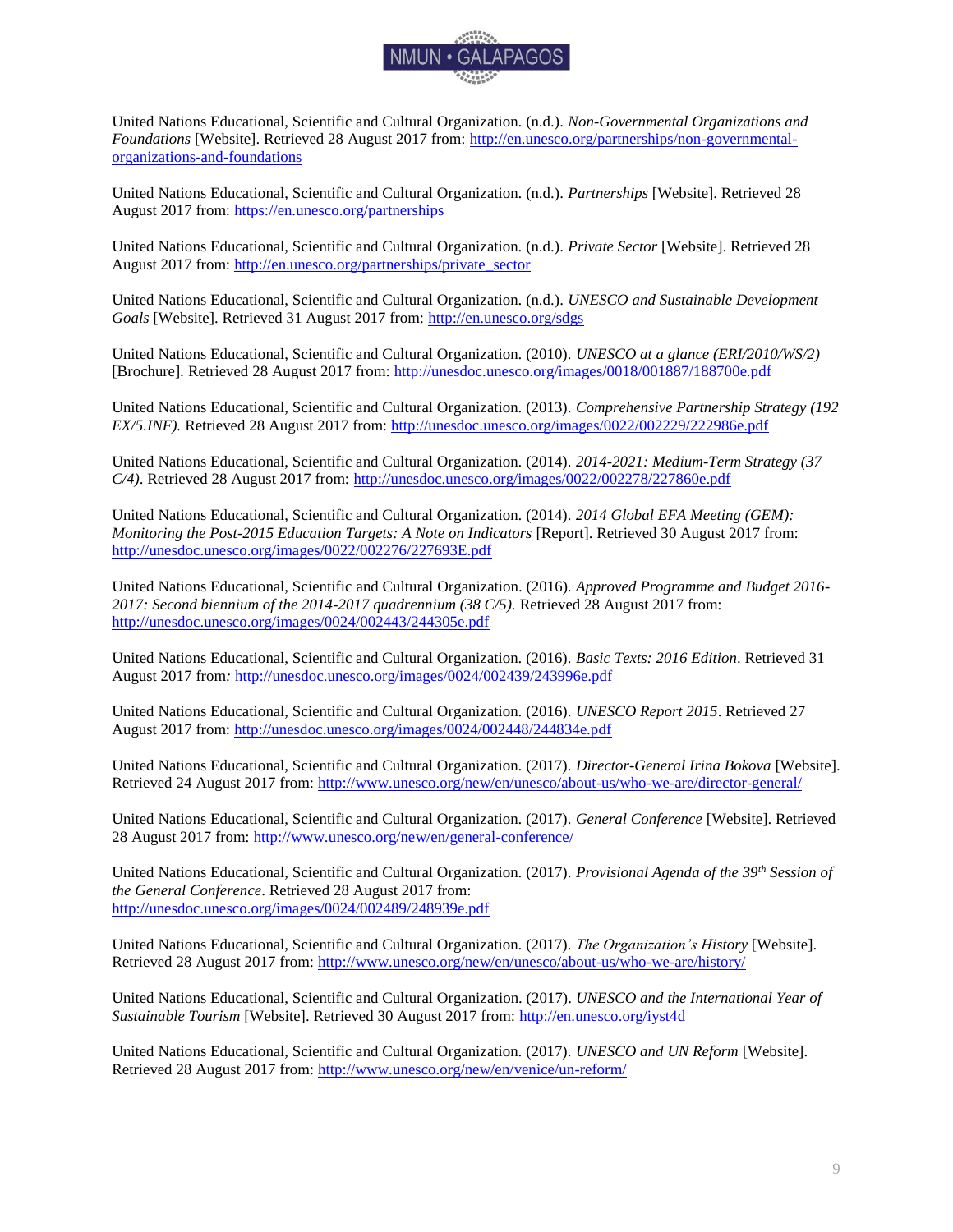

United Nations Educational, Scientific and Cultural Organization. (2017, January 18). *UNESCO Joins in Launch of the International Year of Sustainable Tourism 2017* [Press Release]. Retrieved 30 August 2017 from: <http://en.unesco.org/news/unesco-joins-launch-international-year-sustainable-tourism-2017>

United Nations Educational, Scientific and Cultural Organization, Bureau of Strategic Planning. (2017). *Partnering with UN Agencies* [Website]. Retrieved 28 August 2017 from: [http://www.unesco.org/new/en/bureau-of-strategic](http://www.unesco.org/new/en/bureau-of-strategic-planning/themes/unesco-and-un-reform/partnering-with-un-agencies/)[planning/themes/unesco-and-un-reform/partnering-with-un-agencies/](http://www.unesco.org/new/en/bureau-of-strategic-planning/themes/unesco-and-un-reform/partnering-with-un-agencies/)

United Nations Educational, Scientific and Cultural Organization, Executive Board. (2017). *Mandate and Functions*  [Website]. Retrieved 28 August 2017 from: <http://www.unesco.org/new/en/executive-board/mandate-and-functions/>

United Nations Educational, Scientific and Cultural Organization, Institute for Statistics. (2017). *UNESCO Institute for Statistics* [Website]. Retrieved 28 August 2017 from[: http://www.uis.unesco.org/Pages/default.aspx](http://www.uis.unesco.org/Pages/default.aspx)

United Nations, General Assembly, Seventieth session. (2015). *International Year of Sustainable Tourism for Development, 2017 (A/RES/70/193)* [Resolution]. Adopted on the report of the Second Committee (A/70/472). Retrieved 30 August 2017 from:<http://undocs.org/A/RES/70/193>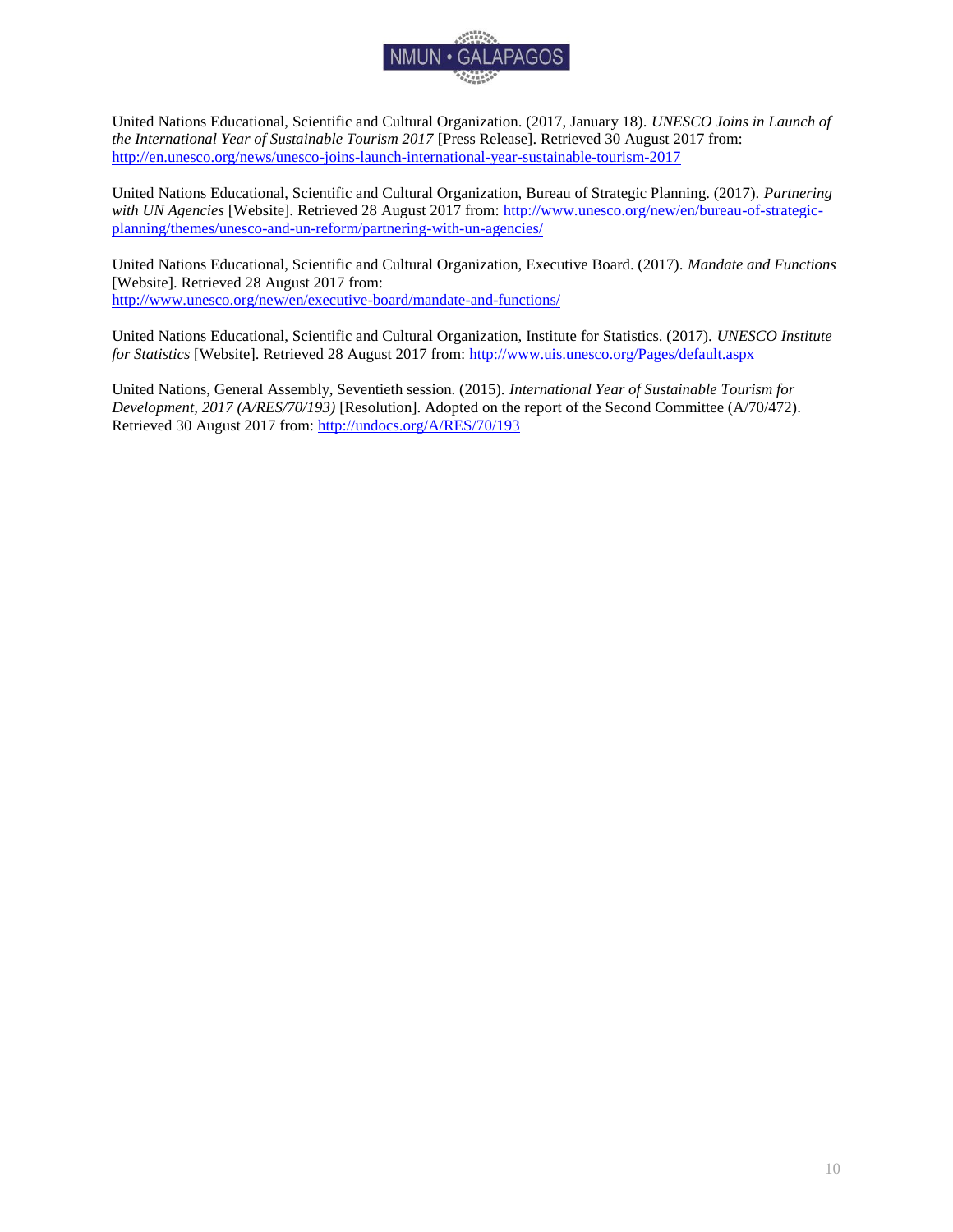

# <span id="page-11-0"></span>**I. Comprehensive Review of the Standards for Sites to Be Included in the World Heritage List**

### <span id="page-11-1"></span>*Introduction*

In 1972, the Member States of the United Nations Educational, Scientific and Cultural Organization (UNESCO) met in Paris and agreed upon a unique document.<sup>67</sup> After recognizing the need to protect both the cultural and natural heritage of the world from natural decay, as well as from social and economic interactions that cause a damaging effect, they adopted the *Convention Concerning the Protection of the World Cultural and Natural Heritage* (World Heritage Convention) (1972).<sup>68</sup> The most significant role played by the Convention is specifying which sites could potentially be added to the World Heritage List.<sup>69</sup> Nowadays, the World Heritage List includes a total of 1,073 properties, of which 832 are cultural, 206 are natural, and 35 are mixed.<sup>70</sup> Currently, 35 of these are categorized as being in danger.<sup>71</sup> Among other responsibilities, the World Heritage Committee has the ability to determine which properties should be added to the World Heritage List; it also controls the operation of the Fund for the Protection of the World Cultural and Natural Heritage of Outstanding Universal Value (World Heritage Fund).<sup>72</sup> Article 15 of the World Heritage Convention clearly defines the strict nature of the World Heritage Fund and specifies that the contributions should be taken care of by the representatives of the World Heritage Committee.<sup>73</sup>

The Convention aspires to promote cooperation among nations to safeguard heritage around the world.<sup>74</sup> While the World Heritage List has proven a useful instrument in furthering the Convention's objectives, it has also attracted some criticism.<sup>75</sup> It is therefore crucial to consider this as a timely topic and recognize that there is an opportunity to review the standards for sites to be included in the World Heritage List.<sup>76</sup> Moreover, there are endless efforts to be made and to strive as global world citizens regarding this topic.<sup>77</sup> There is accordingly a window of opportunity to review this list in light of the purpose of the Convention, the nature of the World Heritage Committee, and the importance of conservation for sustainable development.<sup>78</sup>

### <span id="page-11-2"></span>*International and Regional Framework*

### *The World Heritage Convention*

The most vital document and international agreement concerning the World Heritage List is the World Heritage Convention, which was adopted in 1972 and came into force in 1975.<sup>79</sup> This document came to be after many states realized that there was a greater need towards global conservation, and that not one, but all nations had to be accountable for the care of certain sites.<sup>80</sup> States Parties observed the necessity of a single instrument that would safeguard important areas and historic sites around the world.<sup>81</sup> Since its creation, the aim of the Convention has been to "ensure the proper identification, protection, conservation and presentation of cultural and natural heritage with outstanding universal value to all mankind."<sup>82</sup> To that end, it sets out the responsibilities of States Parties with respect to World Heritage sites, including reporting regularly to the World Heritage Committee on the status of World Heritage sites within their respective territories.<sup>83</sup> The survival of cultural and natural heritage of the world depends highly on the cooperation among Member States.<sup>84</sup> Article 4 of the Convention "recognizes [their] duty of

<sup>67</sup> *Convention Concerning the Protection of the World Cultural and Natural Heritage*, 1972, p. 1.

<sup>68</sup> Ibid., pp. 1-2.

<sup>69</sup> Ibid., pp. 6-8.

<sup>70</sup> UNESCO, *World Heritage List*, 2017.

<sup>71</sup> Ibid.

<sup>72</sup> UNESCO, *The World Heritage Committee*, 2017.

<sup>73</sup> *Convention Concerning the Protection of the World Cultural and Natural Heritage*, 1972, pp. 8-9.

<sup>74</sup> Australia, *Australia's 2007-2011 World Heritage Committee Term*, 2011, p. 3.

<sup>75</sup> Tourtellot, Archaeologists Blast Hasty World Heritage Listings, *National Geographic*, 2012.

<sup>76</sup> *UNESCO's World Heritage sites*, The Economist, 2010.

<sup>77</sup> Ibid.

<sup>78</sup> Ibid.

<sup>79</sup> *Convention Concerning the Protection of the World Cultural and Natural Heritage*, 1972, p. 1.

<sup>80</sup> IUCN, *Advisor on World Heritage*, 2017.

 $81$  Ibid.

<sup>82</sup> Australia, *World Heritage Convention*, 2005.

<sup>83</sup> *Convention Concerning the Protection of the World Cultural and Natural Heritage*, 1972.

<sup>84</sup> Ibid.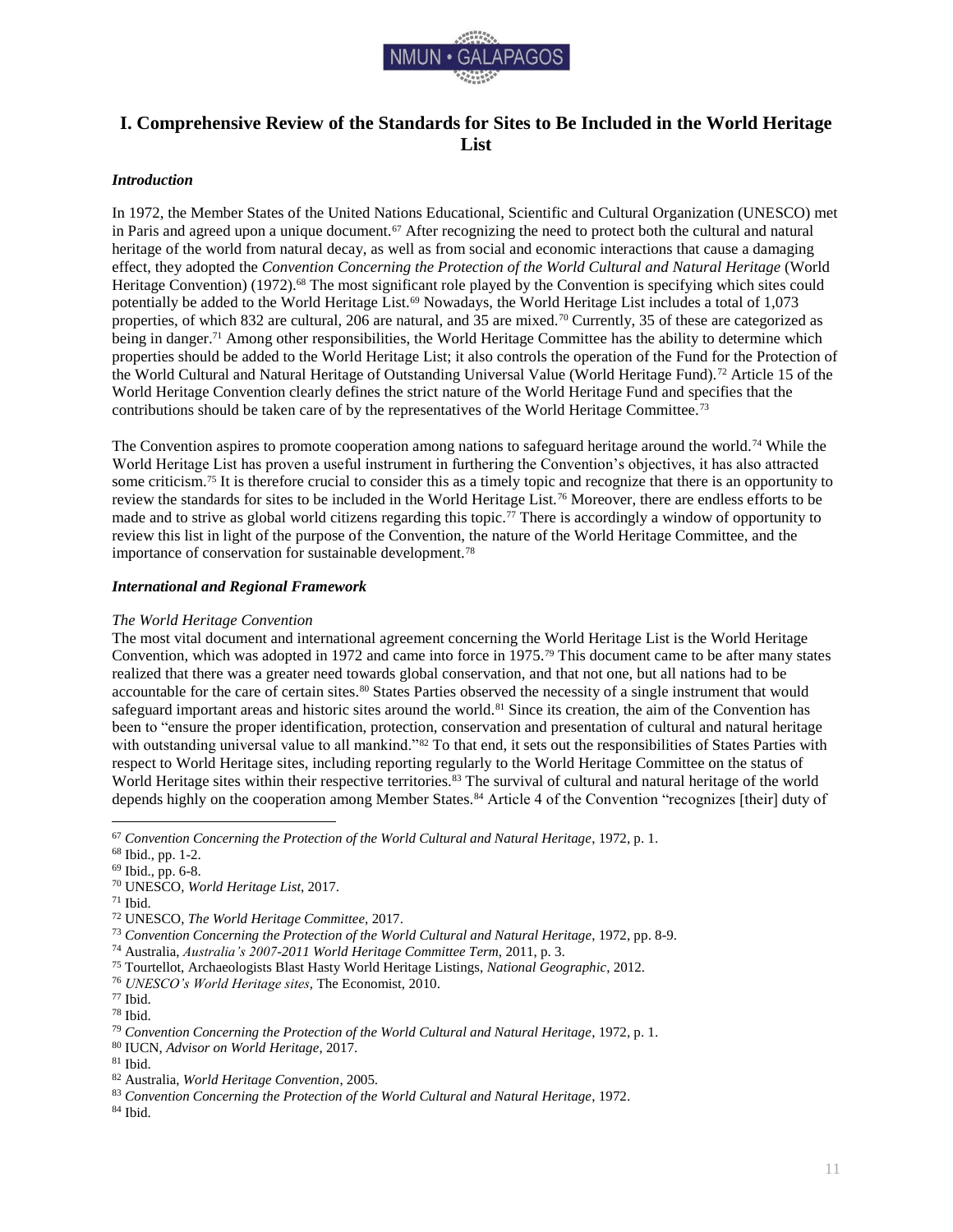

ensuring the identification, protection, conservation, presentation and transmission to future generations."<sup>85</sup> In a similar manner, Article 6 recalls the importance of cooperation among States Parties, their responsibility in the international community, and the need to respect the sovereignty of states whose territory holds cultural and natural heritage.<sup>86</sup>

In 1978, pursuant to the Convention, the first 12 sites were inscribed to the World Heritage List.<sup>87</sup> Among the first sites to be included were the Galápagos Islands in Ecuador, Yellowstone National Park in the United States, and the Island of Goree in Senegal.<sup>88</sup> The list has since grown extensively to include "properties exhibiting cultural and/or natural heritage of 'outstanding universal value' and meeting at least one of a set of World Heritage criteria."<sup>89</sup> Soon many States Parties wanted to be involved and ratifications of the Convention increased. China, for instance, became a State Party to the Convention in 1985; almost immediately, it nominated several sites for inscription on the World Heritage List, including the Great Wall, which were all approved one year later by the World Heritage Committee.<sup>90</sup>

### *Sustainable Development Goals (SDGs)*

The Sustainable Development Goals (SDGs) are a key component of UNESCO´s framework and take a vital role in the understanding of our topic. In September 2015, the UN General Assembly adopted 17 universal goals that could potentially "transform our world."<sup>91</sup> Included in the *2030 Agenda for Sustainable Development*, these goals highlight the importance of culture in our society and its significance to sustainable development: "no development can be sustainable without including culture."<sup>92</sup> SDG 11 is to "make cities and human settlements inclusive, safe, resilient and sustainable," and target 11.4 specifically mentions culture: "strengthen efforts to protect and safeguard the world's cultural and natural heritage."<sup>93</sup> The indicator for this target is the "total expenditure (public and private) per capita spent on the preservation, protection and conservation of all cultural and natural heritage, by type of heritage (cultural, natural, mixed and World Heritage Centre designation), level of government (national, regional and local/municipal), type of expenditure (operating expenditure/investment) and type of private funding (donations in kind, private non-profit sector and sponsorship)."<sup>94</sup> Overall, addressing this topic will contribute to the implementation of the SDGs through protecting culture and the environment in furtherance of sustainable development.<sup>95</sup>

### <span id="page-12-0"></span>*Role of the International System*

### *United Nations Educational, Scientific and Cultural Organization (UNESCO)*

UNESCO's mission focuses on dialogue and mutual respect; it strives to help societies succeed in areas of education, sciences, and communication to build more peaceful, developed, and independent communities.<sup>96</sup> UNESCO acknowledges that "our cultural and natural heritage are both irreplaceable sources of life and inspiration"; therefore, people should respect all territories.<sup>97</sup> Moreover, regarding its role in protecting heritage overall, UNESCO's mission is to garner support for the World Heritage Convention; encourage States Parties to nominate new sites for the World Heritage List; report on the conditions of the World Heritage sites and their conservation; deliver emergency assistance in case of abrupt danger; and offer technical assistance and professional trainees to protect the properties.<sup>98</sup> It also encourages the participation of the local population as well as the international community in the conservation and preservation of the natural and cultural heritage of the world.<sup>99</sup> UNESCO played a leading role in the creation of the World Heritage List and is still involved in its evolution and

<sup>93</sup> UN ECOSOC, *Progress towards the Sustainable Development Goals: Report of the Secretary-General (E/2017/66)*, 2017, p. 13.

 $\overline{a}$ <sup>85</sup> Ibid., p. 3.

<sup>86</sup> Ibid., p. 4.

<sup>87</sup> Hetter, Exploring the world's first 12 heritage sites, *CNN*, 2014.

<sup>88</sup> Ibid.

<sup>89</sup> Australia, *World Heritage Convention*, 2005.

<sup>90</sup> IUCN, *World Heritage Convention*, 2016.

<sup>91</sup> UNESCO, *Culture for Sustainable Development*.

<sup>92</sup> UN General Assembly, *Transforming our World: the 2030 Agenda for Sustainable Development (A/RES/70/1)*, 2015.

<sup>94</sup> UN DESA, *Sustainable Development Goal 11*, 2017.

<sup>95</sup> UN General Assembly, *Transforming our World: the 2030 Agenda for Sustainable Development (A/RES/70/1)*, 2015.

<sup>96</sup> UNESCO, *Introducing UNESCO: what we are*.

<sup>97</sup> UNESCO, *About World Heritage*.

<sup>98</sup> Ibid.

 $^{99}$  Ibid.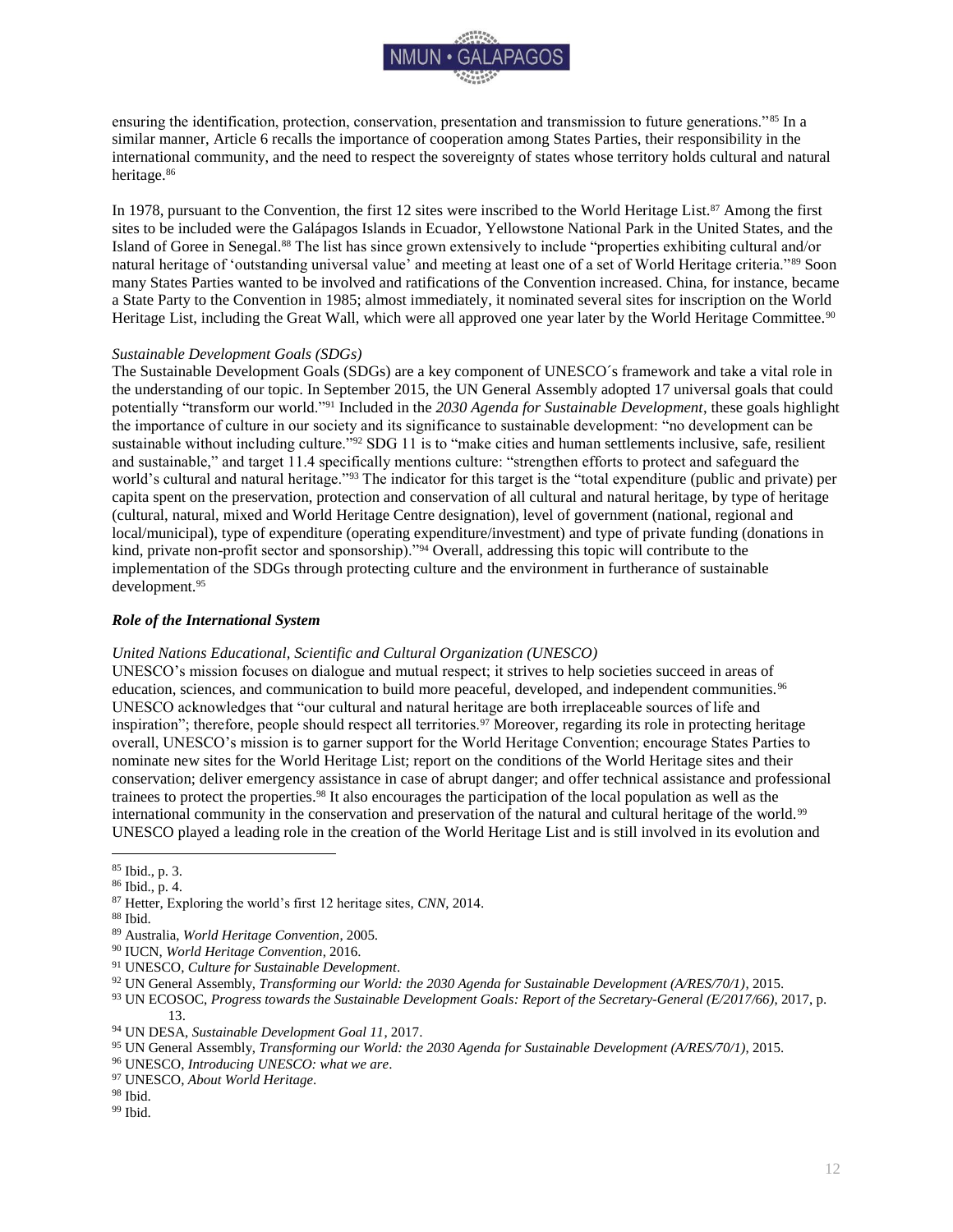

development.<sup>100</sup> Additionally, UNESCO strives to promote culture alongside sustainable development; for example, throughout the World Heritage List, it focuses on sustainable cities, sustainable consumption, and the protection of the environment.<sup>101</sup> UNESCO's culture conventions and diverse activities "promoting cultural diversity" further contribute to the implementation of the *2030 Agenda for Sustainable Development*. 102

### *The World Heritage Committee*

The body that holds the most responsibility for implementing the Convention and that has the last word on which properties should be added to the World Heritage List is the World Heritage Committee.<sup>103</sup> This group is composed of 21 members. Although the Convention provides that members on the World Heritage Committee have six-year terms, most choose to have shorter terms of only four years, with the purpose of giving more countries the opportunity to serve on the Committee.<sup>104</sup>

The World Heritage Committee's main operation is to decide which places should be added to the list; however, they also act monitor the agreements in the World Heritage Convention and choose how the World Heritage Fund is disbursed.<sup>105</sup> The Committee's functions are fully set out in its Rules of Procedure, which expands upon the States Parties membership, their sessions, the participants, the agenda, the officers, the conduct of business, the Secretariat of the Committee, and the reports.<sup>106</sup> The Rules of Procedure are regularly revised and were most recently modified in 2015.<sup>107</sup> Articles 8, 11, and 13 of the World Heritage Convention are essential to understanding the nature of the Committee. Article 8 expands on its origin, establishment, and membership; article 11 on the responsibilities and role of States Parties; and article 13 on the competences and faculties of the Committee.<sup>108</sup> The most recent gathering of the Committee was the 41st Session of the World Heritage Committee, which took place in Krakow, Poland, in July 2017.<sup>109</sup> The session resulted in the inscription of 21 new sites on the World Heritage List (18 cultural and  $2$  natural sites).<sup>110</sup>

### *The World Heritage Centre*

The "focal point and [main] coordinator" with respect to heritage-related matters within UNESCO is the World Heritage Centre.<sup>111</sup> The Centre has a variety of responsibilities: it enforces the Convention, coordinates the annual sessions, offers advice to States Parties, assists the World Heritage Fund, updates the list and databases, raises awareness of the need for heritage preservation, and provides information to the public concerning World Heritage issues.<sup>112</sup> The Centre works in accordance with related organizations, such as the UNESCO Culture Sector, the UNESCO Division of Ecological Sciences Natural Sciences Sector, the International Council of Museums (ICOM), the African World Heritage Fund, the Nordic World Heritage Foundation (NWHF), the German World Heritage Foundation, the Organization of World Heritage Cities (OWHC), and the UN Environment Programme World Conservation Monitoring Centre (UNEP-WCMC).<sup>113</sup>

The three most essential organizations that work in close alliance with the World Heritage Committee and are mentioned in the Convention are: the International Union for Conservation of Nature (IUCN), the International Council of Monuments and Sites (ICOMOS), and the International Centre for the Study of the Preservation and Restoration of Cultural Property (ICCROM).<sup>114</sup> These organizations act as advisory bodies to help the Committee make decisions and contribute in an essential manner to the arrangement of the list.<sup>115</sup> Moreover, each has a distinct

 $\overline{a}$ <sup>100</sup> Ibid.

<sup>101</sup> UNESCO, *Culture for Sustainable Development*.

<sup>102</sup> Ibid.

<sup>103</sup> UNESCO, *The World Heritage Committee*, 2017.

 $^{104}$  Ibid.

<sup>105</sup> UNESCO & ICCROM, *Operational Guidelines for the Implementation of the World Heritage Convention*, 2016, pp. 223-224.

<sup>106</sup> UNESCO, *The World Heritage Committee*, 2017.

<sup>107</sup> Ibid.

<sup>108</sup> *Convention Concerning the Protection of the World Cultural and Natural Heritage*, 1972, p. 4-6.

<sup>109</sup> UNESCO, *Decisions adopted during the 41st session of the World Heritage Committee*, 2017, p. 1.

<sup>110</sup> Ibid., pp. 181-183.

<sup>111</sup> UNESCO, *World Heritage Centre*.

<sup>112</sup> Ibid.

<sup>113</sup> Ibid.

<sup>114</sup> UNESCO, *Advisory Bodies*.

<sup>115</sup> Ibid.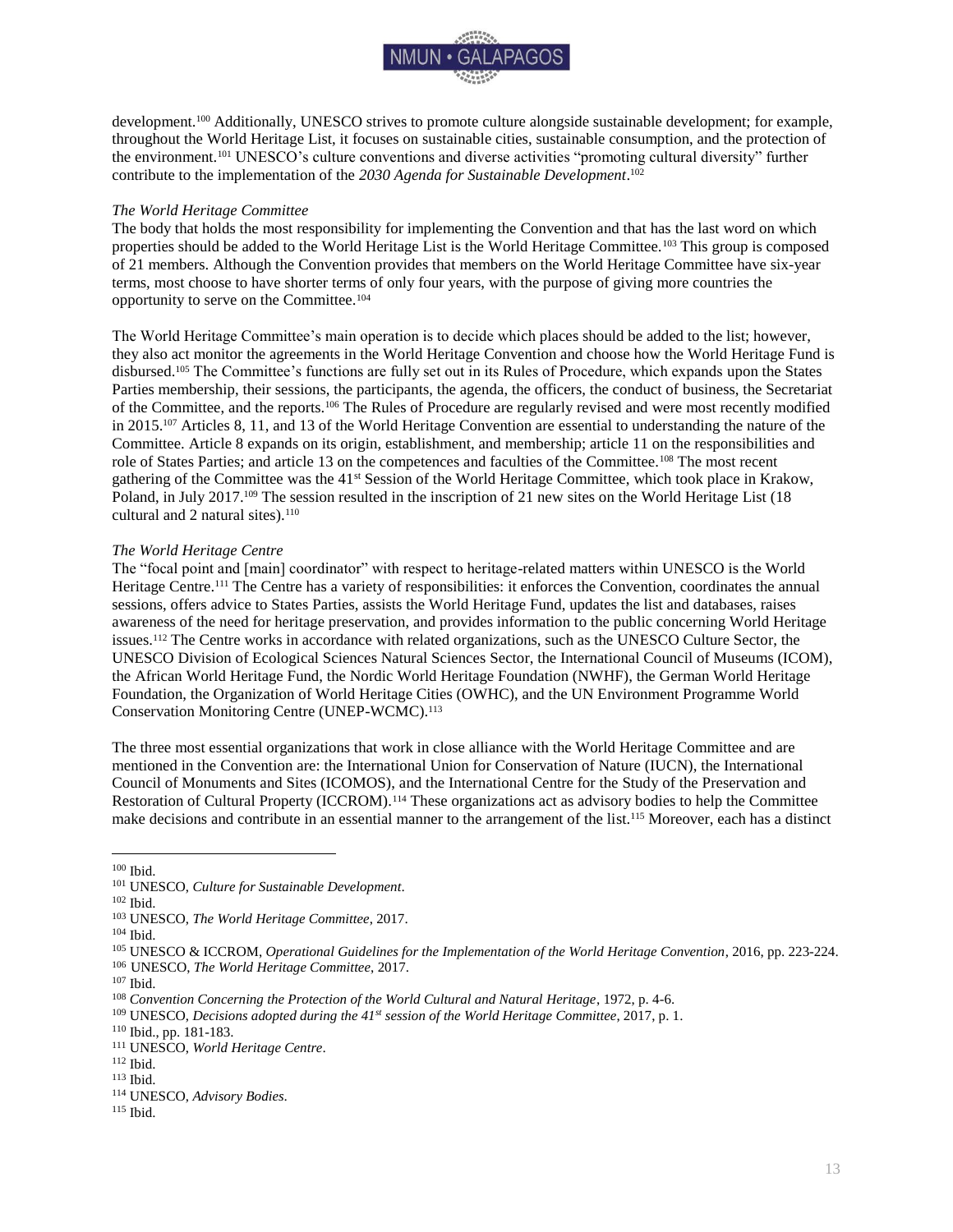

nature and a different location. The IUCN is based in Switzerland and manages the assessments of natural heritage properties, as well as the statements regarding the maintenance of the listed properties. ICOMOS is in France and serves as an evaluating body for the cultural and mixed properties which are signed up for inscription.<sup>116</sup> Lastly, ICCROM is in Italy and its main role is to send guidance on conserving properties which are already listed as well as collaborating in further restoration techniques.<sup>117</sup>

### *Civil Society*

Undoubtedly, civil society plays a crucial role in relation to World Heritage sites.<sup>118</sup> They are key players in not only supporting the World Heritage Convention, but also in spreading its message worldwide.<sup>119</sup> The Director of the UNESCO World Heritage Centre, Mechtild Rössler, has recognized the need for superior efforts on numerous occasions and has called "for civil society as a whole to increase its commitment to protecting World Heritage sites."<sup>120</sup> The World Heritage Centre receives aid from several non-governmental organizations (NGOs), including the World Wildlife Fund, which issued a report in 2016 entitled *Protecting People through Nature: Natural World Heritage sites as drivers for sustainable development*. <sup>121</sup> This statement was of great help in building the support of the private sector and governments to support the decisions of the Committee.<sup>122</sup> Furthermore, governments have been positively influenced by civil society to enhance conservation efforts in relation to their World Heritage sites.<sup>123</sup>

The 2016 *Operational Guidelines for the Implementation of the World Heritage Convention* mention the involvement of civil society in various areas and shows the extensive role of NGOs and their relationship with UNESCO.<sup>124</sup> For instance, the Committee may request assistance from NGOs when implementing new projects or launching new missions.<sup>125</sup> Likewise, they can act as partners with local communities and indigenous peoples to conserve a World Heritage property.<sup>126</sup> Also, the International Conference on NGOs further explains how NGOs align with the UNESCO and carry out regular meetings and forums with the purpose of reviewing their collaboration and shared interests.<sup>127</sup> Conclusively, civil society organizations work in alliance with the World Heritage Committee and UNESCO to contribute to the preservation of World Heritage at a local and global level.<sup>128</sup> They have previously attended conferences, participated in the creation of reports, developed projects, and undertaken other efforts all related to the preservation of the sites.<sup>129</sup>

### <span id="page-14-0"></span>*The Standards for Selection*

The Standards for Selection can be better defined as the necessary conditions for sites to be included on the World Heritage List. First, in order for sites to be added they must be of "Outstanding Universal Value": Outstanding in the sense that they should be "exceptional" or "remarkable places on earth"; Universal meaning that they need to be "outstanding from a global perspective" and transcending national borders; and of Value or "common importance for present and future generations of all humanity."<sup>130</sup> The way in which its value is interpreted is described in the *Operational Guidelines for the Implementation of the World Heritage Convention*, along with the precise "Criteria for determining the Outstanding Universal Value." <sup>131</sup> Importantly, a site must "meet the conditions of integrity and/or authenticity and must have an adequate protection and management system to ensure its safeguarding" before

<sup>116</sup> Ibid.

<sup>117</sup> Ibid.

<sup>118</sup> *Convention Concerning the Protection of the World Cultural and Natural Heritage*, 1972, pp. 8-9.

<sup>119</sup> Ibid.

<sup>120</sup> UNESCO, *UNESCO World Heritage Centre calls for united action to protect vulnerable sites*, 2016.

<sup>121</sup> Ibid.

<sup>122</sup> Ibid.

<sup>123</sup> Ibid.

<sup>124</sup> UNESCO & ICCROM, *Operational Guidelines for the Implementation of the World Heritage Convention*, 2016.

<sup>125</sup> Ibid., p. 16.

<sup>126</sup> Ibid., p. 33.

<sup>127</sup> UNESCO, *International Conference of NGOs*.

<sup>128</sup> Ibid.

<sup>129</sup> Schmitt, *The Potential Roles of Civil Society Within UNESCO's World Heritage Regime – an Analysis from a Multi-level Perspective*, 2016.

<sup>130</sup> Australia, *Understanding World Heritage: What is Outstanding Universal Value?*, 2012, pp. 1-2.

<sup>131</sup> UNESCO & ICCROM, *Operational Guidelines for the Implementation of the World Heritage Convention*, 2016, pp. 77-78.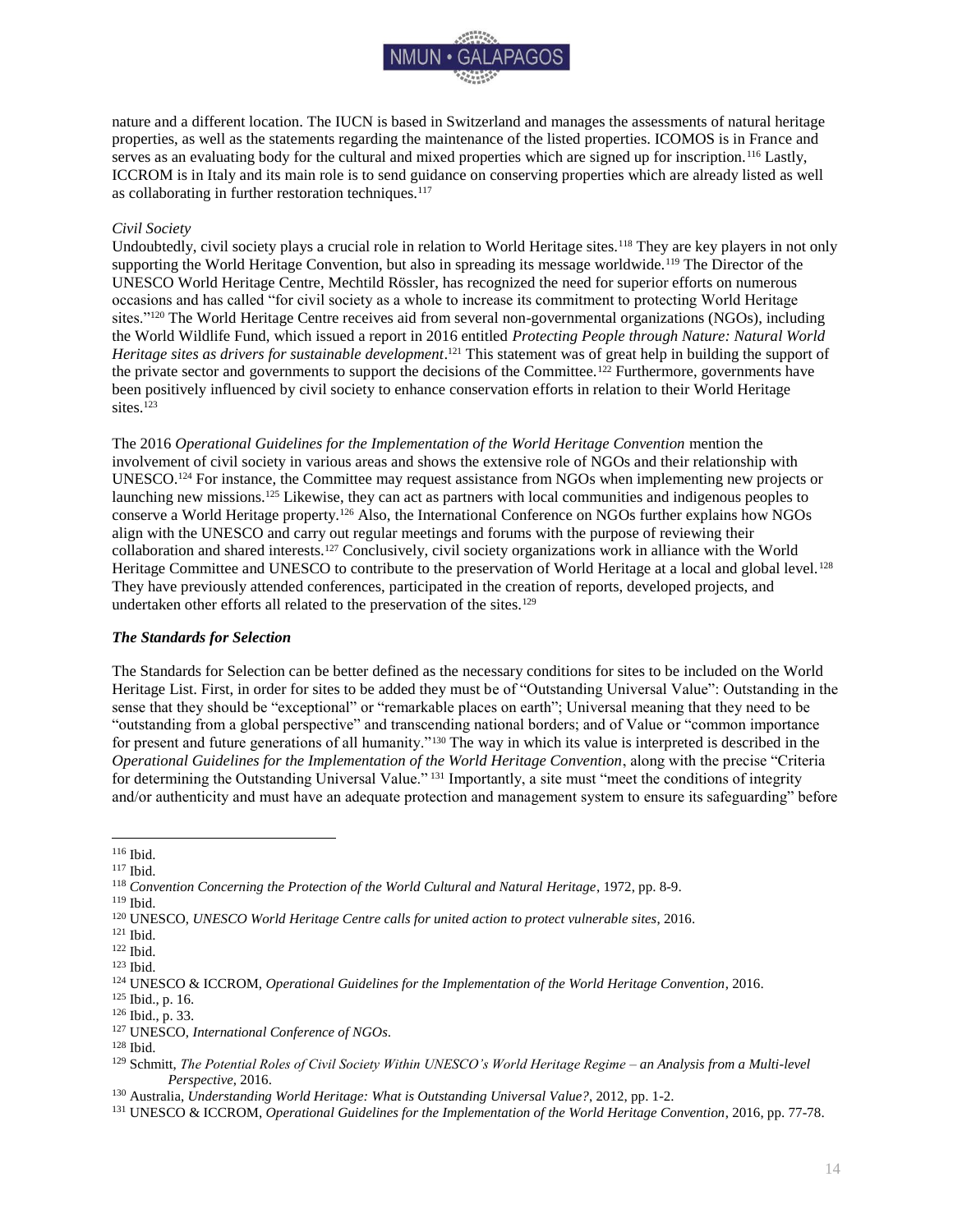

it can be deemed of Outstanding Universal Value.<sup>132</sup> Adequate protection and management entails "long-term legislative, regulatory, institutional and/or traditional protection and management to ensure their safeguarding," including delineated boundaries and planned measures at the national, regional, municipal, and/or traditional levels.<sup>133</sup>

Second, in addition to having Outstanding Universal Value, the sites must follow at least one of the 10 selection criteria:

- 1. "representing a masterpiece of human creative genius;
- exhibit an important interchange of human values, over a span of time or within a cultural area of the world, on developments in architecture or technology, monumental arts, town-planning or landscape design;
- bearing a unique or at least exceptional testimony to a cultural tradition or to a civilization which is living or which has disappeared;
- be an outstanding example of a type of building, architectural or technological ensemble or landscape which illustrates (a) significant stage(s) in human history;
- be an outstanding example of a traditional human settlement, land-use, or sea-use which is representative of a culture (or cultures), or human interaction with the environment especially when it has become vulnerable under the impact of irreversible change;
- be directly or tangibly associated with events or living traditions, with ideas, or with beliefs, with artistic and literary works of outstanding universal significance. (The Committee considers that this criterion should preferably be used in conjunction with other criteria);
- contain superlative natural phenomena or areas of exceptional natural beauty and aesthetic importance;
- be outstanding examples representing major stages of earth's history, including the record of life, significant on-going geological processes in the development of landforms, or significant geomorphic or physiographic features;
- be outstanding examples representing significant on-going ecological and biological processes in the evolution and development of terrestrial, fresh water, coastal and marine ecosystems and communities of plants and animals;
- contain the most important and significant natural habitats for in-situ conservation of biological diversity, including those containing threatened species of Outstanding Universal Value from the point of view of science or conservation." 134

The World Heritage Committee regularly revisits and revises the criteria "to reflect the evolution of the World Heritage concept itself."<sup>135</sup>

### <span id="page-15-0"></span>*The Global Strategy*

In pursuit of making the World Heritage List more "representative, balanced, and credible", the World Heritage Committee launched the Global Strategy in 1994.<sup>136</sup> It was adopted with the purpose of "broadening the definition of the World Heritage to better reflect the full spectrum of our world´s cultural and natural treasures" and with the intention of providing a "comprehensive framework and operational methodology."<sup>137</sup> Moreover, the Global Strategy also encourages States Parties to join the Convention, and to support them in the nominations of properties from territories that are not necessary adequately represented in the World Heritage List.<sup>138</sup>

ICOMOS completed a global study from 1987 to 1993 that concluded that overall "living cultures, and especially traditional cultures" were unevenly represented in the World Heritage List.<sup>139</sup> On the other hand, "historic towns and

 $\overline{a}$ <sup>132</sup> Ibid.

<sup>133</sup> Ibid.

<sup>134</sup> UNESCO, *The Criteria for Selection*.

<sup>135</sup> Ibid.

<sup>136</sup> UNESCO, *Global Strategy*.

<sup>137</sup> Ibid.

<sup>138</sup> Ibid.

<sup>139</sup> ICOMOS, *Charter for the Conservation of Historic Towns and Urban Areas*, 1987, pp. 1-2.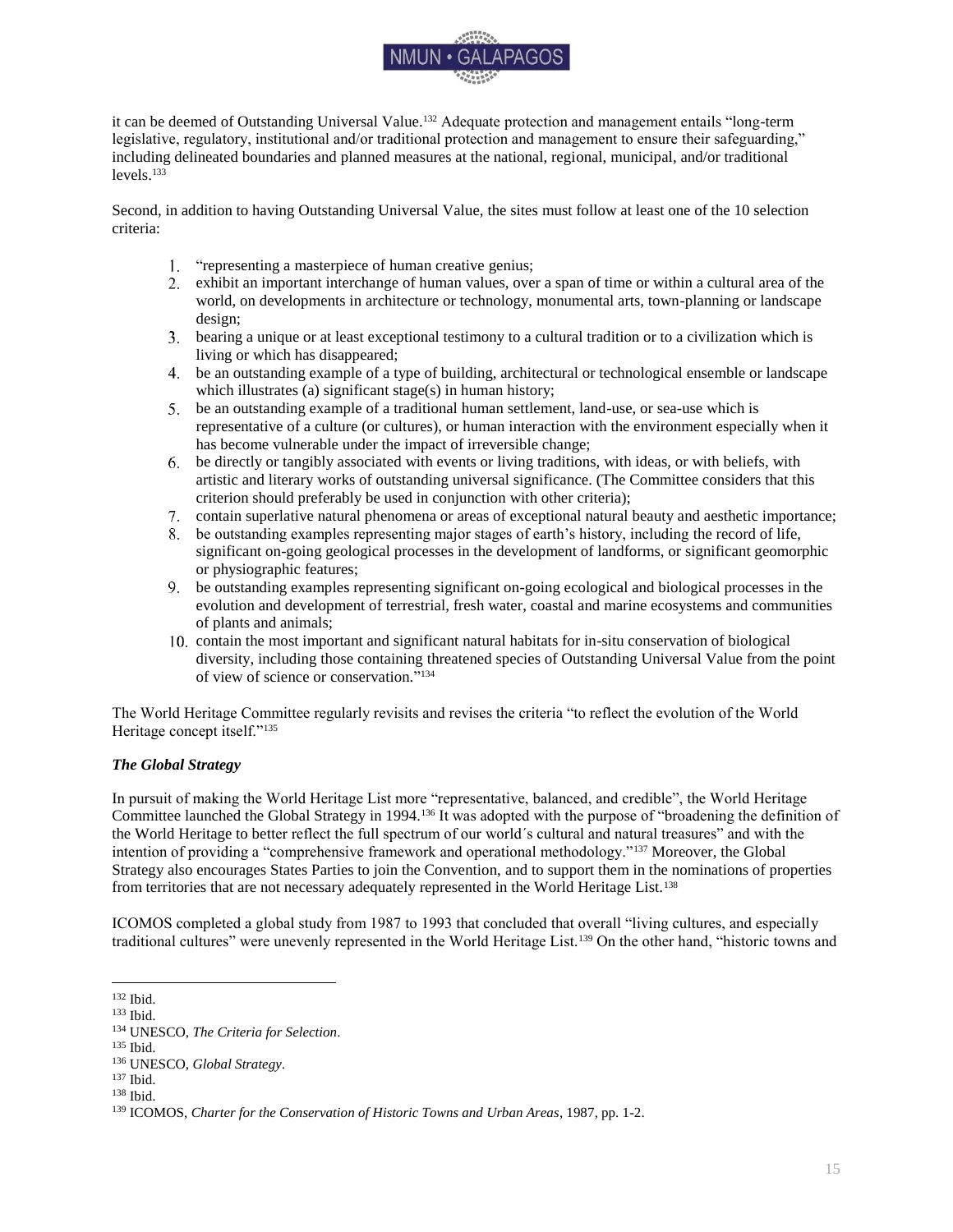

religious monuments, Christianity, historical periods, elitist architecture, and Europe" were overrepresented.<sup>140</sup> After analyzing the results of the study, ICOMOS and IUCN came to the same conclusions. They found that there are two main conflicts: first, the structure upon which the nomination process takes place, and second, the way in which properties are "identified, assessed, and evaluated."<sup>141</sup>

The ongoing efforts of the Global Strategy have managed to add new countries to the World Heritage Convention. In the past ten years, 39 states have ratified the World Heritage Convention, 101 States Parties have submitted Tentative Lists of sites they intend to consider for nomination, and different categories of sites have been promoted for World Heritage sites.<sup>142</sup> As a result of its determination, many regions have been gaining attention and "important conferences and thematic studies" have taken place in diverse territories.<sup>143</sup> Also, the World Heritage Committee continues to work in joint cooperation with the three advisory bodies (ICOMOS, IUCN, and ICCROM) towards the expansion of the list.<sup>144</sup>

### <span id="page-16-0"></span>*Opportunities for Review*

The World Heritage List selection process is not without controversy. Some point to states using the World Heritage status to "garner support for their point of view," the internal disputes that arise within a territory that has a site added to the list, and the fact that the "Committee is dependent upon countries to take actions voluntarily to protect and preserve their own sites."<sup>145</sup> Other criticisms arise with respect to the selection process; for instance, it can be difficult to define the terms which are essential in the nomination process, such as "outstanding value to humanity."<sup>146</sup> Some political economists question the selection of the sites because the process is "subject to rentseeking by experts and politicians"; ICOMOS and IUCN, for example, have a huge influence in the selection of the sites.<sup>147</sup> The prestige associated with the World Heritage List can result in political pressure and intense lobbying from ambassadors and marketing organizations whose interest is in having certain sites inscribed.<sup>148</sup> Another issue is that some states do not possess the conservation infrastructure to be designated for the List, which results as a "heavy burden on countries wishing to put a site on the List" and creating a disadvantage for some states.<sup>149</sup>

Inscription has occasionally led to political tensions between Member States. In July 2017, the World Heritage Committee adopted a resolution that designated Hebron's Old City and the Tomb of the Patriarchs as a Palestinian World Heritage site.<sup>150</sup> Palestinian diplomats had argued that the site needed protection via inscription on an emergency basis, claiming that Israel was endangering the site though "vandalism, property damage, and other attacks that had an impact on its authenticity and integrity." Israel denied the allegations and objected to the resolution's characterization of the site as having "Islamic history."<sup>151</sup> Notably, the World Heritage Committee voted on the resolution via secret ballot.<sup>152</sup>

Subsequent to the selection process, an increasingly common concern is the impact of increased tourism, which is inevitably a result of inclusion on the World Heritage List.<sup>153</sup> Despite UNESCO's efforts to preserve heritage by adding sites to the World Heritage List and by requiring a plan for protection and management for all World Heritage sites, there are still extreme difficulties when trying to guard sites from "fanatics and planners."<sup>154</sup> Occasionally, public desire to pay special attention to a cultural or natural heritage site has resulted in its deterioration due to the overwhelming tourism.<sup>155</sup> In the quest of safeguarding heritage of the world, UNESCO has

<sup>140</sup> ICAHM, *Africa Initiative*, 1994.

<sup>141</sup> UNESCO, *Convention Concerning the Protection of the World Cultural and Natural Heritage*, 1972.

<sup>142</sup> UNESCO, *Global Strategy*.

 $^{143}$  Ibid.

 $^{144}$  Ibid.

<sup>145</sup> McHugh, *World Heritage Convention and U.S. National Parks*, 1997, pp. 96, 395.

<sup>146</sup> Steiner & Frey, *Imbalance of World Heritage List: Did the UNESCO Strategy Work?*, 2011, p. 4.

<sup>147</sup> Ibid., p. 6.

<sup>148</sup> Wainright, Unesco impotence takes shine off world heritage status, *The Guardian*, 2015.

<sup>149</sup> Steiner & Frey, *Imbalance of World Heritage List: Did the UNESCO Strategy Work?*, 2011, p. 7.

<sup>150</sup> *Unesco makes Hebron old city Palestinian world heritage site*, The Guardian, 2017.

<sup>151</sup> *Unesco declares Hebron's Old City Palestinian World Heritage site*, BBC News, 2017. <sup>152</sup> Ibid.

<sup>153</sup> Wainright, Unesco impotence takes shine off world heritage status, *The Guardian*, 2015.

<sup>154</sup> Ibid.

<sup>155</sup> Ibid.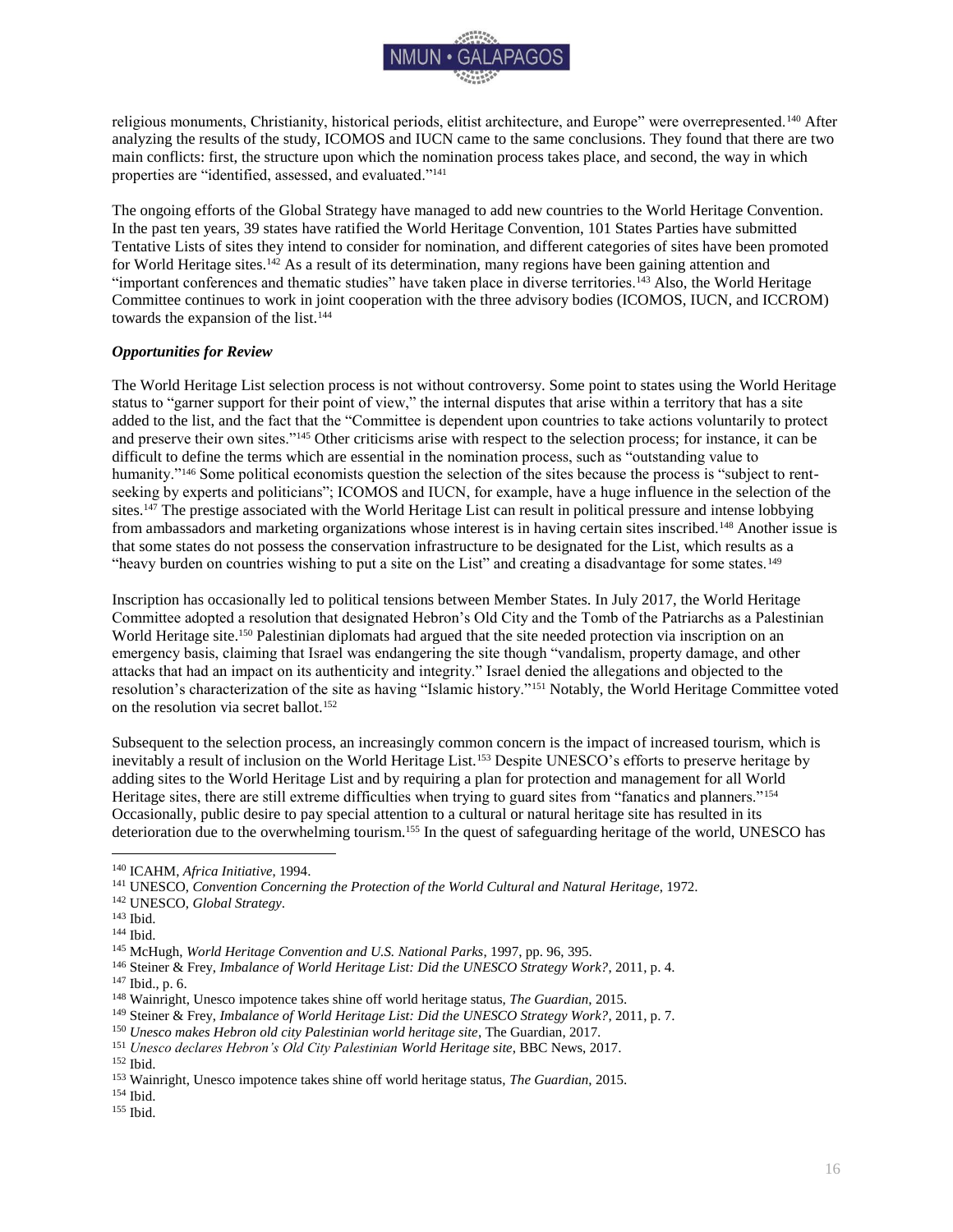

called attention to distinct sites which have then attracted tourists and a higher amount of traffic.<sup>156</sup> An example is the Palace of Westminster, which has been described as "gravely compromised" due to the influx of tourists.<sup>157</sup> Archaeologist Dr. Douglas Comer claims that Petra, Jordan, also illustrates the case that tourism might be damaging historic sites.<sup>158</sup> In 1985, it attracted approximately 45,000 visitors; nowadays, that figure has risen to 80,000.<sup>159</sup> Therefore, the attempt of preserving special places has in several occasions turned out the opposite and resulted in deterioration of unique locations.<sup>160</sup> Accordingly, there are some who argue that the addition of natural or cultural heritage sites to the World Heritage List places them at a higher risk of destruction.<sup>161</sup> The solution is not necessarily to close the sites to the public, but rather to find better resolutions such as "best management practices" or to identify additional criteria that must be met with respect to protection and management prior to inscription to avoid undesirable outcomes.<sup>162</sup>

Undoubtedly, there are opportunities for review and revision of the standards; delegates have many opportunities to act and improve the standards in a variety of ways.<sup>163</sup> One alternative for the World Heritage Committee to "enhance the credibility of its choice of sites and danger listing" could be to open its annual meetings, "including votes and the expert testimony," to the public.<sup>164</sup>

### <span id="page-17-0"></span>*Conclusion*

Protecting both the cultural and natural heritage of the world remains UNESCO's main objective. Nevertheless, although much progress has been made, the standards for sites to be included in the World Heritage List may benefit from review. Efforts can be made towards improving the inscription of sites, the danger listing, the structure of the nomination process, and the identification and evaluation of properties.<sup>165</sup> Although the advisory bodies to the World Heritage Committee have clearly shown their commitment to the balance, transparency, and broadening of the list, there is still a need to tackle the issues that decelerate its development, and in some circumstances, even impede its advancement.<sup>166</sup> It is true that expert meetings, conferences and studies have been held in Africa, the Pacific region, and the Arab region, among others; yet, a huge inequality persists when it comes to state representation on the World Heritage List. In this sense, there is an opportunity for revision of the standards and the criteria to ensure fairer distribution and state representation.

### <span id="page-17-1"></span>*Further Research*

The main bodies and participants in setting and handling the standards for sites to be included in the World Heritage List have been named above. Nevertheless, delegates are invited to embark on a journey to search for new methods to make the list more balanced and reflective of its principles than ever before. Do the current criteria for selection still accurately reflect the concept of World Heritage? How could the standards be amended to ensure that inscription of a site on the World Heritage List does not undermine the objectives of protection and conservation? What measures can help the World Heritage List become more transparent than ever? How can States Parties adhere to the quest of developing strategies which include historically excluded regions? How can a fairer selection process be promoted? Delegates may also explore whether other organizations or entities might have a possible role.

### **Annotated Bibliography**

<span id="page-17-2"></span>Australia, Department of Environment and Energy. (2008). *World Heritage Criteria* [Website]. Retrieved 2 June 2017 from:<http://www.environment.gov.au/heritage/about/world/world-heritage-criteria>

*The Australian Department of the Environment and Energy emphasizes the importance of world heritage. It contains a specific section under the name of World Heritage criteria which is* 

<sup>156</sup> Ibid.

<sup>157</sup> Ibid.

<sup>158</sup> Tourtellot, Archaeologists Blast Hasty World Heritage Listings, *National Geographic*, 2012.

<sup>159</sup> Ibid.

<sup>160</sup> Wainright, Unesco impotence takes shine off world heritage status, *The Guardian*, 2015.

<sup>161</sup> Ibid.

<sup>162</sup> Tourtellot, Archaeologists Blast Hasty World Heritage Listings, *National Geographic*, 2012.

<sup>163</sup> *UNESCO's World Heritage sites*, The Economist, 2010.

<sup>164</sup> *Ibid.*

<sup>165</sup> *Convention Concerning the Protection of the World Cultural and Natural Heritage*, 1972.

<sup>166</sup> Ibid., pp. 8-9.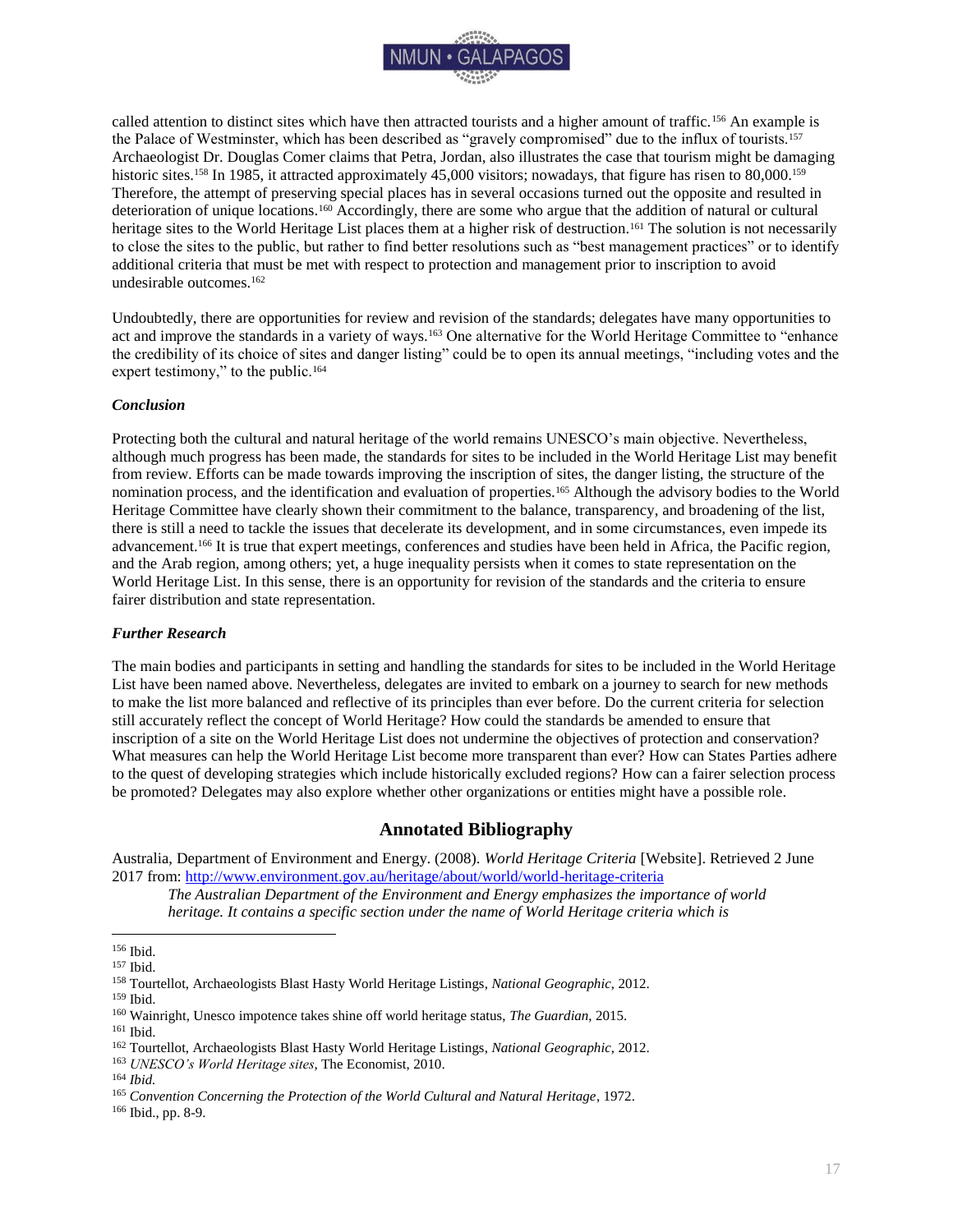

*extremely helpful to understand the selection process of sites to be added in the World Heritage List. It explains inscription to the World Heritage List and the management of World Heritage. Moreover, it also details different types of heritage, including national, indigenous, and commonwealth.* 

*Convention Concerning the Protection of the World Cultural and Natural Heritage.* (1972). Retrieved 1 June 2017 from[: http://whc.unesco.org/archive/convention-en.pdf](http://whc.unesco.org/archive/convention-en.pdf)

*The World Heritage Convention is the pillar on which the World Heritage List stands. It is a unique document and valuable instrument in the World Heritage Centre. The text is divided into 38 articles and it emphasizes the importance of protecting the cultural and natural heritage of the world. The Convention highlights the responsibility of maintaining nature properties and*  safeguarding cultural properties. It is extremely helpful in understanding the main bodies that set *and handle the standards for sites to be included in the World Heritage List.* 

International Union for Conservation of Nature. (2008). *Outstanding Universal Value: Standards for Natural World Heritage*. Retrieved 5 June 2017 from:<https://portals.iucn.org/library/efiles/documents/2008-036.pdf>

*This Compendium is designed to set standards for the properties that States Parties wish to be inscribed as a Natural Property on the World Heritage List. It is the result of the efforts made by IUCN, which is an advisory body to the UNESCO World Heritage Committee, and its main task is to delimit the criteria for the properties willing to be added to the list. The Compendium is divided in seven sections that aim to explain thoroughly the process for the application and also how the decisions are made within the World Heritage Committee and the advisory bodies. By reading this text, delegates will learn one of the processes by which a property becomes part of the World Heritage List.* 

United Nations Educational, Scientific and Cultural Organization, World Heritage Centre. (n.d.). *Advisory Bodies*  [Website]. Retrieved 1 June 2017 from:<http://whc.unesco.org/en/advisorybodies/>

*The World Heritage Committee receives advice from three organizations. This page introduces delegates to the International Union for Conservation of Nature (IUCN), the International Council on Monuments and Sites (ICOMOS), and the International Centre for the Study of the Preservation and Restoration of Cultural Property (ICCROM). Each of these organizations performs a distinctive task and assists the World Heritage Committee in a different way to make constructive decisions.* 

United Nations Educational, Scientific and Cultural Organization, World Heritage Centre. (n.d). *The Criteria for Selection* [Website]*.* Retrieved 1 June 2017 from:<http://whc.unesco.org/en/criteria/>

*The Criteria for Selection is a list of standards that properties must meet in order to be included to the World Heritage List. Before 2004, there was a basis of six cultural and four natural criteria to be met; however, today there is only one single set of ten criteria. To be added to the List, a property must gather at least one out of the ten "Selection Criteria." Being familiarized with these criteria is essential for not only understanding the topic, but also for being able to do a comprehensive review of what needs to be revised and further improved.*

United Nations Educational, Scientific and Cultural Organization, World Heritage Centre. (n.d.). *Global Strategy*  [Website]. Retrieved 1 August 2017 from:<http://whc.unesco.org/en/globalstrategy/>

*The Global Strategy is a project driven by the World Heritage Committee. The main objective of this strategy is to promote an improved World Heritage List. The main aspects that compose the Global Strategy are: the analysis section, the ongoing efforts, and lastly, the conferences and studies. The first section is about analyzing the different problems that arise in the selection process and other difficulties such as the definition of terms. The second section regards the efforts that have been made to comply with the World Heritage Convention as well as the World Heritage Committee. Then, the last section refers to the several meetings and studies that are done in different regions to promote the implementation of the Global Strategy.*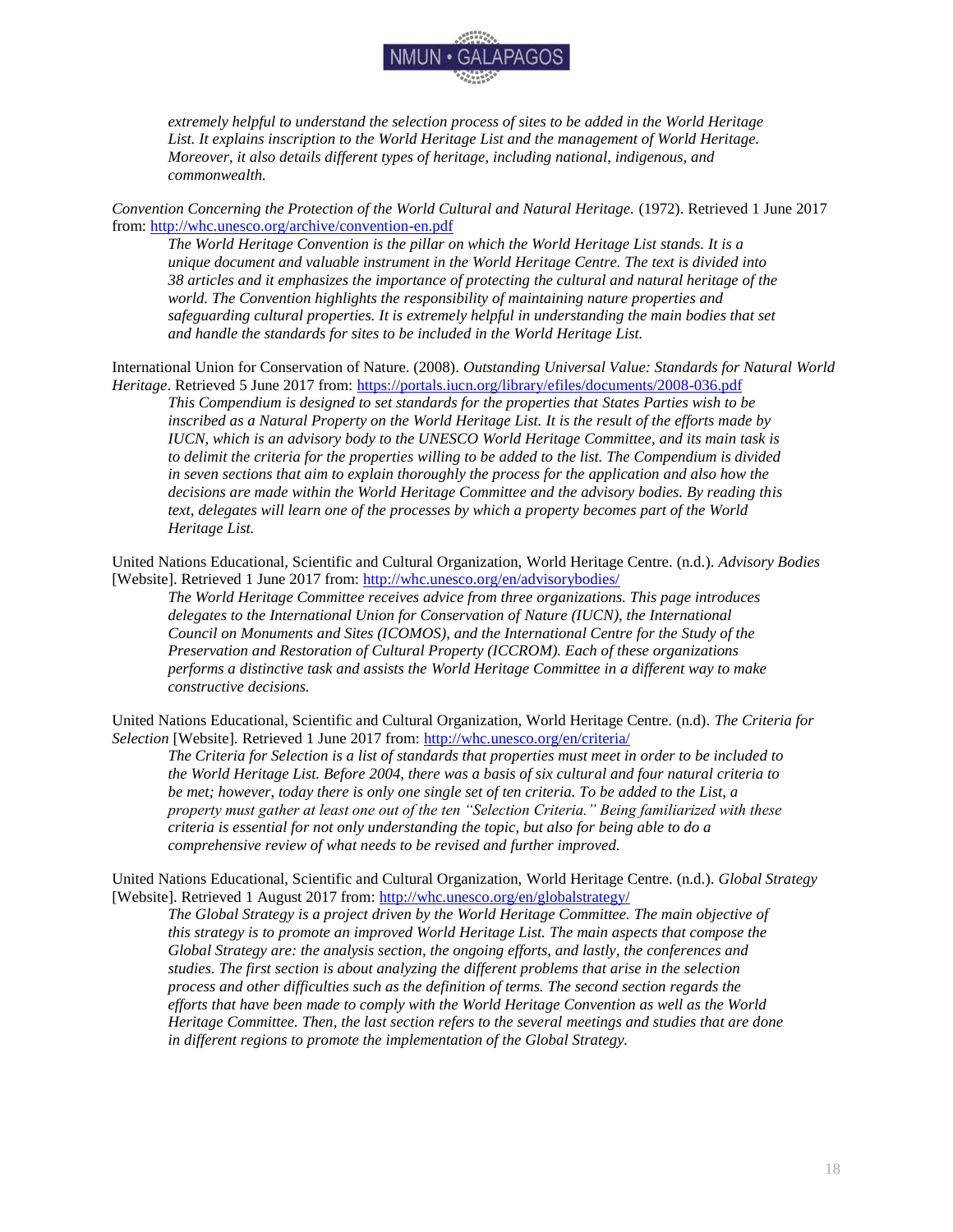

United Nations Educational, Scientific and Cultural Organization, World Heritage Centre. (2008). *List of factors affecting the properties* [Website]. Retrieved 5 June 2017 from:<http://whc.unesco.org/en/factors/>

*The List of factors affecting the Universal Value of World Heritage properties was adopted by the World Heritage Committee in 2008. It represents the determination to highlight and describe the main threats towards the enlisted properties. The list is divided into several areas: 1) Buildings and Development, 2) Transportation Infrastructure, 3) Utilities or Service Infrastructure, 4) Pollution, 5) Biological resource use, 6) Physical resource extraction, 7) Local conditions affecting physical fabric, 8) Social and cultural uses of heritage, 8) More Human Activities, 9) Climate change and severe weather conditions, 10) Spontaneous ecological or geological events, 11) Invasive species, 12) Management and institutional factors. This list is quite extensive and will be useful as an introduction to the several ways that heritage all around the world are being threatened.* 

United Nations Educational, Scientific and Cultural Organization, World Heritage Centre. (2012). *Managing Cultural World Heritage* [Manual]. Retrieved 5 June 2017 from: [http://whc.unesco.org/en/managing-natural-world](http://whc.unesco.org/en/managing-natural-world-heritage)[heritage](http://whc.unesco.org/en/managing-natural-world-heritage)

*Managing Cultural World Heritage is a manual compiled by the UNESCO World Heritage Centre in collaboration with its advisory bodies as named in the World Heritage Convention: ICCROM, ICOMOS, and IUCN. The main goal of this text is to help States Parties fulfill their tasks in complying with all the necessary requirements that need to be gathered according to the World Heritage Convention. Moreover, this document is extremely helpful in overviewing the management of the World Heritage Centre and how the properties are added to the World Heritage List.* 

United Nations Educational, Scientific and Cultural Organization & Intergovernmental Committee for the Protection of the World Cultural and Natural Heritage. (2013)*. Operational Guidelines for the Implementation of the World Heritage Convention.* Retrieved 6 June 2017 from:<http://whc.unesco.org/archive/opguide13-en.pdf>

*The* Operational Guidelines for the Implementation of the World Heritage Convention *clarify how the various provisions of the Convention are applied. This document is divided in different chapters. Chapter I mainly provides an overview of the World Heritage Committee, the States Parties to the Convention, the Advisory Bodies, and other organizations. However, Chapter II is the most helpful, for it provides definitions of the World Heritage that need to be perfectly understood by all delegates. Also, Chapter III offers delegates information on the process for the inscription of properties to the World Heritage List.* 

United Nations, General Assembly, Seventieth session. (2015). *Transforming our World: the 2030 Agenda for Sustainable Development (A/RES/70/1).* Retrieved 2 June 2017 from[: http://undocs.org/A/RES/70/1](http://undocs.org/A/RES/70/1)

*In September 2015, the General Assembly adopted the* 2030 Agenda for Sustainable Development*. This resolution represents the global intention of setting a plan of action to eliminate poverty, bolster peace, and improve well-being. Moreover, it also symbolizes the union of all countries working together for one same goal. The resolution clearly sets goals to be met by 2030, but most importantly it exemplifies a dialogue of cooperation for the whole international community. The primary goal remains that all countries work towards sustainable development. The role of culture in achieving sustainable development is acknowledged as part of SDG 11.*

### **Bibliography**

<span id="page-19-0"></span>Australia, Department of the Environment and Energy. (2005). *World Heritage Convention* [Website]. Retrieved 22 July 2017 from:<http://www.environment.gov.au/heritage/about/world/world-heritage-convention>

Australia, Department of the Environment and Energy. (2008). *World Heritage Criteria* [Website]. Retrieved 2 June 2017 from:<http://www.environment.gov.au/heritage/about/world/world-heritage-criteria>

Australia, Department of Environment and Energy. (2011). *World Heritage Committee term*. Retrieved 22 July 2017 from[: http://www.environment.gov.au/system/files/resources/56944063-536e-47da-9dea-e2ed7a1eb9ac/files/07-11](http://www.environment.gov.au/system/files/resources/56944063-536e-47da-9dea-e2ed7a1eb9ac/files/07-11-whc-term.pdf) [whc-term.pdf](http://www.environment.gov.au/system/files/resources/56944063-536e-47da-9dea-e2ed7a1eb9ac/files/07-11-whc-term.pdf)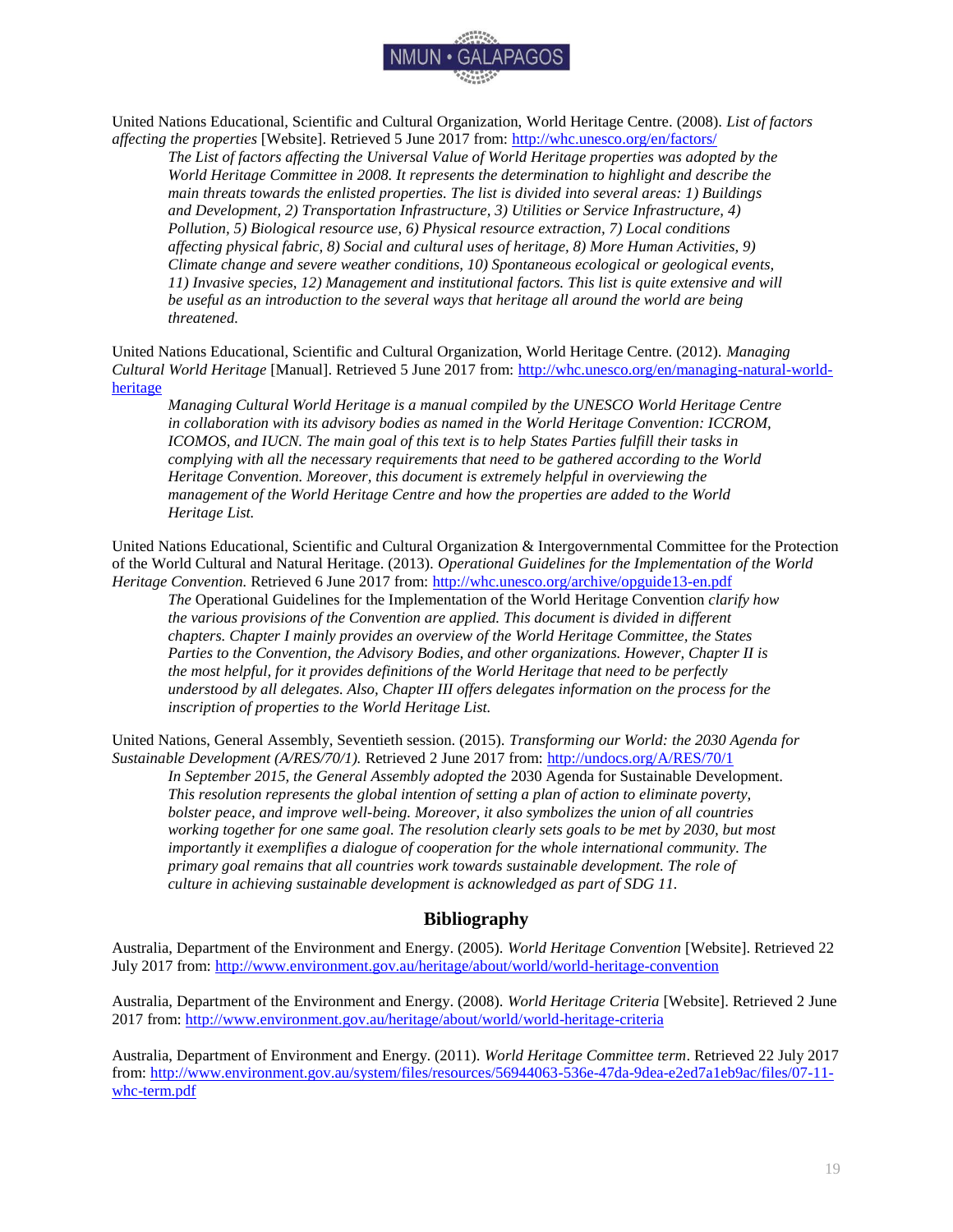

Australia, Department of Sustainability, Environment, Water, Population and Communities. (2012). *Understanding World Heritage: What is Outstanding Universal Value?.* Retrieved 28 July 2017 from: [https://www.environment.gov.au/system/files/resources/70d3290e-be32-4efa-93da-594948f5df9e/files/outstanding](https://www.environment.gov.au/system/files/resources/70d3290e-be32-4efa-93da-594948f5df9e/files/outstanding-values-factsheet.pdf)[values-factsheet.pdf](https://www.environment.gov.au/system/files/resources/70d3290e-be32-4efa-93da-594948f5df9e/files/outstanding-values-factsheet.pdf)

*Convention Concerning the Protection of the World Cultural and Natural Heritage.* (1972). Retrieved 1 June 2017 from[: http://whc.unesco.org/archive/convention-en.pdf](http://whc.unesco.org/archive/convention-en.pdf)

Hetter, K. (2014, June 16). Exploring the world's first 12 heritage sites. *CNN*. Retrieved 22 June 2017 from: <http://edition.cnn.com/travel/article/unesco-first-12-world-heritage-sites/index.html>

International Centre for the Study of the Preservation and Restoration of Cultural Property. (2013). *ICCROM Statutes* [Website]. Retrieved 2 June 2017 from:<http://www.iccrom.org/about/statutes/>

International Committee on Archaeological Heritage Management. (1994). *Africa Initiative* [Website]*.* Retrieved 15 July 2017 from:<http://icahm.icomos.org/africainitiative/>

International Council of Monuments and Sites. (1987). *Charter for the Conservation of Historic Towns and Urban Areas*. Retrieved 2 July 2017 from: [https://www.icomos.org/charters/towns\\_e.pdf](https://www.icomos.org/charters/towns_e.pdf)

International Council on Monuments and Sites. (2001). *Rules for the Advisory Committee.* Retrieved 1 June 2017 from[: http://www.icomos.org/adcom/malta2009/pdf/ADCOM\\_Rules\\_EN\\_20011017.pdf](http://www.icomos.org/adcom/malta2009/pdf/ADCOM_Rules_EN_20011017.pdf)

International Union for Conservation of Nature. (2008). *Outstanding Universal Value: Standards for Natural World Heritage* [Website]. Retrieved 5 June 2017 from:<https://portals.iucn.org/library/efiles/documents/2008-036.pdf>

International Union for Conservation of Nature. (2016). *World Heritage Convention* [Website]. Retrieved 5 July 2017 from:<https://www.iucn.org/theme/world-heritage/about/world-heritage-convention>

International Union for Conservation of Nature. (2017). *Advisor on World Heritage* [Website]*.* Retrieved 5 June 2017 from:<https://www.iucn.org/theme/world-heritage/our-work/advisor-world-heritage>

McHugh, L. (1997, September 19). *World Heritage Convention and U.S. National Parks.* Library of Congress. Retrieved 5 August 2017 from: [http://www.georgewright.org/crs96-395\\_whc.pdf](http://www.georgewright.org/crs96-395_whc.pdf)

Schmidt, T. (2016). *The Potential Roles of Civil Society Within UNESCO's World Heritage Regime – an Analysis from a Multi-level Perspective*. World Heritage Watch. Retrieved 28 July 2017 from: [http://www.geographie.nat.uni-erlangen.de/wp-content/uploads/2016-Schmitt-Civil-society-and-World-Heritage-](http://www.geographie.nat.uni-erlangen.de/wp-content/uploads/2016-Schmitt-Civil-society-and-World-Heritage-3.pdf)[3.pdf](http://www.geographie.nat.uni-erlangen.de/wp-content/uploads/2016-Schmitt-Civil-society-and-World-Heritage-3.pdf)

Steiner, L., & B. Frey. (2011). *Imbalance of World Heritage List: Did the UNESCO Strategy Work?*. University of Zurich. Retrieved 5 August 2017 from: [www.econ.uzh.ch/static/wp/econwp014.pdf](http://www.econ.uzh.ch/static/wp/econwp014.pdf)

Tourtellot, J. (2012, April 8). Archaeologists Blast Hasty World Heritage Listings. *National Geographic*. Retrieved 25 August 2017 from: [https://voices.nationalgeographic.org/2012/04/18/archaeologists-blast-hasty-world-heritage](https://voices.nationalgeographic.org/2012/04/18/archaeologists-blast-hasty-world-heritage-listings/)[listings/](https://voices.nationalgeographic.org/2012/04/18/archaeologists-blast-hasty-world-heritage-listings/)

*Unesco declares Hebron's Old City Palestinian World Heritage site*. (2017, July 7). BBC News. Retrieved 25 August 2017 from:<http://www.bbc.com/news/world-middle-east-40530396>

*Unesco makes Hebron old city Palestinian world heritage site*. (2017, July 7). The Guardian. Retrieved 25 August 2017 from: [https://www.theguardian.com/world/2017/jul/07/unesco-recognises-hebron-as-palestinian-world](https://www.theguardian.com/world/2017/jul/07/unesco-recognises-hebron-as-palestinian-world-heritage-site)[heritage-site](https://www.theguardian.com/world/2017/jul/07/unesco-recognises-hebron-as-palestinian-world-heritage-site)

*UNESCO's world heritage sites*. (2010, August 26). The Economist*.* Retrieved 22 July 2017 from: <http://www.economist.com/node/16891951>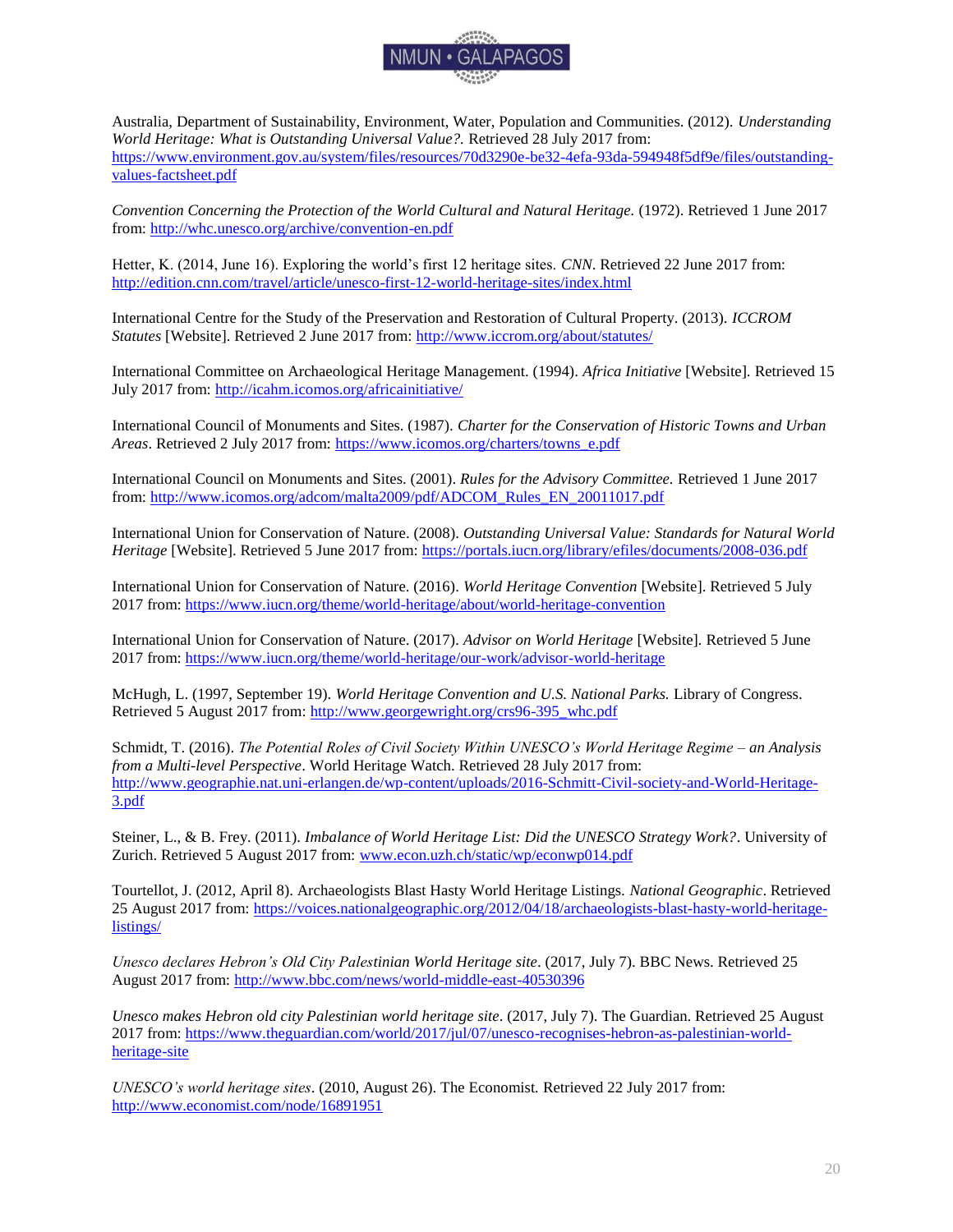

United Nations, Department of Economic and Social Affairs. (2017). *Sustainable Development Goal 11* [Website]. Retrieved 31 August 2017 from:<https://sustainabledevelopment.un.org/sdg11>

United Nations Educational, Scientific and Cultural Organization. (n.d). *About World Heritage* [Website]*.* Retrieved 22 July 2017 from:<http://whc.unesco.org/en/about/>

United Nations Educational, Scientific and Cultural Organization, World Heritage Centre. (n.d.). *Advisory Bodies*  [Website]. Retrieved 1 June 2017 from:<http://whc.unesco.org/en/advisorybodies/>

United Nations Educational, Scientific and Cultural Organization. (n.d.). *Culture for Sustainable Development*  [Website]. Retrieved 30 August 2017 from:<http://en.unesco.org/themes/culture-sustainable-development>

United Nations Educational, Scientific and Cultural Organization, World Heritage Centre. (n.d.). *Global Strategy*  [Website]. Retrieved 1 August 2017 from:<http://whc.unesco.org/en/globalstrategy/>

United Nations Educational, Scientific and Cultural Organization. (n.d.). *International Conference of NGOs*  [Website]*.* Retrieved 28 July 2017 from:<http://en.unesco.org/international-conference-ngos>

United Nations Educational, Scientific and Cultural Organization. (n.d). *Introducing UNESCO: what we are*  [Website]*.* Retrieved 22 July 2017 from: [http://www.unesco.org/new/en/unesco/about-us/who-we-are/introducing](http://www.unesco.org/new/en/unesco/about-us/who-we-are/introducing-unesco/)[unesco/](http://www.unesco.org/new/en/unesco/about-us/who-we-are/introducing-unesco/)

United Nations Educational, Scientific and Cultural Organization, World Heritage Centre. (n.d). *The Centre*  [Website]*.* Retrieved 2 June 2017 from:<http://whc.unesco.org/en/world-heritage-centre/>

United Nations Educational, Scientific and Cultural Organization, World Heritage Centre. (n.d). *The Criteria for Selection* [Website]*.* Retrieved 1 June 2017 from:<http://whc.unesco.org/en/criteria/>

United Nations Educational, Scientific and Cultural Organization. (n.d). *The Organization's history* [Website]*.*  Retrieved 22 July 2017 from:<http://www.unesco.org/new/en/unesco/about-us/who-we-are/history/>

United Nations Educational, Scientific and Cultural Organization, World Heritage Centre. (2008). *List of factors affecting the properties* [Website]. Retrieved 5 June 2017 from:<http://whc.unesco.org/en/factors/>

United Nations Educational, Scientific and Cultural Organization, World Heritage Centre. (2012). *Managing Cultural World Heritage* [Manual]. Retrieved 4 June 2017 from:<http://whc.unesco.org/document/125839>

United Nations Educational, Scientific and Cultural Organization & Intergovernmental Committee for the Protection of the World Cultural and Natural Heritage. (2013)*. Operational Guidelines for the Implementation of the World Heritage Convention.* Retrieved 6 June 2017 from:<http://whc.unesco.org/archive/opguide13-en.pdf>

United Nations Educational, Scientific and Cultural Organization, World Heritage Centre. (2016, April 6). *UNESCO World Heritage Centre calls for united action to protect vulnerable sites [News Article]. Retrieved 22 June 2017* from[: http://whc.unesco.org/en/news/1473](http://whc.unesco.org/en/news/1473)

United Nations Educational, Scientific and Cultural Organization, World Heritage Centre. (2017)*. The World Heritage Committee* [Website]*.* Retrieved 26 July 2017 from:<http://whc.unesco.org/en/committee/>

United Nations Educational, Scientific and Cultural Organization, World Heritage Centre. (2017)*. World Heritage List* [Website]*.* Retrieved 26 July 2017 from:<http://whc.unesco.org/en/list/>

United Nations Educational, Scientific and Cultural Organization, World Heritage Committee, Forty-first session. (2017). *Decisions adopted during the 41st session of the World Heritage Committee.* Retrieved 2 June 2017 from: <http://whc.unesco.org/archive/2017/whc17-41com-18-en.pdf>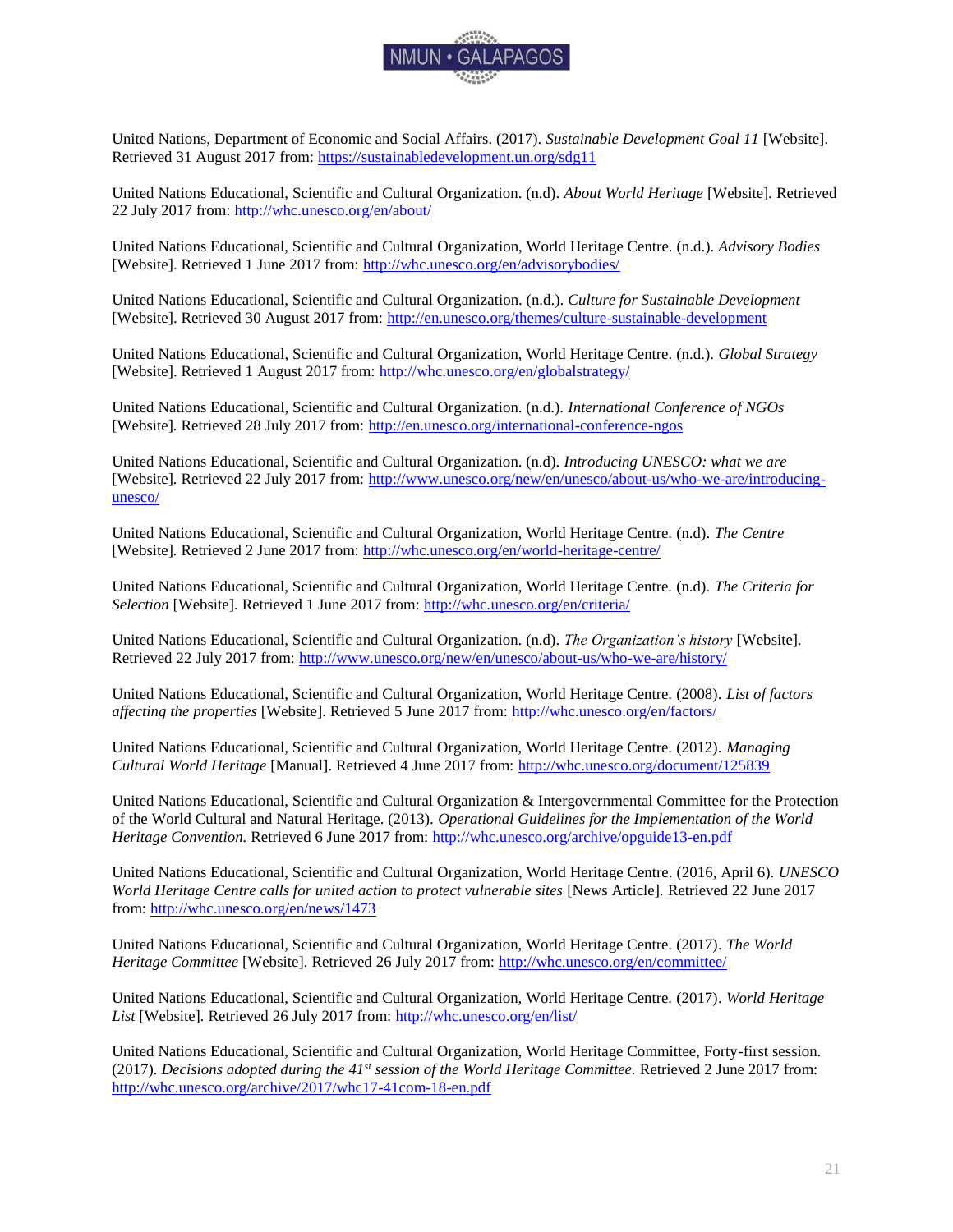

United Nations, Economic and Social Council. (2017). *Progress towards the Sustainable Development Goals: Report of the Secretary-General (E/2017/66).* Retrieved 30 August 2017 from:<http://undocs.org/E/2017/66>

Wainright, O. (2015, July 2). Unesco impotence takes shine off world heritage status. *The Guardian*. Retrieved 28 July 2017 from:<https://www.theguardian.com/world/2015/jul/02/unesco-impotence-world-heritage-status>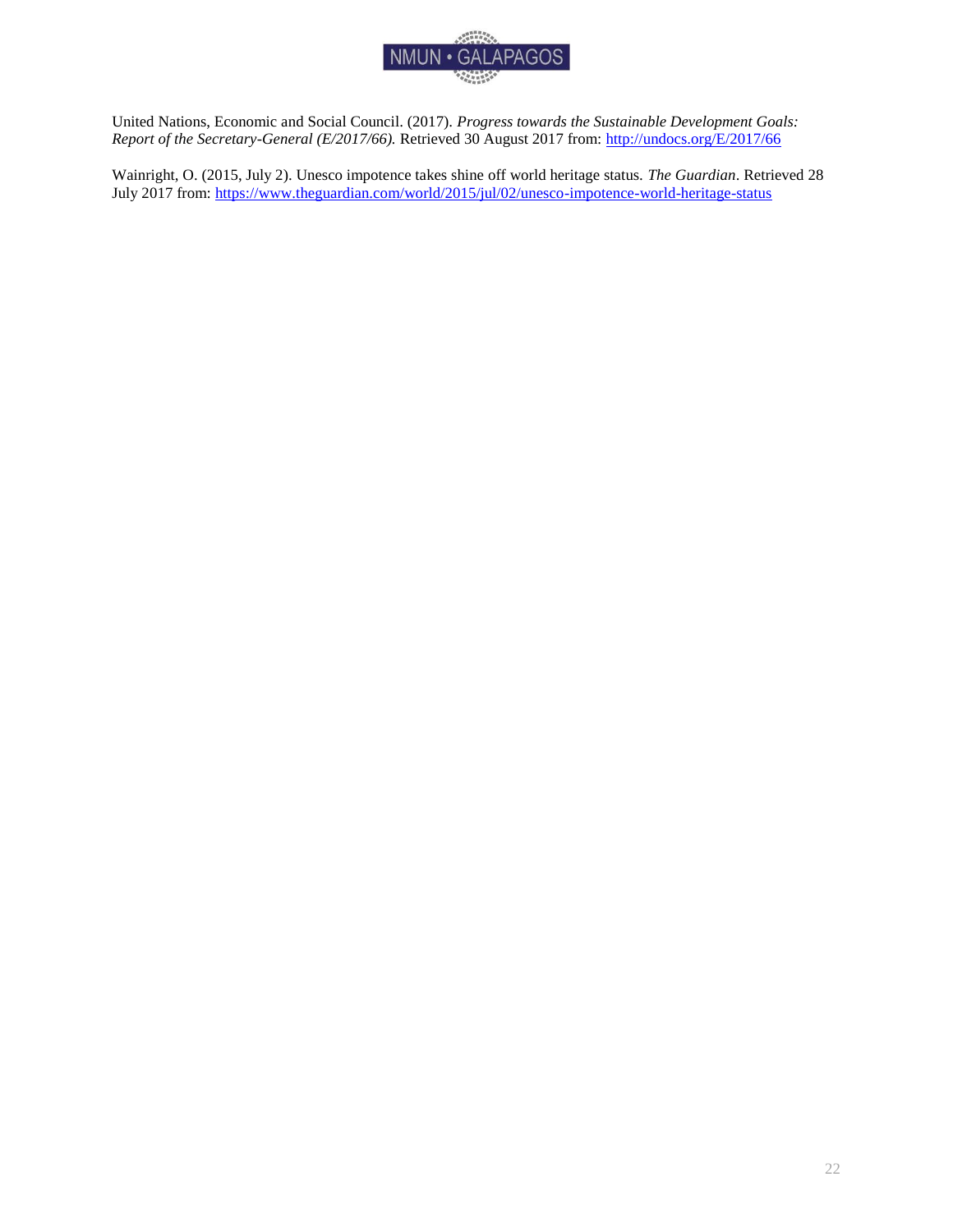

# <span id="page-23-0"></span>**II. Community Engagement for the Protection of Cities and Towns Listed as World Heritage Sites**

### <span id="page-23-1"></span>*Introduction*

Heritage, whether natural or cultural, is an important factor for communities' livelihood, defining identity and evidencing human development.<sup>167</sup> The *Convention Concerning the Protection of the World Cultural and Natural Heritage* (World Heritage Convention) (1972) has served as a guide to understanding the different types of natural and cultural heritage, and it has contributed to building a stronger international bond for ensuring the protection and maintenance of World Heritage.<sup>168</sup> In relation to the main topic, cities and towns possess tangible and intangible cultural heritage which can appear in forms such as monuments, groups of buildings, sites, rituals, and traditions – all of outstanding value from historical, artistic, or scientific points of view.<sup>169</sup> Within the context of conservation of World Heritage Sites, article 6(1) of the World Heritage Convention states that "Parties to the Convention recognize the collective interest of the international community to cooperate in the protection of cultural and natural heritage" and therefore have shared responsibilities to maintain and protect World Heritage Sites.<sup>170</sup> These responsibilities are mainly assigned to state actors, but other important stakeholders include regional and local organizations, nongovernmental organizations (NGOs), and civil society.<sup>171</sup> In relation to cultural heritage, cities and towns recorded on the World Heritage List face multiple difficulties, including urban expansion, population growth, and lack of appropriate land and housing policies, in addition to air pollution and management of solid waste.<sup>172</sup> In this regard, the World Heritage Committee "at its 29th session (July 2005) requested the development of a new standard-setting instrument to provide updated guidelines to better integrate urban heritage conservation into strategies of socioeconomic development."<sup>173</sup> The United Nations Educational, Scientific and Cultural Organization (UNESCO), along with the United Nations Human Settlements Programme (UN-Habitat), played crucial roles in the creation of the updated *New Urban Agenda* (2016), which balances development and protection of World Heritage Sites, considering the need to ensure the "pre-conditions for having safe, resilient, inclusive and sustainable cities."<sup>174</sup> Conservation is a work in progress and its success depends on the active participation of communities and stakeholders concerned with improving the quality of life of peoples in cities and towns, through the development of sustainable managing techniques for World Heritage.<sup>175</sup> For this reason, community engagement for the protection of World Heritage cities and towns is a current priority on international and local agendas.<sup>176</sup>

### <span id="page-23-2"></span>*International and Regional Framework*

#### *World Heritage Convention*

Since its adoption by UNESCO in November 1972, the World Heritage Convention has become the most important instrument regarding the "establishment of an effective system of collective protection of cultural and natural heritage of outstanding universal value, organized on a permanent basis and in accordance with modern scientific methods."<sup>177</sup> The Convention was born as a response to the increasing damage Heritage Sites have been suffering for decades, and is constantly revised to keep concerns and actions updated.<sup>178</sup> The World Heritage Convention created an intergovernmental and specialized body called the World Heritage Committee, which has met annually since 1977 with the purpose of listing and determining the state of conservation of World Heritage sites.<sup>179</sup>

<sup>167</sup> UNESCO, *Managing Cultural Heritage: Resource Manual,* 2013, p. 24

<sup>168</sup> UNESCO, *Managing Natural World Heritage: Resource Manual*, 2012, p. 12.

<sup>169</sup> UNESCO, *Convention Concerning the Protection of the World Cultural and Natural Heritage*, 1972.

<sup>170</sup> Ibid.

<sup>171</sup> UNESCO, *Managing Cultural World Heritage: Resource Manual*, 2013, p. 124.

<sup>172</sup> UNESCO, *World Heritage Centre: Cities Programme*.

<sup>173</sup> Ibid.

<sup>174</sup> UNESCO, *Hangzhou Outcomes*: *Culture for Sustainable Cities Convention*, 2015.

<sup>175</sup> UNESCO & Intergovernmental Committee for the Protection of the World Cultural and Natural Heritage, *Operational Guidelines for the Implementation of the World Heritage Convention*, 2016.

<sup>176</sup> ICCROM, *People-Centred Approaches to the Conservation of Cultural Heritage: Living Heritage,* 2015, p. 3.

<sup>177</sup> UNESCO, *Convention Concerning the Protection of the World Cultural and Natural Heritage*, 1972.

<sup>178</sup> Ibid.

<sup>179</sup> Ibid.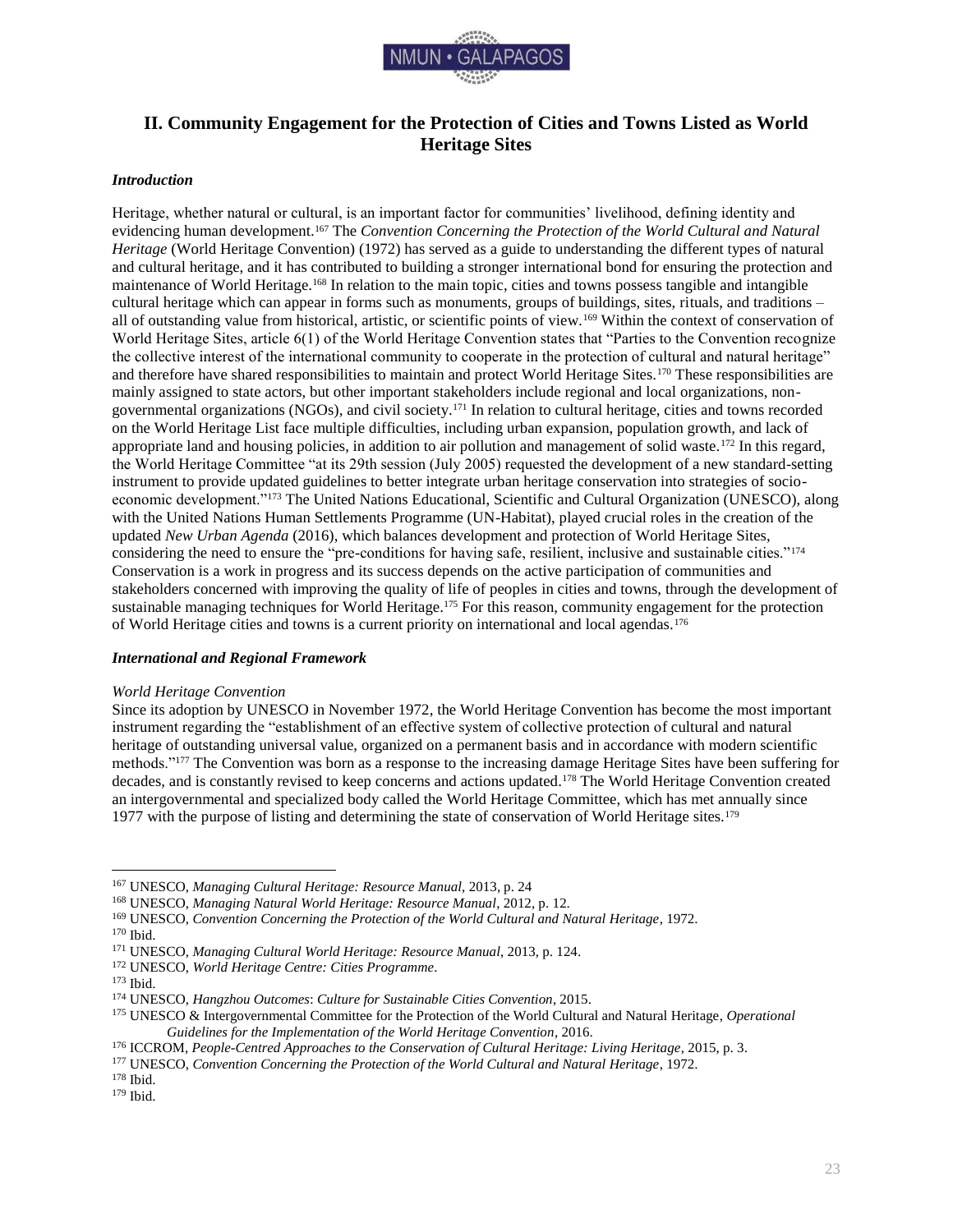

### *Bonn Declaration on World Heritage*

Seeing the increasing violence attributed to insurgent and terrorist groups around the globe, especially in the Middle East and Africa, the World Heritage Committee adopted the *Bonn Declaration on World Heritage* (2015) to condemn such acts in terms of the irreplaceable losses of recent years<sup>180</sup>. In its 39<sup>th</sup> session, the Committee declared it "deplores the exposure of and use of cultural heritage sites in military operations", especially since many parties to ongoing conflicts have used cities and towns as military scenarios, leading to the destruction of irreplaceable cultural heritage.<sup>181</sup>

### *Recommendation on the Historic Urban Landscape*

In 2011, the UNESCO General Conference adopted the *Recommendation on the Historic Urban Landscape*, which "addresses the need to better integrate and frame urban heritage conservation strategies within the larger goals of overall sustainable development."<sup>182</sup> Within the context of modern challenges for urban landscapes, the adopted recommendations encourage members of local, regional and international communities to get involved in multiple areas such as; the making of conservation policies, the search for innovative tools for capacity-building and protection of cultural heritage, and the creation of useful networks for cooperation.<sup>183</sup>

### *New Urban Agenda and Sustainable Development Goals (SDGs)*

In 2016, the third United Nations (UN) Conference on Housing and Sustainable Urban Development (Habitat III) held in Quito, Ecuador, resulted in the adoption of the *New Urban Agenda*, an action-oriented document that promotes cooperation and tools for sustainable urban development.<sup>184</sup> An important commitment made by the Conference members focuses on "strengthening national, subnational and local institutions to support local economic development, foster integration, cooperation, coordination and dialogue across levels of governments and functional areas and relevant stakeholders."<sup>185</sup> The *New Urban Agenda* shares the common interest of engaging communities in the process of developing sustainable cities and at the same time protecting and fostering the conservation of cultural heritage present in cities and towns around the world.<sup>186</sup> The document encourages governments and relevant stakeholders to review national and local policies regarding housing and land use with the purpose of ensuring the preservation of cultural heritage sites.<sup>187</sup>

As part of the 2030 Agenda for Sustainable Development: Transforming Our World (2015), the Sustainable Development Goals (SDGs) are part of a global action plan for building on the Millennium Development Goals (MDGs), which aspire to better life conditions around the globe in terms of government, human rights, cooperation, peace and prosperity.<sup>188</sup> The *2030 Agenda for Sustainable Development* is defined as an action-oriented document that targets critical areas for development: people, the planet, prosperity, peace and partnership.<sup>189</sup> The document is based on a transformational vision of what the world can become in terms of improving life conditions on a massive scale if global actors join efforts to achieve the SDGs.<sup>190</sup> SDG 9 concentrates on constructing innovative tools for having resilient infrastructure and achieving sustainable development through industrialization.<sup>191</sup> On the other hand, SDG 11 directly confronts the challenges of urbanization by emphasizing the need to make cities safe and sustainable for all.<sup>192</sup> It specifically addresses the need to "strengthen efforts to protect and safeguard the world's cultural and natural heritage" in its fourth target, which will allow governments and stakeholders to further analyze their approaches and build appropriate policies for ensuring and promoting conservation of World Heritage sites.<sup>193</sup>

<sup>180</sup> UNESCO, *Decisions Adopted by the World Heritage Committee at its 39th Session (WHC-15/39.COM/19)*, 2015, p. 9.

<sup>181</sup> Ibid.

<sup>182</sup> UNESCO, *Recommendation on the Historic Urban Landscape*, 2011.

<sup>183</sup> Ibid.

<sup>184</sup> UN General Assembly*, New Urban Agenda (A/RES/71/256*), 2016.

<sup>185</sup> Ibid.

<sup>186</sup> Ibid.

<sup>187</sup> Ibid.

<sup>188</sup> UN General Assembly, *Transforming our world: the 2030 Agenda for Sustainable Development (A/RES/70/1)*, 2015. <sup>189</sup> Ibid.

<sup>190</sup> Ibid., pp. 2-5.

<sup>191</sup> UN DESA, *Sustainable Development Goal 9*, 2017.

<sup>192</sup> UN DESA, *Sustainable Development Goal 11*, 2017.

<sup>193</sup> Ibid.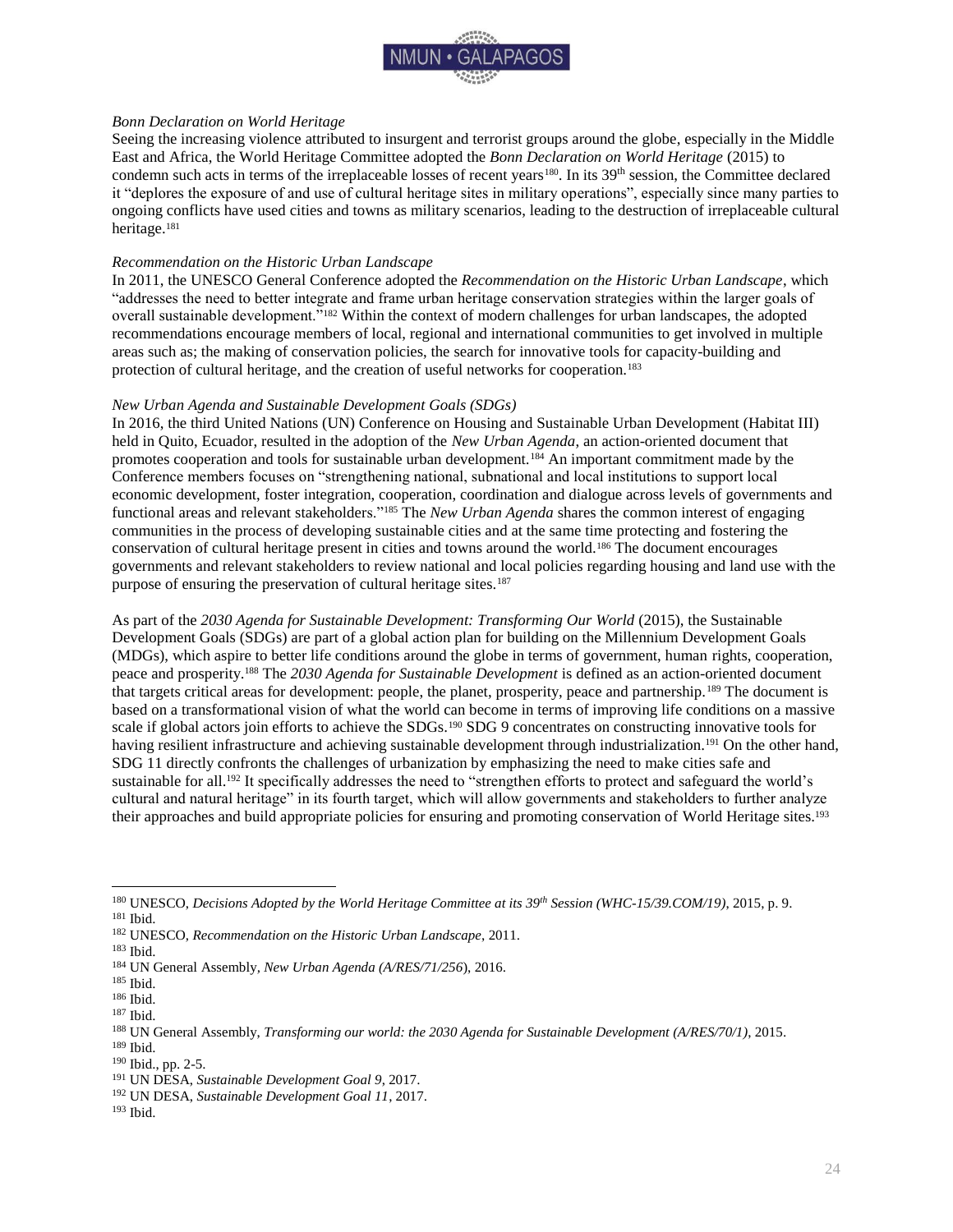

### <span id="page-25-0"></span>*Role of the International System*

### *United Nations Educational, Scientific and Cultural Organization (UNESCO)*

Through the adoption of the World Heritage Convention, UNESCO has become the main organization within the UN system that powers programs, projects, meetings and networks that "seek to encourage the identification, protection and preservation of cultural and natural heritage around the world considered to be of outstanding value to humanity."<sup>194</sup> Its work includes motivating State Parties and relevant stakeholders to join the actions promoted in the World Heritage Convention, as well as raising awareness about and safeguarding valuable World Heritage Sites.<sup>195</sup> It is important to note that UNESCO establishes the guidelines under which the World Heritage Centre, Committee, and Fund work.<sup>196</sup> UNESCO has also launched a global movement in the form of a campaign named #Unite4Heritage with the objective of promoting the celebration and safeguarding of cultural heritage and diversity worldwide.<sup>197</sup> The campaign empowers governments and relevant stakeholders to mobilize cooperation and awareness for the protection of cultural heritage in reaction to the damage produced in recent years by armed conflicts.<sup>198</sup>

### *World Heritage Committee*

As one of UNESCO's most specialized bodies, the World Heritage Committee is the main actor in the decisionmaking processes related to the protection of World Heritage Sites.<sup>199</sup> The Committee gets its financial resources from the World Heritage Fund, to facilitate state access to resources and assistance to develop and apply conservation measures and techniques.<sup>200</sup> Assistance may come in any of the following forms: studies, expert provision, staff training, equipment supply, or loans.<sup>201</sup> The Committee monitors fund expenses and revises assistance requests.<sup>202</sup> Also, it is an intergovernmental body in charge of discussing, defining, and publishing the World Heritage List and the List of World Heritage in Danger.<sup>203</sup> Furthermore, it "examines reports on the state of conservation of inscribed properties and asks States Parties to take action when properties are not being properly managed."<sup>204</sup>

The World Heritage Committee is in charge of six thematic programs that seek to "increase the credibility of their decisions, ensure the conservation of World Heritage Sites, promote effective capacity building, facilitate involvement through communication, and enhance the role of communities."<sup>205</sup> In this regard, the World Heritage Cities Programme addresses the challenge of balancing sustainable urban development and conservation, while the Sustainable Tourism Programme focuses on contributing to expand the benefits of tourism without compromising the duty to preserve urban heritage.<sup>206</sup>

The World Heritage Cities Programme deals with the permanent inquiry of "how to accommodate the needs for modernization and investment in historic cities and city centres, without compromising historic character, identity and their Outstanding Universal Value."<sup>207</sup> The Programme shares an important partnership with the Organization of World Heritage Cities that allows mayors from World Heritage Cities to actively participate in an international network to develop and apply mechanisms to preserve natural and cultural heritage in cities around the world.<sup>208</sup> The Cities Programme has spread awareness in terms of conservation of heritage and at the same time has allowed the expansion of local, regional and international partnerships for the protection of cities and towns.<sup>209</sup> Moreover, the Committee's Sustainable Tourism Programme aims to "ensure that tourism delivers benefits for conservation of the

<sup>194</sup> UNESCO, *World Heritage*, 2017.

<sup>195</sup> Ibid.

<sup>196</sup> Ibid.

<sup>197</sup> UNESCO, *Unite 4 Heritage*, 2015.

<sup>198</sup> Ibid.

<sup>199</sup> UNESCO, *Convention Concerning the Protection of the World Cultural and Natural Heritage*, 1972.

<sup>200</sup> Ibid.

<sup>201</sup> Ibid.

<sup>202</sup> Ibid.

<sup>203</sup> Ibid.

<sup>204</sup> Ibid.

<sup>205</sup> UNESCO, *World Heritage Thematic Programmes and Initiatives: Report*, 2013, p. 3.

<sup>206</sup> Ibid., pp. 2-8.

<sup>207</sup> Ibid., p. 20.

<sup>208</sup> OWHC, *Introduction to the Organization of World Heritage Cities*, 2017.

<sup>209</sup> UNESCO, *World Heritage Thematic Programmes and Initiatives: Report*, 2013, p. 1.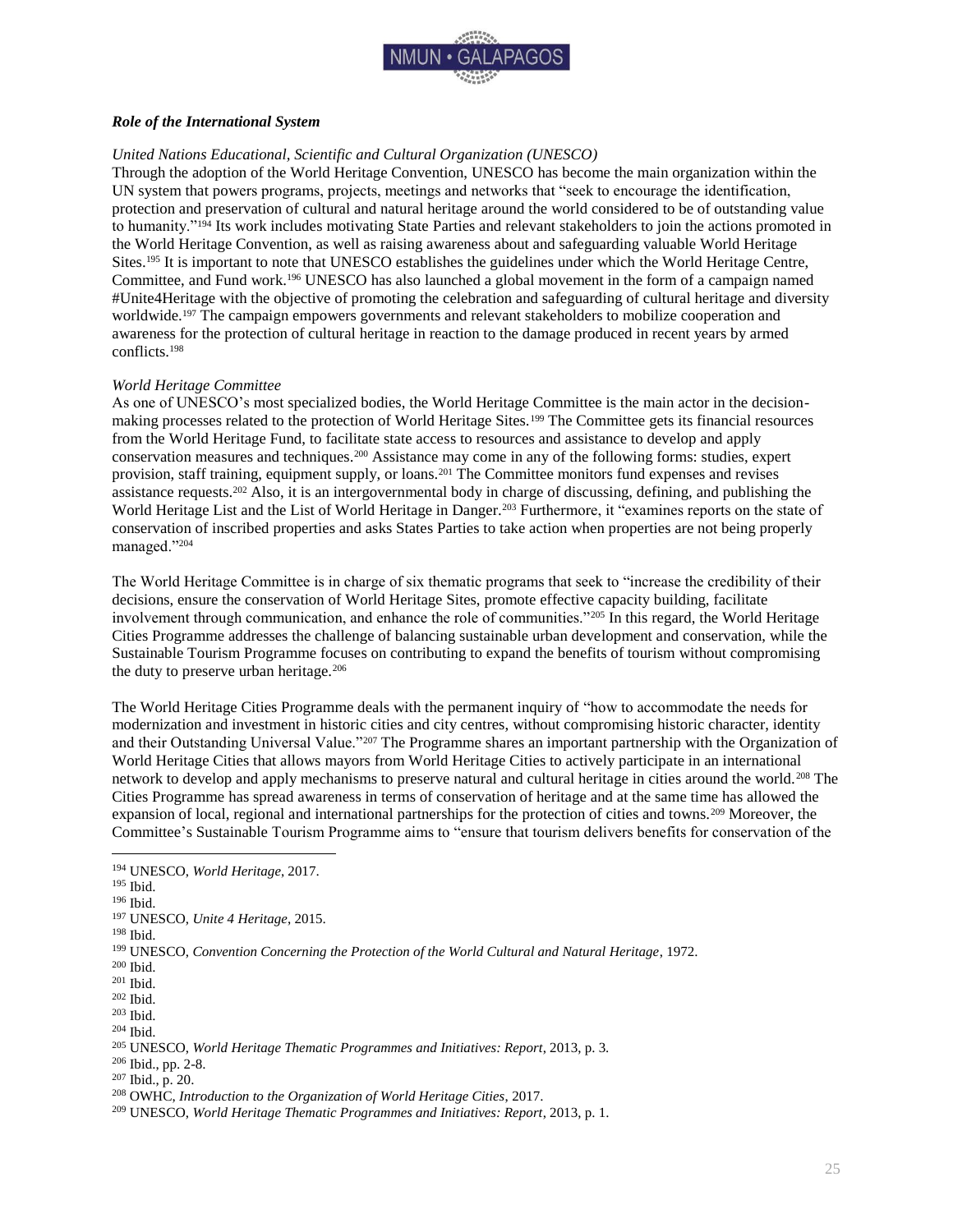

properties, sustainable development for local communities as well as a quality experience for visitors."<sup>210</sup> The Programme has become a useful tool for providing guidelines and technical assistance to develop specialized approaches to sustainable tourism depending on the different needs and capacities of each city.<sup>211</sup> This is greatly due to the fact that the Programme looks to "increase the capacity of local and regional actors to plan and manage tourism by engaging the tourism industry to affect increased conservation benefits."<sup>212</sup>

### *International Institutions and Non-Governmental Organizations*

The Organization of World Heritage Cities (OWHC) is a non-profit organization working with 280 World Heritage Cities around the world towards strengthening cooperation and information among member cities, mainly represented through their mayors.<sup>213</sup> The OWHC develops multiple "world congresses, conferences, seminars and workshops dealing with the challenges to be met in the realm of management and strategies pertaining to the preservation and development of historic cities."<sup>214</sup> Another non-profit international institution is the World Monuments Fund, a civil society initiative that has developed multiple projects for protecting Cultural Heritage Sites, including "the World Monuments Watch—a call to action for cultural heritage sites facing imminent threats and challenges [that] creates opportunities for new awareness, improved protection, and positive change."<sup>215</sup>

Furthermore, the International Centre for the Study of the Preservation and Restoration of Cultural Property (ICCROM) is an intergovernmental institution that provides training, widespread of information, research studies, advocacy work and expert cooperation, in terms of conservation of cultural heritage worldwide.<sup>216</sup> ICCROM defines its priority areas of work as disaster risk management, innovative technology for conservation, and people-centered approaches to protection of cultural heritage.<sup>217</sup> ICCROM encourages the development of innovative techniques and tools for protection of cultural property, and as a consequence, it has become well-known for the development of heritage science, which is a "cross disciplinary research domain that focuses on issues such as promoting access to cultural heritage, its interpretation, conservation, and management."<sup>218</sup> The International Council on Monuments and Sites (ICOMOS) is composed of a diverse group of experts that comprise an international network for establishing guidelines for conservation, excavation, and restoration processes involved in the measures taken for protecting World Heritage Sites.<sup>219</sup> ICOMOS has standardized guidelines for working as a unique non-governmental organization, focusing on developing and applying effective and innovative tools for the conservation and protection of World Heritage Sites or monuments as defined by article 1 of the *International Charter for the Conservation and Restoration of Monuments and Sites* (Venice Charter) (1964): "a historic monument as an architectural work and/or the urban or rural setting in which is found the evidence of a particular civilization, a significant development or a historic event."<sup>220</sup>

### *Regional Organizations*

UNESCO promotes and works with specialized Regional Centres founded by Member States, with the objective of promoting capacity-building strategies in accordance with regional needs and strengths.<sup>221</sup> Some of the most recognized Regional Centres include: the African World Heritage Fund (AWHF), the Arab Regional Centre for World Heritage (ARC-WH), the World Heritage Institute of Training and Research for the Asia and the Pacific Region (WHITRAP), and the Regional Heritage Management Training Centre "Lucio Costa" (CLC-CC2) in Brazil.<sup>222</sup> Although the organizations listed above are not legally bound to UNESCO, "they are associated through formal arrangements and support UNESCO's strategic programme objectives."<sup>223</sup> Taking the ARC-WH as an

<sup>210</sup> Ibid., p. 30.

<sup>211</sup> Ibid.

<sup>212</sup> Ibid., p. 31.

<sup>213</sup> Organization of World Heritage Cities, *Introduction to the Organization of World Heritage Cities*, 2017.

<sup>214</sup> Ibid.

<sup>215</sup> World Monuments Fund, *World Monuments Watch: 1995-2017*, 2017.

<sup>216</sup> ICCROM, *What is ICCROM?*, 2017.

<sup>217</sup> Ibid.

<sup>218</sup> ICCROM, *Heritage Science*, 2017.

<sup>219</sup> ICOMOS, *Introducing ICOMOS*, 2017.

<sup>220</sup> ICOMOS, *International Charters for Conservation and Restoration*, 2004.

<sup>221</sup> UNESCO Bureau of Strategic Planning, *Institutes and Centres (Category 2)*, 2017.

<sup>222</sup> Ibid.

<sup>223</sup> UNESCO, *Category 2 Centres: Under the Auspices of UNESCO Related to World Heritage, 1992-2017*, 2017.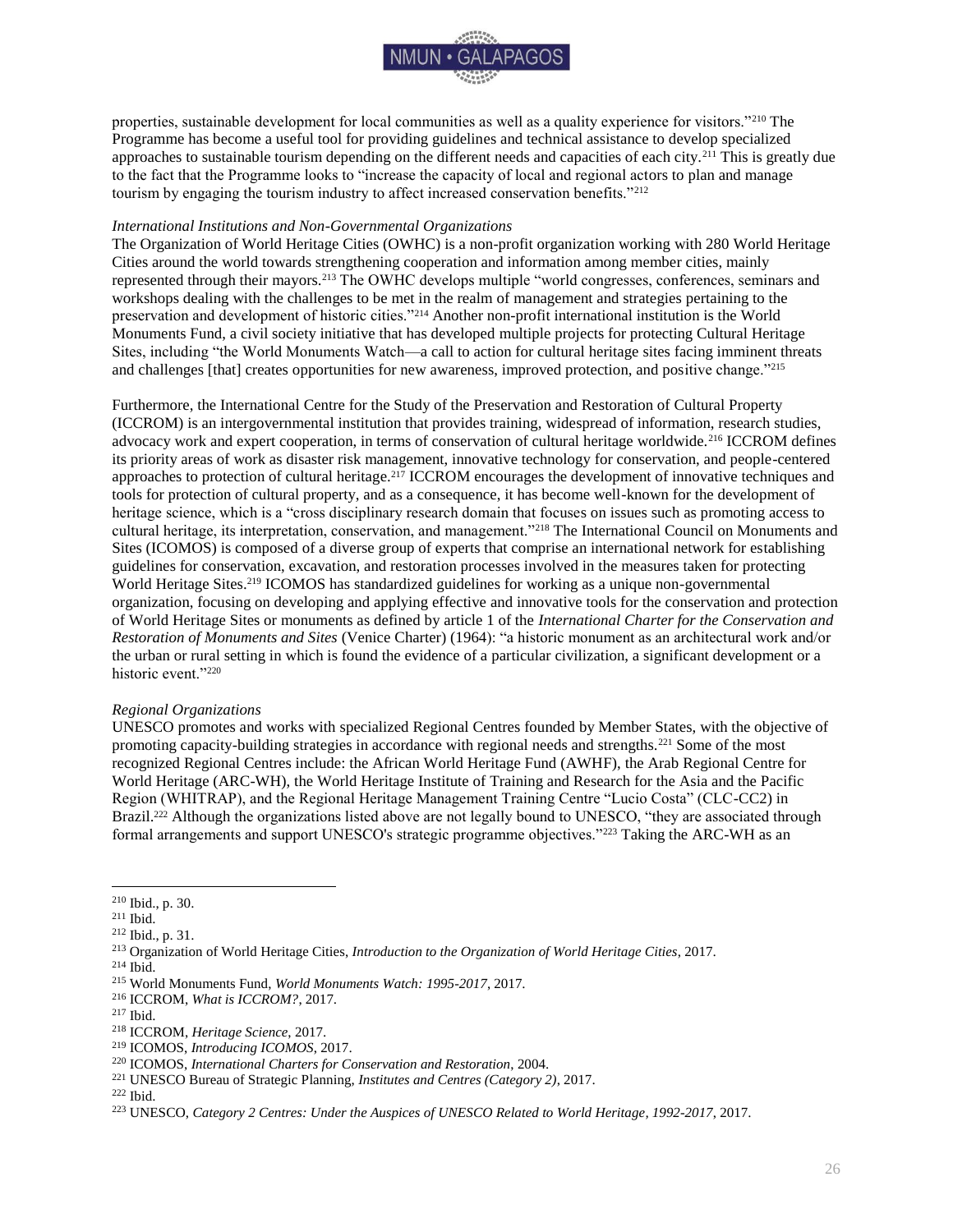

example, most C2 category regional centres are defined as "independent entities federating regional energies around the conservation, promotion and presentation of the Arab region's cultural and natural heritage."<sup>224</sup>

Supported by the Council of Europe, the European Heritage Information Network (HEREIN System) is a useful tool for European public servers and administrators in charge of national cultural heritage policies and strategies together.<sup>225</sup> HEREIN is comprised of a large database, a thesaurus, and a network of 46 national coordinators.<sup>226</sup> It is an innovative resource for sharing and analyzing information on heritage policies in the context of the European Region and its characteristics.<sup>227</sup> It also has "a monitoring function for Conventions, legislation, policies and practices relating to cultural heritage" providing helpful information for policymakers to update local, national and regional laws.<sup>228</sup>

### <span id="page-27-0"></span>*Community Engagement for Managing World Heritage Cities and Towns*

### *Community Engagement*

State actors have primary responsibility for watching over cultural and natural heritage, and providing the necessary means to ensure future generations enjoy their value.<sup>229</sup> The UN and other international institutions have done historic work on establishing partnerships and increasing cooperation among actors, seeing that "the wider scope of heritage nowadays has led to many more players or stakeholders being involved in its management."<sup>230</sup> Local and national authorities still play the most relevant work in conservation of Heritage Sites, by reporting the state of the heritage under their jurisdiction to the UNESCO and World Heritage Committee.<sup>231</sup> They also have the duty to take the necessary measures and enable policies to work in favor of the protection and conservation of universal heritage.<sup>232</sup>

Managing World Heritage cities and towns is a collaborative task that has taken a broader approach to adapt to longterm perspectives and responsibilities; as such, in addition to state actors, other stakeholders have become involved in the management process, including communities.<sup>233</sup> Communities are understood as organized groups of peoples engaged in common livelihoods, attached to tangible as well as intangible heritage that helps define their sense of identity; depending on their approaches, communities can be divided into three categories: of place, of interest, and of practice.<sup>234</sup> Managing World Heritage cities and towns while engaging communities addresses a people-centered approach that strengthens the links between people and heritage.<sup>235</sup> However important state actors are, "communities still contain capacities and assets that outlast political structures and complement specialist knowledge," and this helps develop global networks for the protection of World Heritage.<sup>236</sup>

Working on an integrated management system involves three important aspects: 1. facilitating global access to information and resource pooling, 2. establishing flexible institutional frameworks for cooperation, and 3. revising and restructuring legislative tools for protection and conservation.<sup>237</sup> Elaborating on community engagement has many challenges, as it involves defining stakeholders' roles in the different processes of decision-making, planning, implementation, and evaluation.<sup>238</sup> Still, it is an important step for effectively endorsing cooperation tools in sharing experience, knowledge, and skills, while at the same time realizing economic, socio-cultural and psychological benefits.<sup>239</sup> Benefits include broadening policy and decision-makers' debates on democracy, equality, and transparency, as well as strengthening cultural identity and promoting social inclusion and intergenerational

<sup>224</sup> Arab Regional Centre for World Heritage, *ARC-WH in a Glance*, 2017.

<sup>225</sup> Council of Europe, *Herein System: European Heritage Policies*, 2016.

<sup>226</sup> Ibid.

<sup>227</sup> Ibid.

<sup>228</sup> Ibid.

<sup>229</sup> UNESCO, *Convention Concerning the Protection of the World Cultural and Natural Heritage*, 1972.

<sup>230</sup> UNESCO, *Managing Natural World Heritage: Resource Manual*, 2012, p. 13.

<sup>231</sup> UNESCO, *Convention Concerning the Protection of the World Cultural and Natural Heritage*, 1972.

<sup>232</sup> Ibid.

<sup>233</sup> Ibid.

<sup>234</sup> ICCROM, *People-Centred Approaches to the Conservation of Cultural Heritage: Living Heritage*, 2015, p. 3. <sup>235</sup> Ibid.

<sup>236</sup> Ibid., pp. 3-4*.*

<sup>237</sup> UNESCO, *Managing Natural World Heritage: Resource Manual*, 2012, p. 17.

<sup>238</sup> Ibid.

<sup>239</sup> Ibid., p. 18.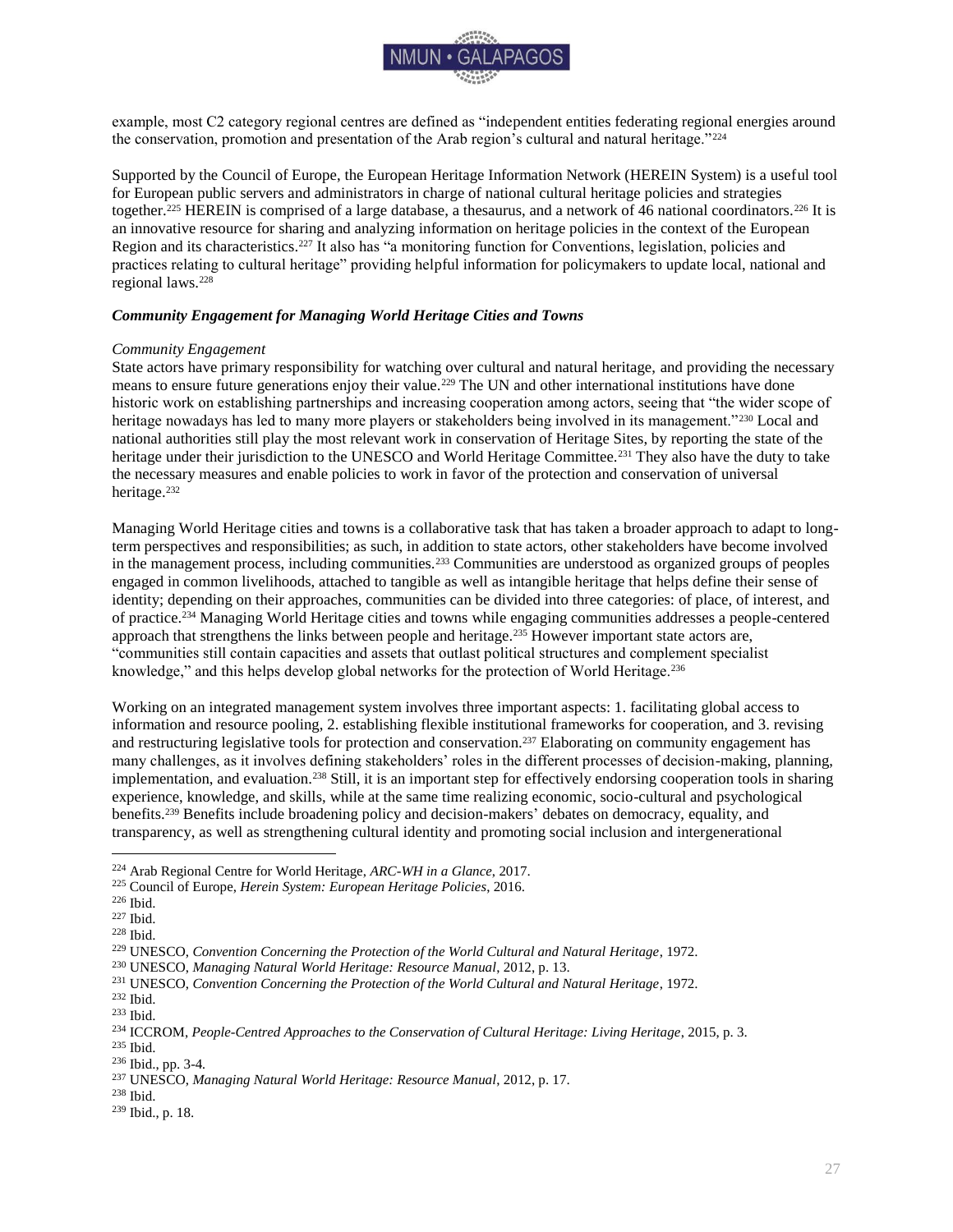

integration.<sup>240</sup> Managing World Heritage through community engagement is an innovative way for people, governments, and other institutions to share mutual benefits, especially in cities and towns.<sup>241</sup> Given the rise of major phenomena such as globalization, demographic growth, and development pressure, "the cultural heritage sector has started to reflect on the relationship between conservation and sustainable development."<sup>242</sup>

### *Managing Heritage*

Managing Heritage in cities and towns has direct impact on local and national communities, and because of that, administrative authorities at all levels are responsible for enhancing cooperation at different levels, for establishing clear frameworks and operating adequately according to the cultural and natural contexts of heritage.<sup>243</sup> Important stakeholders for managing heritage include institutions such as governmental bodies, practitioners such as NGOs, and communities such as indigenous and local groups.<sup>244</sup> Decision-makers can revise local policies and adapt them to better suit the changing conditions surrounding World Heritage cities and towns, while at the same time encouraging the allocation of resources and the participation of other community actors.<sup>245</sup> If institutions and decision-makers do so, practitioners can facilitate the cooperation with local or indigenous communities by identifying common interests and developing comprehensive frameworks for joint management of heritage.<sup>246</sup> Community members can "become proactive in suggesting and organizing their own heritage-related initiatives," which is helpful for increasing the sharing of knowledge, services and resources among a variety of actors at different scales.<sup>247</sup>

In this context, it is crucial to understand how sustainable conservation becomes highly effective when applying the capacity-building strategy of management, which focuses on developing stakeholders' skills in such a way that all parties can contribute to the process of conservation at all levels (planning, implementing, reporting, etc.).<sup>248</sup> In addition, there are two important ways of managing cultural heritage: the conventional approach and the values-led approach. The conventional approach focuses on preserving and providing restoration services to the basic infrastructure of World Heritage Sites, as are fabrics and materials that form the structures.<sup>249</sup> The process starts by defining the type and significance of the heritage, documenting it, assessing conditions to take accurate measures for protection, and finally planning for conservation interventions.<sup>250</sup> Considering the high complexity of cultural heritage, the values-led approach is an alternative: it is a four-step process of collecting data, assessing significance (values and attributes), assessing conditions, and planning for conservation and management.<sup>251</sup>

COMPACT is a people-centered global project that since 2000 has worked at the national scale to promote biodiversity conservation around World Heritage Sites and protected areas, while at the same time seeking to "improve the livelihoods of local populations."<sup>252</sup> Its work in multiple places around the world, such as Kenya, Mexico, Tanzania, and the Philippines, is focused on granting small loans "up to US\$50,000, for community-based activities in or around targeted World Heritage Sites."<sup>253</sup> The COMPACT initiative has proved to work more effectively than larger projects at a national level; this is because communities in all the sites cooperate with NGOs in "empowering local peoples through education and training for effectively ensuring conservation of protected areas."<sup>254</sup> It is funded by the Small Grant Programme of the Global Environmental Facility, a partnership between 181 states, intergovernmental organizations, NGOs, and the private sector.<sup>255</sup>

 $\overline{a}$ 

<sup>255</sup> Ibid.

<sup>&</sup>lt;sup>240</sup> ICCROM, *People-Centred Approaches to the Conservation of Cultural Heritage: Living Heritage, 2015, pp. 3-5.* <sup>241</sup> Ibid.

<sup>242</sup> UNESCO, *Managing Natural World Heritage: Resource Manual,* 2012, p. 19.

<sup>243</sup> UNESCO & Intergovernmental Committee for the Protection of the World Cultural and Natural Heritage, *Operational Guidelines for the Implementation of the World Heritage Convention*, 2016.

<sup>&</sup>lt;sup>244</sup> ICCROM, People-Centred Approaches to the Conservation of Cultural Heritage: Living Heritage, 2015.

<sup>245</sup> Ibid., p. 6.

<sup>246</sup> Ibid.

<sup>247</sup> Ibid.

<sup>248</sup> UNESCO, *Managing Natural World Heritage: Resource Manual,* 2012, p. 50.

<sup>249</sup> Ibid.

<sup>250</sup> Ibid.

<sup>251</sup> Ibid., p. 25.

<sup>252</sup> The GEF Small Grants Programme, *COMPACT*, 2012.

<sup>253</sup> Ibid.

<sup>254</sup> Ibid.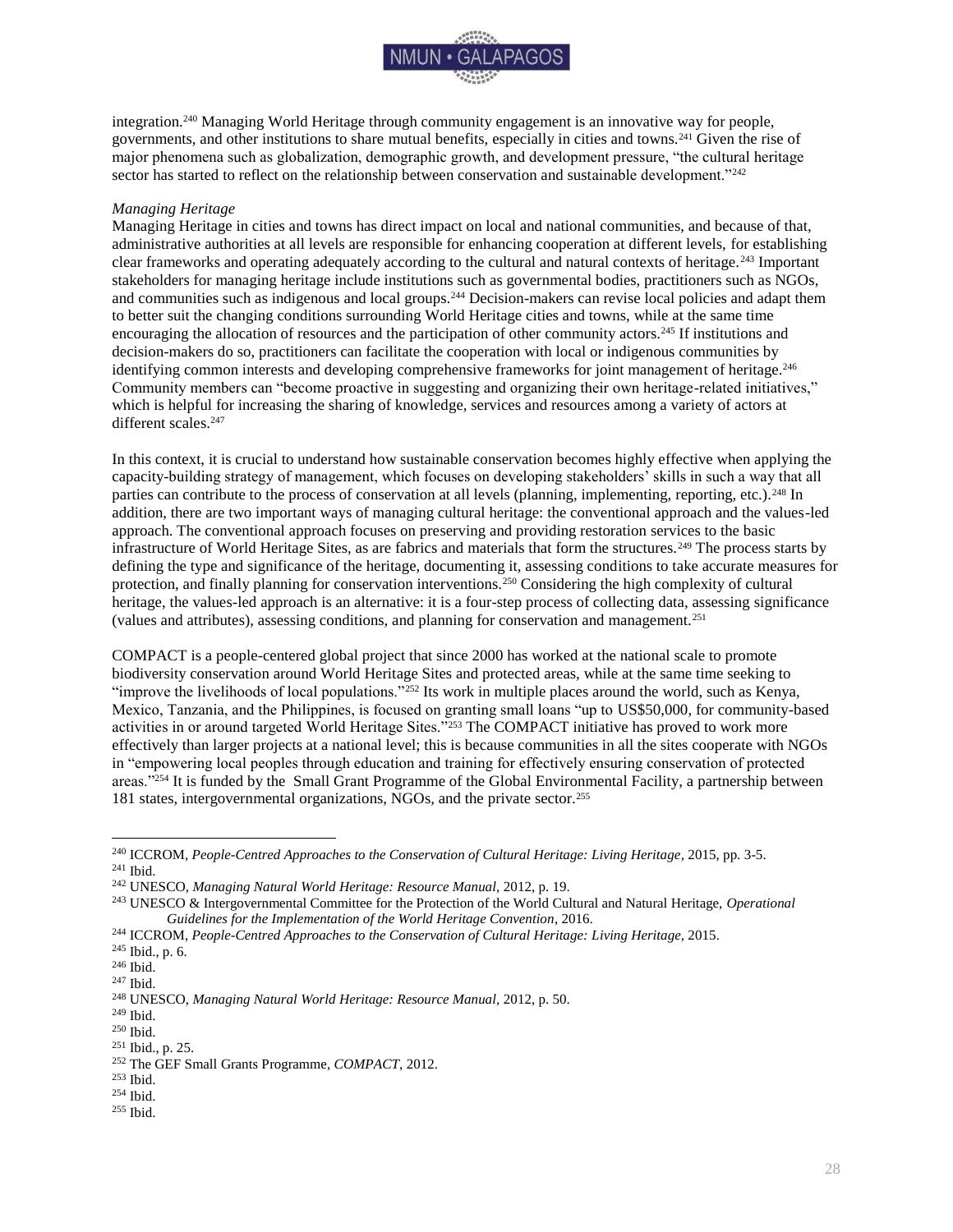

### <span id="page-29-0"></span>*Contemporary Challenges for the Protection of World Heritage Cities and Towns*

### *Urbanism and Industrialization*

Well-preserved cultural heritage guarantees the intrinsic development of communities, and so it has become a priority in the global agenda to address the issue of preserving cultural heritage.<sup>256</sup> Globalization has brought many challenges for balancing sustainable development of cities and managing to conserve heritage, which is why the World Heritage Committee and other relevant agents have to face urban expansion and population growth issues.<sup>257</sup> Concerning the safeguarding and contemporary role of historic areas, the 1976 *Recommendation concerning the Safeguarding and Contemporary Role of Historic Areas* (Nairobi Recommendation) stresses that newly developed areas could harm the environment and character of historic areas.<sup>258</sup> In this context, recommended strategies include the collection of data to establish accurate plans for prioritizing areas for allocation of public funds for protection measures to have positive social and economic impacts on urban areas.<sup>259</sup> As a result of industrialization processes, physical deterioration of heritage sites and different types of contamination (visual, noise, water, air, etc.) have emerged as urgent issues to address.<sup>260</sup> To tackle these issues, decision-making authorities and advocacy groups can adapt policies for traffic control and construction, as well as encourage the development of partnerships to train and raise awareness for the need to reduce the negative impact of urbanization.<sup>261</sup> Multiple UNESCO C2 Regional Offices, for example, work with NGOs around the globe to empower communities of place and involve communities of interest in the process of managing World Heritage Sites.<sup>262</sup>

In relation to the aforementioned challenges, under the pretext of modernization, development and expansion projects have threatened urban integrity by damaging heritage buildings, lands and townscapes.<sup>263</sup> The World Heritage Centre's initiative of Historic Urban Landscape (HUL) includes regional expert meetings, held under the auspices of UNESCO, that call upon states and community agents to promote the role of contemporary architecture to harmonize urban dynamics with natural and human-built environments by contextualizing new buildings into heritage sites.<sup>264</sup> Another possible recommendation for responding to this issue is facilitating the allocation of resources for research and analysis of risk and alternatives of construction and infrastructure adaptation, which can be channeled not only through governmental institutions, but also through communities themselves.<sup>265</sup> Educating on the value of cultural heritage can allow multiple actors, such as institutions, NGOs, and private stakeholders, to empower and encourage communities to prioritize long-term heritage conservation.<sup>266</sup> Further, "promoting a culturebased approach to urban planning through the *New Urban Agenda*" can bring multidirectional benefits for generating sustainable development of cities while ensuring the integrity of townscape and preservation of cultural heritage.<sup>267</sup>

### *Conflict*

 $\overline{a}$ 

Urban heritage has been recently threatened by armed conflicts, where parties open combat and take refuge in cities and towns, which is why the UN Security Council adopted on 24 March 2017 its first-ever resolution condemning the destruction and irreparable loss of cultural heritage in the Middle East.<sup>268</sup> Six heritage sites in Syria, five in Libya, three in Yemen, and three in Pakistan have either already suffered irreparable damage or are considered to be in danger of suffering it.<sup>269</sup> Taking into consideration that the majority of cities and sites in the List of World Heritage in Danger are located in Africa and the Middle East, it has been agreed that armed conflicts in urban areas have fatal outcomes, and they additionally harm cultural integrity and identity by irreparably damaging cultural and

<sup>256</sup> UNESCO, *Managing Natural World Heritage: Resource Manual*, 2012, p. 20.

<sup>257</sup> UNESCO, *Managing Historic Cities/ Gérer les Villes Historiques*, 2010, p. 11.

<sup>258</sup> UNESCO, *Recommendation concerning the Safeguarding and Contemporary Role of Historic Areas*, 1976.

<sup>259</sup> UNESCO, *Managing Historic Cities/ Gérer les Villes Historiques*, 2010, p. 11.

<sup>260</sup> Ibid., pp. 11-12.

 $261$  Ibid., p. 12.

<sup>262</sup> UNESCO Bureau of Strategic Planning, *Institutes and Centres (Category 2)*, 2017*.* 

<sup>263</sup> UNESCO, *Managing Historic Cities/ Gérer les Villes Historiques*, 2010, p. 12.

<sup>264</sup> Ibid., p. 12.

<sup>265</sup> ICCROM, *People-Centred Approaches to the Conservation of Cultural Heritage: Living Heritage*, 2015, pp. 3-5. <sup>266</sup> Ibid.

<sup>267</sup> UNESCO, *Culture for Sustainable Urban Development*, 2015.

<sup>268</sup> UN Security Council*, Maintenance of international peace and security (S/RES/2347 (2017))*, 2017.

<sup>269</sup> UNESCO, *State of Convention of the Properties Inscribed on the List of World Heritage in Danger WHC- (16/40.COM/7A.Add)*, 2016, pp. 20-33.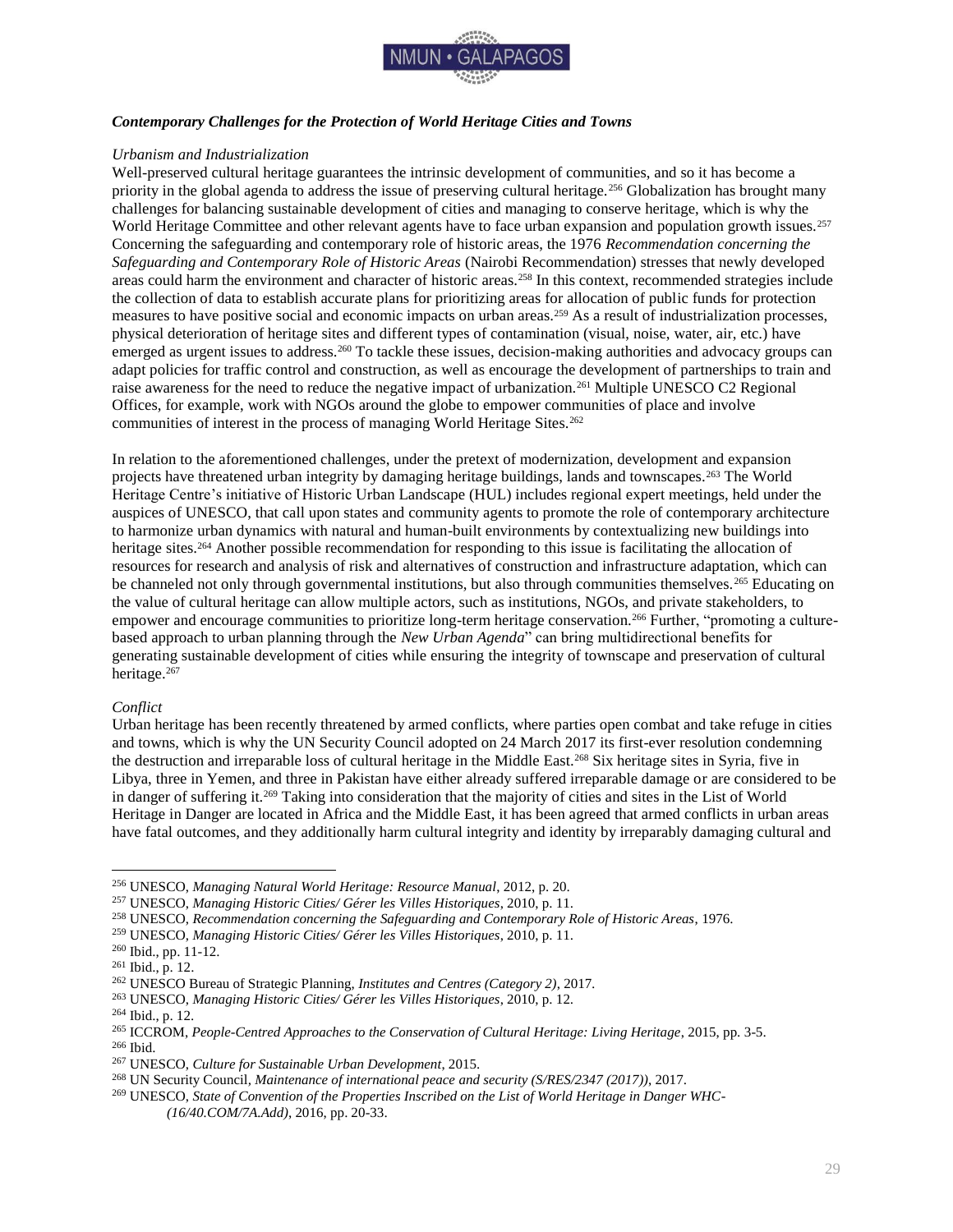

natural heritage.<sup>270</sup> In this sense, the UN Security Council has urged governments to take appropriate measures for urban areas not to become conflict scenarios, while at the same time calling upon UNESCO, the UN Office on Drugs and Crime (UNODC), the International Police Organization (INTERPOL), the World Customs Organization (WCO), and other relevant international organizations to join efforts and support Member States and communities in their struggle.<sup>271</sup>

### *Climate Change*

World Heritage cities and towns are vulnerable to rainfall events, extreme winds, increasing flooding, and coastal erosion, which all account for infrastructure degradation of buildings, parks, monuments, and sites in general.<sup>272</sup> Rising sea levels and temperature shifts threaten the conservation and very existence of many heritage sites around the world, including the city of Venice in Italy, the Portobelo-San Lorenzo fortifications in Panama, and the Djenné mosque in Mali.<sup>273</sup> At the World Heritage Committee's 29th session, parties called on "political mobilization to foster activities against the rapid effects of climate change," which resulted in a groundbreaking report, *Predicting and Managing the Effects of Climate Change on World Heritage* (2007), as well as the *Strategy to Assist States Parties to the Convention to Implement Appropriate Management Responses* (2007).<sup>274</sup> Increasing research on the impact of climate change will serve in the future for the development of a comprehensive, science-based analysis on the vulnerability of World Heritage sites to create guidelines for protecting heritage from climate change.<sup>275</sup> For mitigating the impact of environmental changes caused by humans, institutions such as UNESCO and ICCROM seek to raise awareness on key elements for conservation of heritage of outstanding universal value around the globe. Additional efforts to reduce climate change, while at the same time ensuring sustainable development of cities, are urgent, given that "carbon emissions from transportation and accommodation in the tourism sector are predicted to triple by 2035."<sup>276</sup> Policy reforms and new frameworks for cooperation are needed for continuing the process of sustainably managing urban heritage, and so are innovative alternatives that introduce new technological advancements for protecting heritage from the impact of climate change and other current threats to their significance.<sup>277</sup> Communities can approach sustainable tourism and enjoy its benefits while working to reduce their own carbon emissions and impact; they can also "incorporate innovative climate science in adaptation strategies into World Heritage site management."<sup>278</sup> Additionally, communities should work on preventive strategies that can educate authorities, tourists and other communities on the state of their cultural heritage and collaborate with relevant stakeholders to "ensure effective risk reduction, disaster response and preparedness strategies are in place."<sup>279</sup>

*Conservation Techniques for Protection and Stages for Planning and Applying Protection Mechanisms* As cultural heritage deteriorates from lack of engagement in protective measures, statements of significance become more relevant to the discussion on how to develop an effective balance between sustainability and development.<sup>280</sup> Although authorities and institutions hold key monetary resources and capacities for research project, communities have tourism to their advantage and can use it as a channel to raise awareness on the value and state of cultural heritage.<sup>281</sup> In a similar way, governments are encouraged to work with communities of place to agree on the "establishment of conservation strategies for Heritage Areas and develop recognized Buffer Zones for World Heritage properties which serves to strengthen the protection of the property's Outstanding Universal Value (OUV)."<sup>282</sup> Another way of securing World Heritage Sites is developing holistic management programs that link

<sup>270</sup> Ibid.

<sup>271</sup> UN Security Council*, Maintenance of international peace and security (S/RES/2347 (2017))*, 2017.

<sup>272</sup> Markham, *World Heritage and Tourism in a Changing Climate,* 2016, p. 14.

<sup>273</sup> Ibid.

<sup>274</sup> Ibid.

<sup>275</sup> Ibid.

<sup>276</sup> Ibid., p. 29.

<sup>277</sup> Ibid.

<sup>278</sup> Ibid., pp. 30-31.

<sup>279</sup> Ibid., pp. 31-32.

<sup>280</sup> UNESCO, *Managing Historic Cities/ Gérer les Villes Historiques*, 2010, p. 102.

<sup>281</sup> Ibid.

<sup>282</sup> UNESCO, *State of Convention of the Properties Inscribed on the List of World Heritage in Danger (WHC-16/40.COM/7A.Add)*, 2016, p. 4.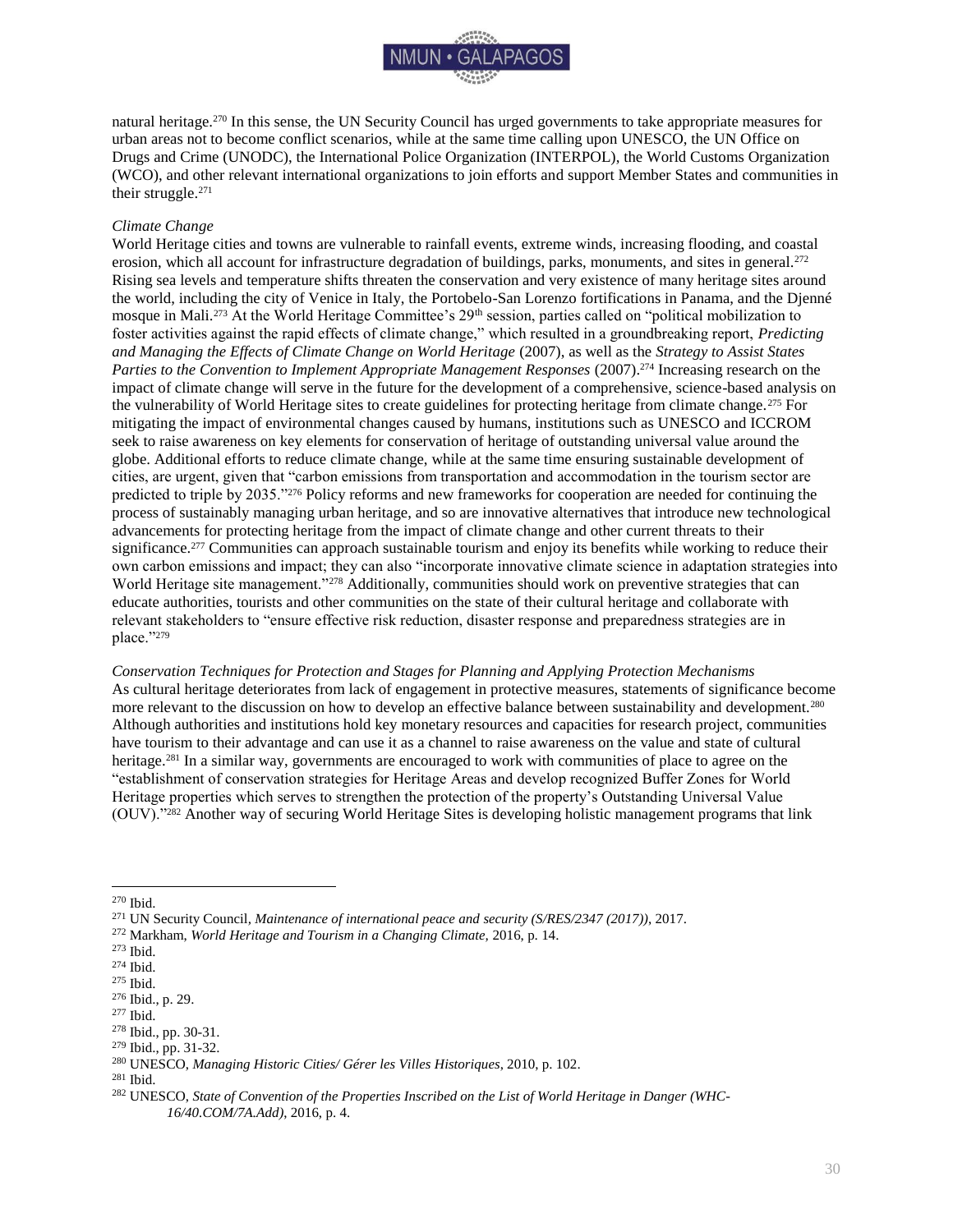

policies and strategies involving communities with the objective of settling the basis for stakeholders to acknowledge their role in the protection of common ownership.<sup>283</sup>

The Port, Fortresses and Group of Monuments located in Cartagena, Colombia, are shared among private individuals, institutions, the Roman Catholic Church and national and local government authorities.<sup>284</sup> These sites are endangered by rising sea levels and erosion.<sup>285</sup> Seen the emerging risk of deterioration, stakeholders have joined efforts to work together in the Cartagena de Indias Climate Change Plan (Plan 4C). The plan includes efforts of local communities to adapt their neighborhoods with innovative ideas to face climate change, partnerships with different types of communities for working towards sustainable tourism, and developments in the industry field that are compatible with the aims of preserving cultural heritage.<sup>286</sup>

Site monitoring and management processes are necessary for effectively conserving and protecting World Heritage cities and towns.<sup>287</sup> A common framework for defining heritage management process has been progressing for years now; through UNESCO's Resource Manual Series, nine important components are divided into three categories.<sup>288</sup> Managing World Heritage Sites effectively involves a series of capacity-building strategy steps:

- 1. Identify values and objectives, and then identify the challenges;
- Review national context and establish relationships with stakeholders;
- Assess management planning and design;
- Define inputs and processes;
- 5. Implement management plan; and
- Assess management effectiveness and results.<sup>289</sup>

Communities living in or around a cultural heritage city or town can effectively identify the state in which the heritage is, and as the first step suggests, they can also detect imminent challenges to preservation of such heritage.<sup>290</sup> An effective way of taking action is dividing work and channeling influences through other communities, such as NGOs and local people.<sup>291</sup> The community should be involved in all steps of the procedure and must help design the conservation plan and define the processes; in that way, division of labor can become more effective.<sup>292</sup> Finally, communities should be empowered to manage cultural heritage and oversee the processes, so they can also engage in the discussion of the results.<sup>293</sup>

### <span id="page-31-0"></span>*Conclusion*

Due to their tendency to expand, urban areas must find ways to balance sustainable development and tourism with protection, and the most effective way of approaching such balance is through community engagement in the different processes of conservation.<sup>294</sup> In light of the everyday expanding concept of heritage and the increasing recognition of the interdependency of heritage places and society, it has become of utmost importance to work towards "inclusive, people-centered and culturally sensitive urban development paradigms."<sup>295</sup> Multiple projects show that conservation of World Heritage is more effective if channeled through community engagement, mainly because stakeholders get reciprocal benefits out of conservation projects.<sup>296</sup> Communities engage in the sharing of knowledge, skills, and resources with multiple actors, while developing sustainable projects for conservation of

 $\overline{a}$ <sup>283</sup> UNESCO, *Managing Historic Cities/ Gérer les Villes Historiques,* 2010, p. 103.

<sup>284</sup> Markham, A., *World Heritage and Tourism in a Changing Climate*, 2016, pp. 61-63.

<sup>285</sup> Ibid.

<sup>286</sup> Alcaldía Mayor de Cartagena de Indias, *Plan de Cambio Climático de Cartagena de Indias*, 2017.

<sup>287</sup> UNESCO, *Managing Cultural Heritage: Resource Manual*, 2013, p. 53.

<sup>288</sup> Ibid.

<sup>289</sup> Ibid.

<sup>290</sup> Ibid., pp. 50-52.

<sup>291</sup> Ibid.

<sup>292</sup> Ibid.

<sup>293</sup> Ibid.

<sup>294</sup> Ibid., p. 7.

<sup>295</sup> UNESCO, *Hangzhou Outcomes: Culture for Sustainable Cities Convention*, 2015.

<sup>296</sup> ICCROM, *People-Centred Approaches to the Conservation of Cultural Heritage: Living Heritage*, 2015, pp. 3-5.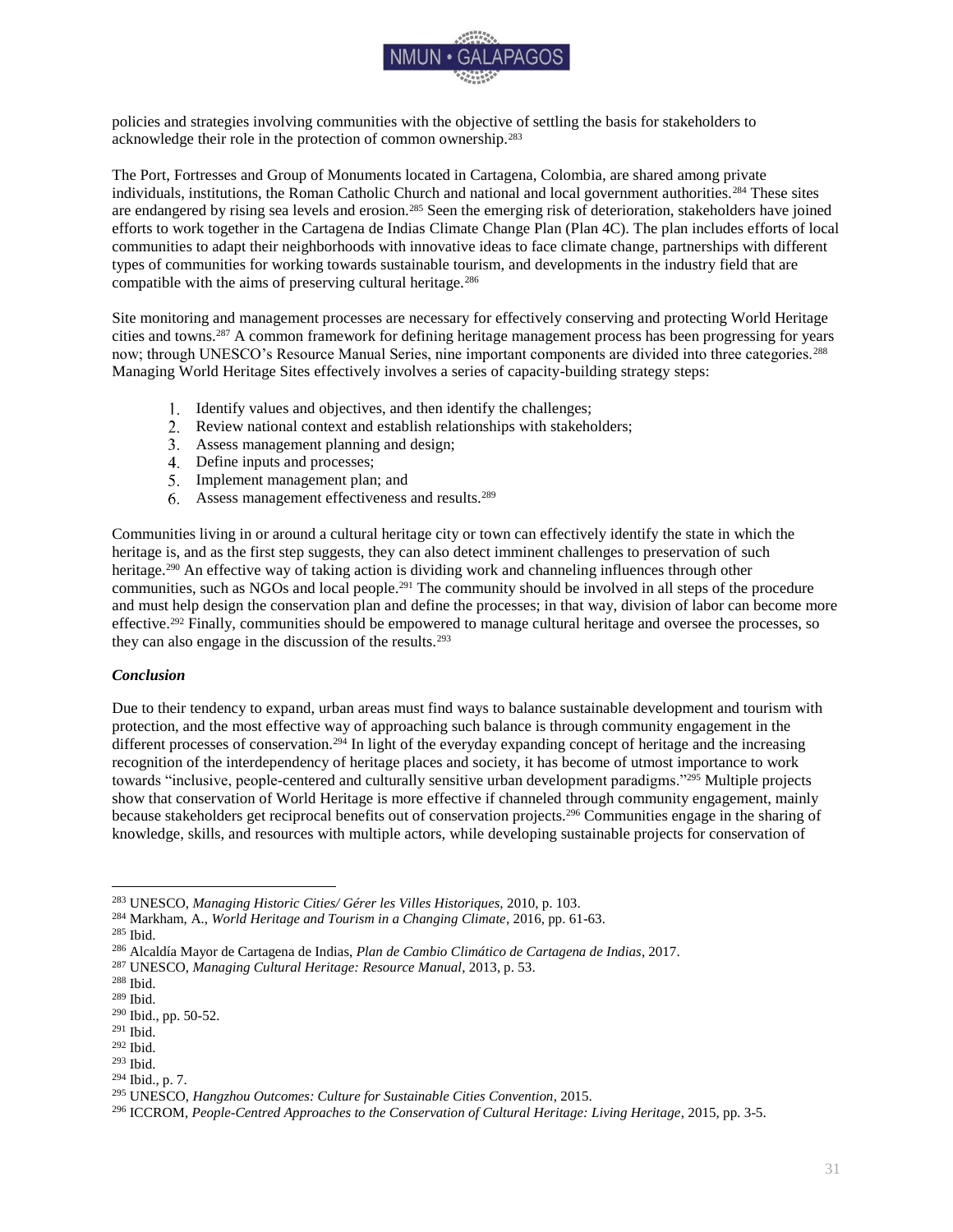

cultural heritage.<sup>297</sup> Policymakers learn more about the needs and skills of the communities and can therefore address policies to work for benefiting the livelihoods of communities and eventually contribute to larger discussions on democracy, participation, equality, and transparency.<sup>298</sup>

### <span id="page-32-0"></span>*Further Research*

Managing cultural heritage requires both local-based knowledge and expertise, among other elements, for ensuring effective results.<sup>299</sup> For this reason, delegates should consider questions such as: What are some alternative ways through which communities can empower themselves for protecting cultural heritage? How can communities effectively share resources and knowledge for dealing with deterioration of heritage? Delegates should also consider how new technologies can help in the preservation of World Heritage cities and towns through the involvement of the community. Also, what strategies can communities implement for increasing their quality of life in cities and towns listed as endangered? How can communities of interest get involved with communities of place for managing cultural heritage sites?

### **Annotated Bibliography**

<span id="page-32-1"></span>*Convention Concerning the Protection of the World Cultural and Natural Heritage.* (1972). Retrieved 12 July 2017 from[: http://whc.unesco.org/archive/convention-en.pdf](http://whc.unesco.org/archive/convention-en.pdf)

*The World Heritage Convention is essential to understanding this topic. It defines the types of sites that can be inscribed on the World Heritage List. It stresses the importance of the protection of valuable heritage. This publication offers the tools and guidelines for developing responsible management techniques that include communities in the different processes.* 

United Nations Educational, Scientific and Cultural Organization, World Heritage Centre. (2010). *Managing Historic Cities: Gérer les Villes Historiques*. UNESCO World Heritage Papers Issue 27: November 2010. Retrieved 6 June 2017 from:<http://whc.unesco.org/en/series/27/>

*This publication portrays the constant challenge of cities as Heritage Sites in adapting to urban development and offers alternatives techniques and tools to address many of the arising issues. Considering that cities constitute the most abundant and diverse category of the World Heritage List, this paper provides useful information for developing conservation techniques and approaches in the changing urban world. It elaborates in the UNESCO initiative for conserving the Historic Urban Landscape and dealing with city development on issues of pollution, population growth, tourism, housing and infrastructural deterioration.*

United Nations Educational, Scientific and Cultural Organization & Intergovernmental Committee for the Protection of the World Cultural and Natural Heritage. (2016). *Operational Guidelines for the Implementation of the World Heritage Convention*. Retrieved 6 June 2017 from:<http://whc.unesco.org/en/guidelines/>

*This publication provides detailed information for understanding the context and structure of the World Heritage Centre, the Convention, the World Heritage Committee, and other parties and bodies. It has the definitions of key concepts relating to the discussed topic, including cultural and natural heritage, movable heritage, and outstanding universal value. It contains material for defining legislative measures and boundaries for protection, as well as sustainable use and management of systems. It has a section on the process guidelines for reporting on and monitoring the state of conservation of World Heritage properties. It is also an important source for studying the mobilization of technical and financial resources and partnerships that support the World Heritage Convention.* 

United Nations Educational, Scientific and Cultural Organization et al. (2012). *Managing Natural World Heritage*  [Manual]*.* World Heritage Resource Manual. Retrieved 4 June 2017 from: [http://whc.unesco.org/en/managing](http://whc.unesco.org/en/managing-natural-world-heritage/)[natural-world-heritage/](http://whc.unesco.org/en/managing-natural-world-heritage/) 

*As part of the World Heritage Center Resource Manuals Series, this source is the result of the collaborative work between the three Advisory Bodies of the World Heritage Convention* 

<sup>297</sup> Ibid.

<sup>298</sup> Ibid.

<sup>299</sup> UNESCO, *Managing Cultural Heritage: Resource Manual*, 2013, p. 7.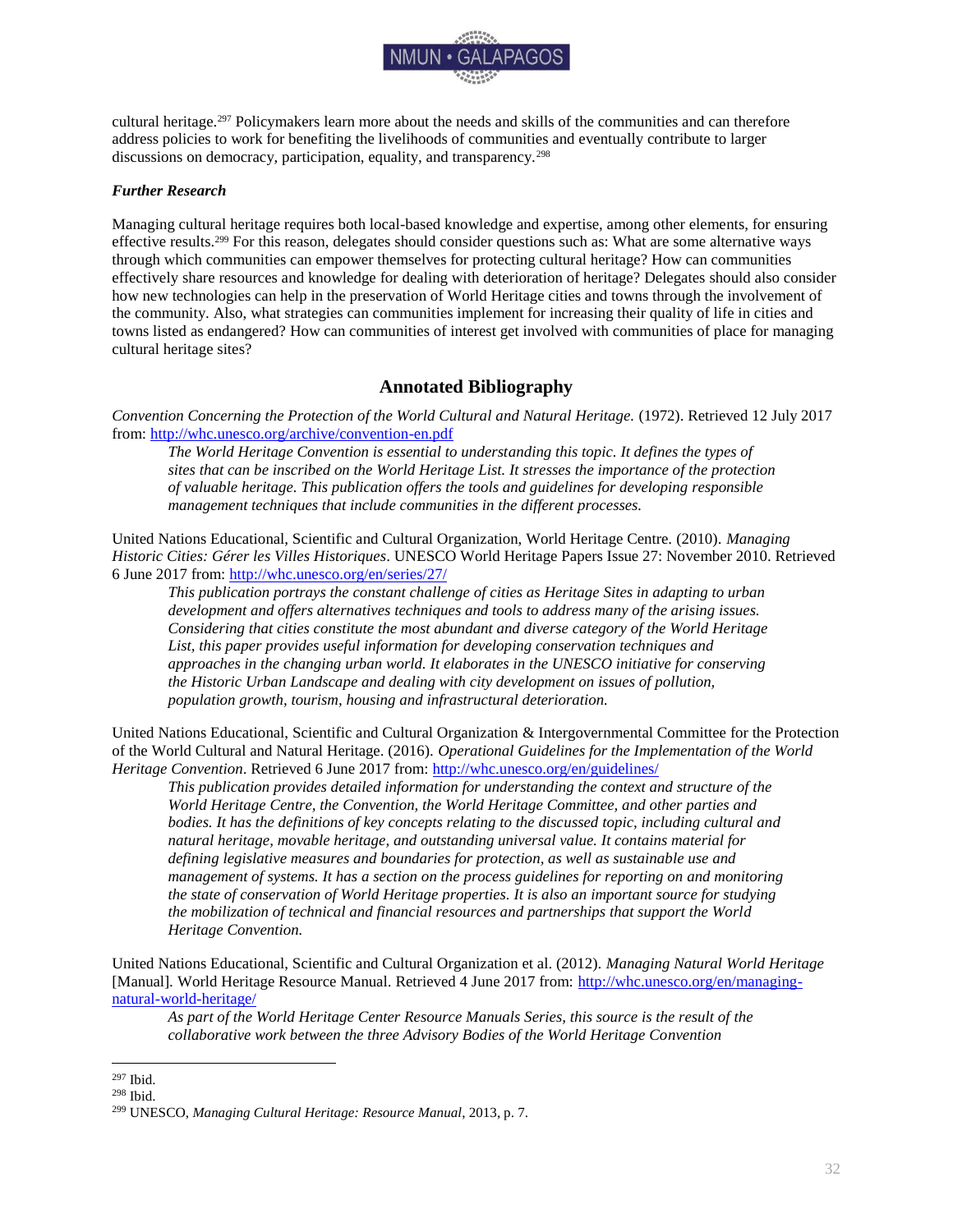

*(ICCROM, ICOMOS and IUCN) and the UNESCO World Heritage Centre. It serves as a guide for states and community managers to protect geological, biodiverse ecosystems considered Natural World Heritage Sites. The Manual is based on the International Union for Conservation of Nature and Natural Resources (IUCN) framework on protected areas and specifies important stages within the management process, including understanding the context; planning management; studying allocation of resources; and inputs, outputs, and conservation impacts or outcomes.*

United Nations Educational, Scientific and Cultural Organization et al. (2013). *Managing Cultural World Heritage*  [Manual]. World Heritage Resource Manual. Retrieved 4 June 2017 from: [http://whc.unesco.org/en/managing](http://whc.unesco.org/en/managing-cultural-world-heritage/)[cultural-world-heritage/](http://whc.unesco.org/en/managing-cultural-world-heritage/) 

*This is the second book of the Resource Manual Series, which offers specialized information and tools for empowering local leaders, policy-makers and institutions on the protection of Natural World Heritage Sites. This Manual is useful for addressing community engagement, because it explains how it provides a sustainable basis in the matter of conserving Cultural Heritage Sites. This source has a specific section on theory and practice of mechanisms for the protection of Cultural Heritage, where all parts involved receive mutual benefit. The annexed section has examples and case studies for understanding how to apply protection techniques within the basis of community engagement and public-private cooperation.* 

### **Bibliography**

<span id="page-33-0"></span>Alcaldía Mayor de Cartagena de Indias. (2017). *Plan de Cambio Climático de Cartagena de Indias* [Website]. Retrieved 17 August 2017 from:<http://www.plan4c.com/>

Arab Regional Centre for World Heritage. (2017). *ARC-WH in a Glance* [Website]. Retrieved 12 July 2017 from: <http://www.arcwh.org/arc-wh-glance>

*Convention Concerning the Protection of the World Cultural and Natural Heritage.* (1972). Retrieved 12 July 2017 from[: http://whc.unesco.org/archive/convention-en.pdf](http://whc.unesco.org/archive/convention-en.pdf)

Council of Europe. (2016). *Herein System: European Heritage Policies* [Website]. Retrieved 15 August 2017 from: <http://www.herein-system.eu/>

The GEF Small Grants Programme. (2012). *COMPACT* [Website]. Retrieved 17 August 2017 from: [https://www.sgp.undp.org/index.php?option=com\\_content&view=article&id=103&Itemid=165](https://www.sgp.undp.org/index.php?option=com_content&view=article&id=103&Itemid=165)

International Centre for the Study of the Preservation and Restoration of Cultural Property. (2015). *People-Centred Approaches to the Conservation of Cultural Heritage: Living Heritage.* Retrieved 15 August 2017 from: [http://www.iccrom.org/wp-content/uploads/PCA\\_Annexe-2.pdf](http://www.iccrom.org/wp-content/uploads/PCA_Annexe-2.pdf)

International Centre for the Study of the Preservation and Restoration of Cultural Property. (2017). *Heritage Science* [Website]. Retrieved 5 June 2017 from:<http://www.iccrom.org/heritage-science/>

International Council on Monuments and Sites. (2004). *International Charters for Conservation and Restoration*. Retrieved 6 June 2017 from: [http://openarchive.icomos.org/431/1/Monuments\\_and\\_Sites\\_1\\_Charters.pdf](http://openarchive.icomos.org/431/1/Monuments_and_Sites_1_Charters.pdf) 

International Council on Monuments and Sites. (2015). *Introducing ICOMOS*. [Website]. Retrieved 15 August 2017 from[: http://www.icomos.org/en/about-icomos/mission-and-vision/mission-and-vision](http://www.icomos.org/en/about-icomos/mission-and-vision/mission-and-vision)

International Council on Monuments and Sites, Scientific Council. (2010). *Changing Views of Heritage: Technological Change and Cultural Heritage*. Recommendations from the ICOMOS Scientific Council Symposium. Retrieved 6 June 2017 from:

[http://openarchive.icomos.org/252/1/ADCOM\\_200910\\_SYMP\\_TC\\_Recommendations.pdf](http://openarchive.icomos.org/252/1/ADCOM_200910_SYMP_TC_Recommendations.pdf)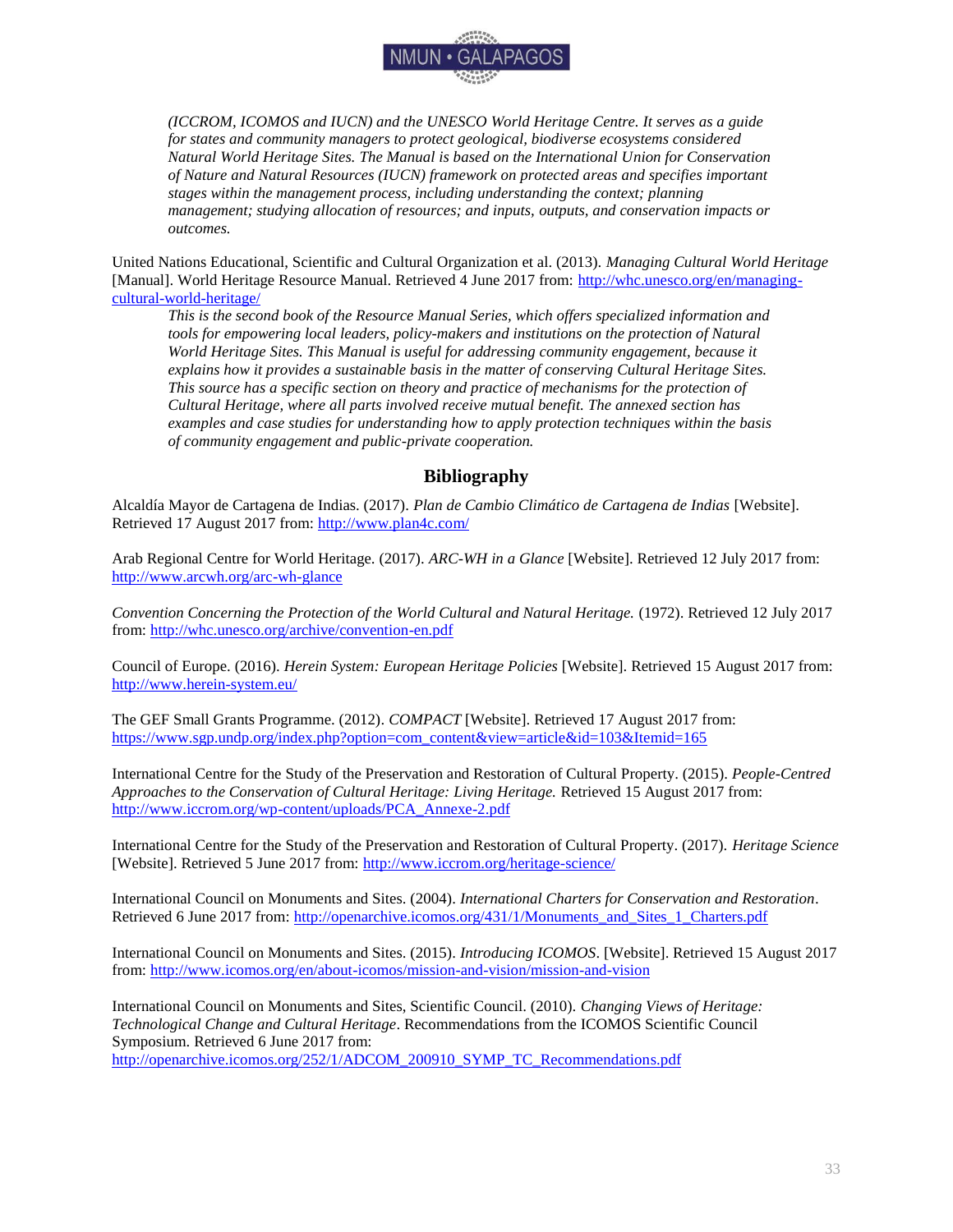

Jokilehto, J. (2008). *What is OUV? Defining the Outstanding Universal Value of Cultural World Heritage Properties*. Retrieved 5 June 2017 from: [http://www.icomos.org/publications/monuments\\_and\\_sites/16/pdf/Monuments\\_and\\_Sites\\_16\\_What\\_is\\_OUV.pdf](http://www.icomos.org/publications/monuments_and_sites/16/pdf/Monuments_and_Sites_16_What_is_OUV.pdf)

Markham, A., et al. (2016). *World Heritage and Tourism in a Changing Climate.* Retrieved 6 June 2017 from: <http://whc.unesco.org/en/activities/883/>

Organization of World Heritage Cities. (2017). *Introduction to the Organization of World Heritage Cities* [Website]. Retrieved 12 July 2017 from:<https://www.ovpm.org/en/presentation>

United Nations, Department of Economic and Social Affairs. (2017). *Sustainable Development Goal 9* [Website]. Retrieved 31 August 2017 from:<https://sustainabledevelopment.un.org/sdg9>

United Nations, Department of Economic and Social Affairs. (2017). *Sustainable Development Goal 11* [Website]. Retrieved 31 August 2017 from:<https://sustainabledevelopment.un.org/sdg11>

United Nations Educational, Scientific and Cultural Organization. (2011). *Recommendation on the Historic Urban*  Landscape. Retrieved 12 July 2017 from: [http://portal.unesco.org/en/ev.php-](http://portal.unesco.org/en/ev.php-URL_ID=48857&URL_DO=DO_TOPIC&URL_SECTION=201.html)[URL\\_ID=48857&URL\\_DO=DO\\_TOPIC&URL\\_SECTION=201.html](http://portal.unesco.org/en/ev.php-URL_ID=48857&URL_DO=DO_TOPIC&URL_SECTION=201.html)

United Nations Educational, Scientific and Cultural Organization. (2013). *World Heritage Thematic Programmes and Initiatives: The Periodic Reporting Exercise in support of the implementation of the World Heritage Convention* [Report]. Retrieved 12 July 2017 from:<http://whc.unesco.org/document/125626>

United Nations Educational, Scientific and Cultural Organization. (2015). *Culture for Sustainable Development* [Website]. Retrieved 17 August 2017 from: [http://www.unesco.org/new/en/culture/themes/culture-and](http://www.unesco.org/new/en/culture/themes/culture-and-development/culture-for-sustainable-urban-development)[development/culture-for-sustainable-urban-development](http://www.unesco.org/new/en/culture/themes/culture-and-development/culture-for-sustainable-urban-development)

United Nations Educational, Scientific and Cultural Organization. (2015). *Decisions Adopted by the World Heritage Committee at its 39th Session (WHC-15/39.COM/19)*. Retrieved 13 July 2017 from: <http://whc.unesco.org/en/documents/137710>

United Nations Educational, Scientific and Cultural Organization. (2015). *Hangzhou Outcomes: Culture for Sustainable Cities Convention*. Retrieved 12 July 2017 from: http://www.unesco.org/new/fileadmin/MULTIMEDIA/HO/CLT/pdf/SustCit\_Hangzhou\_Outcomes\_EN.pdf

United Nations Educational, Scientific and Cultural Organization. (2015). *Unite 4 Heritage* [Website]. Retrieved 12 July 2017 from:<http://www.unite4heritage.org/>

United Nations Educational, Scientific and Cultural Organization. (2016). *State of conservation of the properties inscribed on the List of World Heritage in Danger (WHC-16/40.COM/7A.Add)* [Report]. Retrieved 12 July 2017 from[: http://whc.unesco.org/document/141500](http://whc.unesco.org/document/141500)

United Nations Educational, Scientific and Cultural Organization. (2017). *Category 2 Centres: Under the Auspices of UNESCO Related to World Heritage: 1992-2017* [Website]. Retrieved 12 July 2017 from: <https://ich.unesco.org/en/category2>

United Nations Educational, Scientific and Cultural Organization. (2017). *World Heritage* [Website]. Retrieved 12 July 2017 from:<http://whc.unesco.org/en/about/>

United Nations Educational, Scientific and Cultural Organization, Bureau of Strategic Planning. (2017). *Institutes and Centres (Category 2)* [Website]. Retrieved 15 August 2017 from: [http://www.unesco.org/new/en/bureau-of](http://www.unesco.org/new/en/bureau-of-strategic-planning/resources/category-2-institutes/)[strategic-planning/resources/category-2-institutes/](http://www.unesco.org/new/en/bureau-of-strategic-planning/resources/category-2-institutes/)